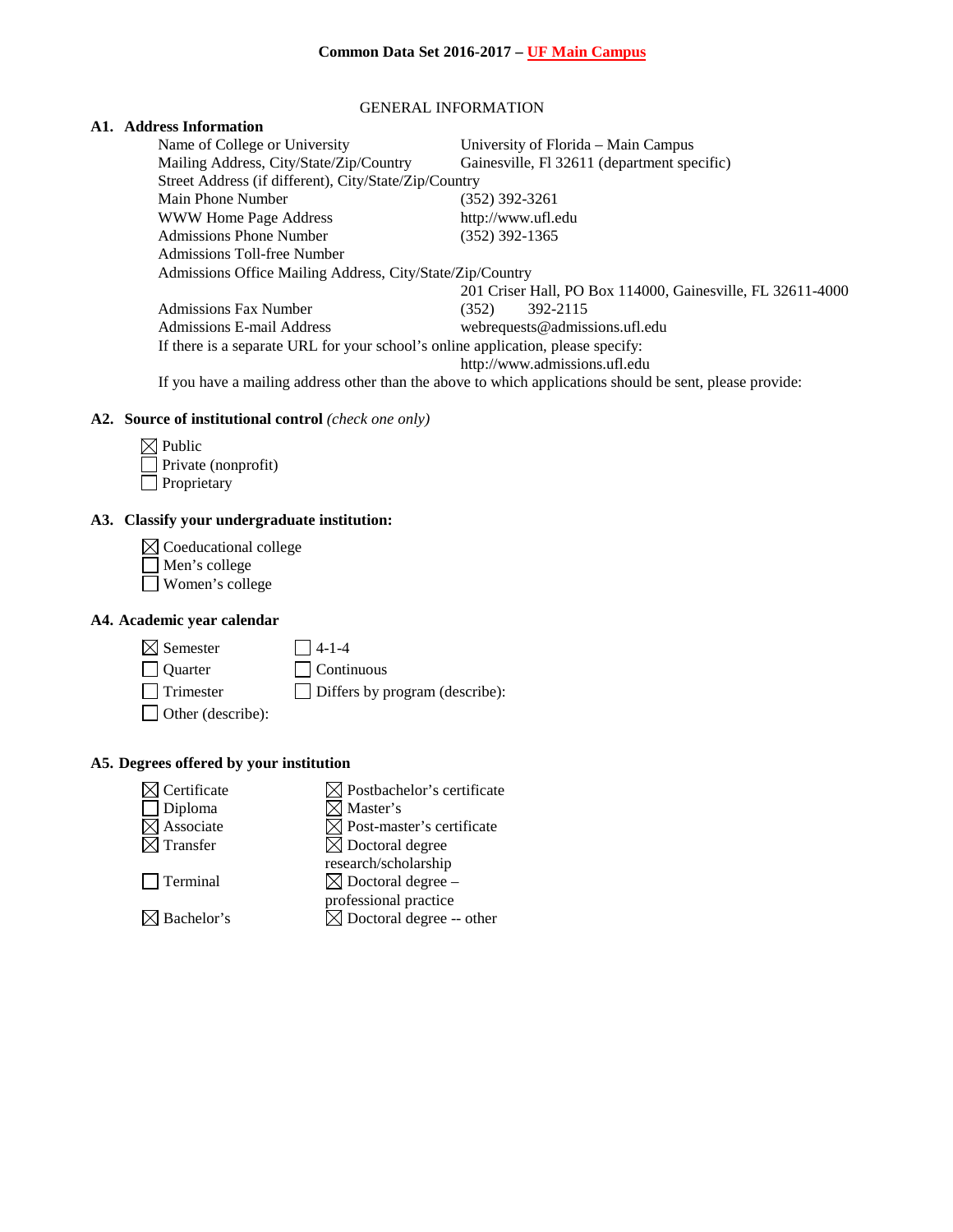## **B. ENROLLMENT AND PERSISTENCE**

**B1. Institutional Enrollment—Men and Women** Provide numbers of students for each of the following categories as of the institution's official fall reporting date or as of October 15, 2016. Note: Report students formerly designated as "first professional" in the graduate cells.

|                                                        | <b>FULL-TIME</b> |        | <b>PART-TIME</b> |       |
|--------------------------------------------------------|------------------|--------|------------------|-------|
|                                                        | Men              | Women  | Men              | Women |
| <b>Undergraduates</b>                                  |                  |        |                  |       |
| Degree-seeking, first-time<br>freshmen                 | 2,847            | 3,954  | 8                | 24    |
| Other first-year, degree-<br>seeking                   | 129              | 127    | 19               | 13    |
| All other degree-seeking                               | 10,414           | 13,112 | 1,478            | 1,184 |
| Total degree-seeking                                   | 13,390           | 17,193 | 1,505            | 1,221 |
| All other undergraduates<br>enrolled in credit courses | 157              | 274    | 350              | 464   |
| Total undergraduates                                   | 13,547           | 17,467 | 1,855            | 1,685 |
| <b>Graduate</b>                                        |                  |        |                  |       |
| Degree-seeking, first-time                             | 1,668            | 1,581  | 265              | 413   |
| All other degree-seeking                               | 4,687            | 4,772  | 1,511            | 1,883 |
| All other graduates enrolled<br>in credit courses      | 35               | 68     | 330              | 600   |
| Total graduate                                         | 6,390            | 6,421  | 2,106            | 2,896 |

*\*Graduate includes first professional*

Total all undergraduates: 34,554

Total all graduate: 17,813

GRAND TOTAL ALL STUDENTS: 52,367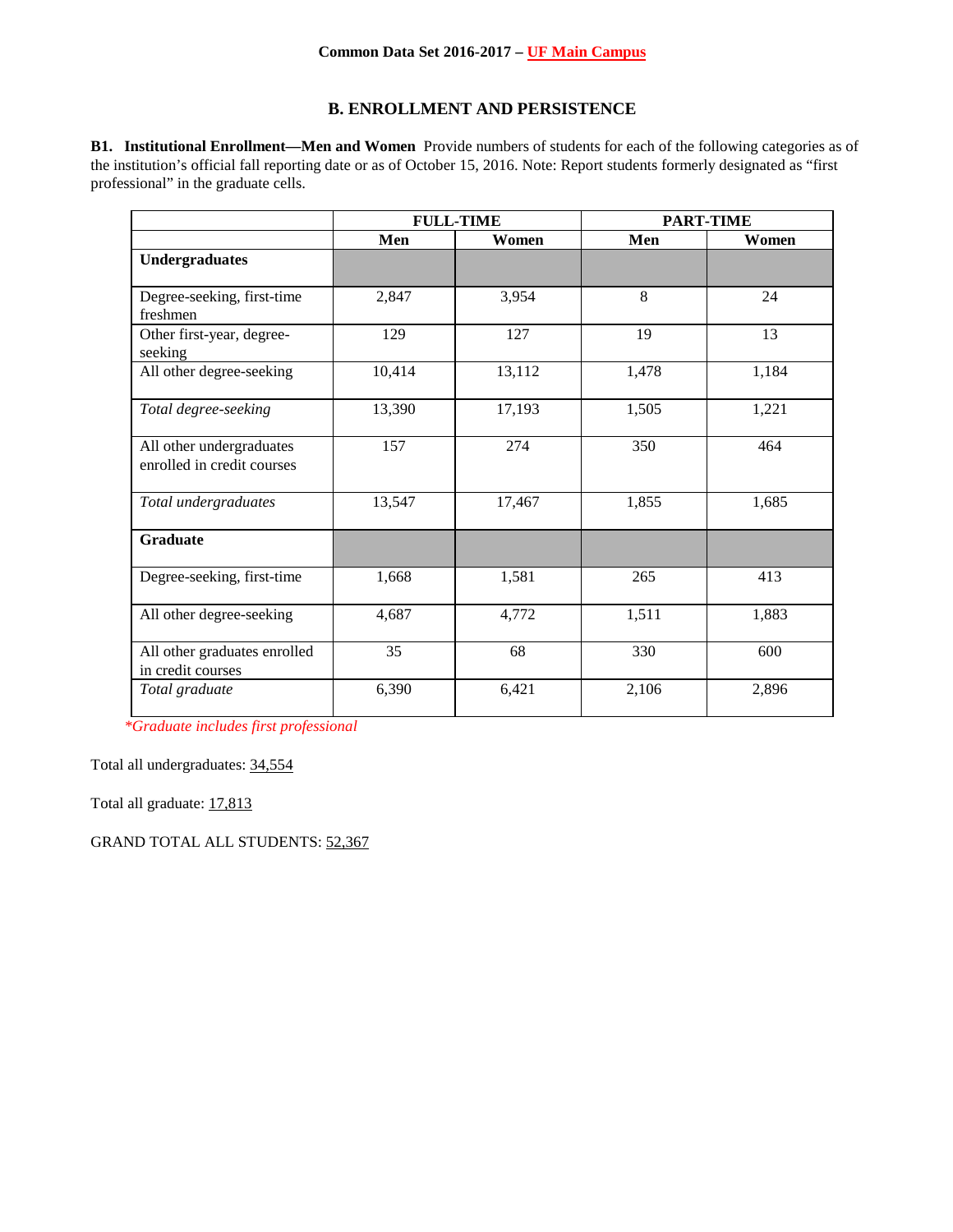**B2. Enrollment by Racial/Ethnic Category.** Provide numbers of undergraduate students for each of the following categories as of the institution's official fall reporting date or as of October 15, 2016. Include international students only in the category "Nonresident aliens." Complete the "Total Undergraduates" column only if you cannot provide data for the first two columns. Report as your institution reports to IPEDS: persons who are Hispanic should be reported only on the Hispanic line, not under any race, and persons who are non-Hispanic multi-racial should be reported only under "Two or more races."

|                                                            | Degree-seeking<br><b>First-time First year</b> | Degree-seeking<br><b>Undergraduates</b><br>(include first-time)<br>first-year) | <b>Total</b><br><b>Undergraduates</b><br>(both degree- and non-<br>degree-seeking) |
|------------------------------------------------------------|------------------------------------------------|--------------------------------------------------------------------------------|------------------------------------------------------------------------------------|
| Nonresident aliens                                         | 150                                            | 586                                                                            | 786                                                                                |
| Hispanic/Latino                                            | 1,313                                          | 7,123                                                                          | 7,352                                                                              |
| Black or African American, non-<br>Hispanic                | 401                                            | 2,036                                                                          | 2,130                                                                              |
| White, non-Hispanic                                        | 3,806                                          | 18,607                                                                         | 19,165                                                                             |
| American Indian or Alaska Native, non-<br>Hispanic         | 8                                              | 64                                                                             | 67                                                                                 |
| Asian, non-Hispanic                                        | 673                                            | 2,719                                                                          | 2,808                                                                              |
| Native Hawaiian or other Pacific<br>Islander, non-Hispanic | 11                                             | 177                                                                            | 186                                                                                |
| Two or more races, non-Hispanic                            | 305                                            | 1,072                                                                          | 1098                                                                               |
| Race and/or ethnicity unknown                              | 166                                            | 925                                                                            | 962                                                                                |
| Total                                                      | 6,833                                          | 33,309                                                                         | 34,554                                                                             |

### **Persistence**

## **B3. Number of degrees awarded by your institution from July 1, 2015, to June 30, 2016.**

| Certificate/diploma                      |                                                                  |
|------------------------------------------|------------------------------------------------------------------|
| Associate degrees                        | 380                                                              |
| Bachelor's degrees                       | $8,477$ (8,215 1 <sup>st</sup> major, 262 2 <sup>nd</sup> major) |
| Postbachelor's certificates              |                                                                  |
| Master's degrees                         | 3,812                                                            |
| Post-master's certificates               | 57                                                               |
| Doctoral degrees – research/scholarship  | 723                                                              |
| Doctoral degrees – professional practice | 1,169                                                            |
| Doctoral degrees – other                 |                                                                  |
|                                          |                                                                  |

*Note: Matches IPEDS Completions, includes double-majors.*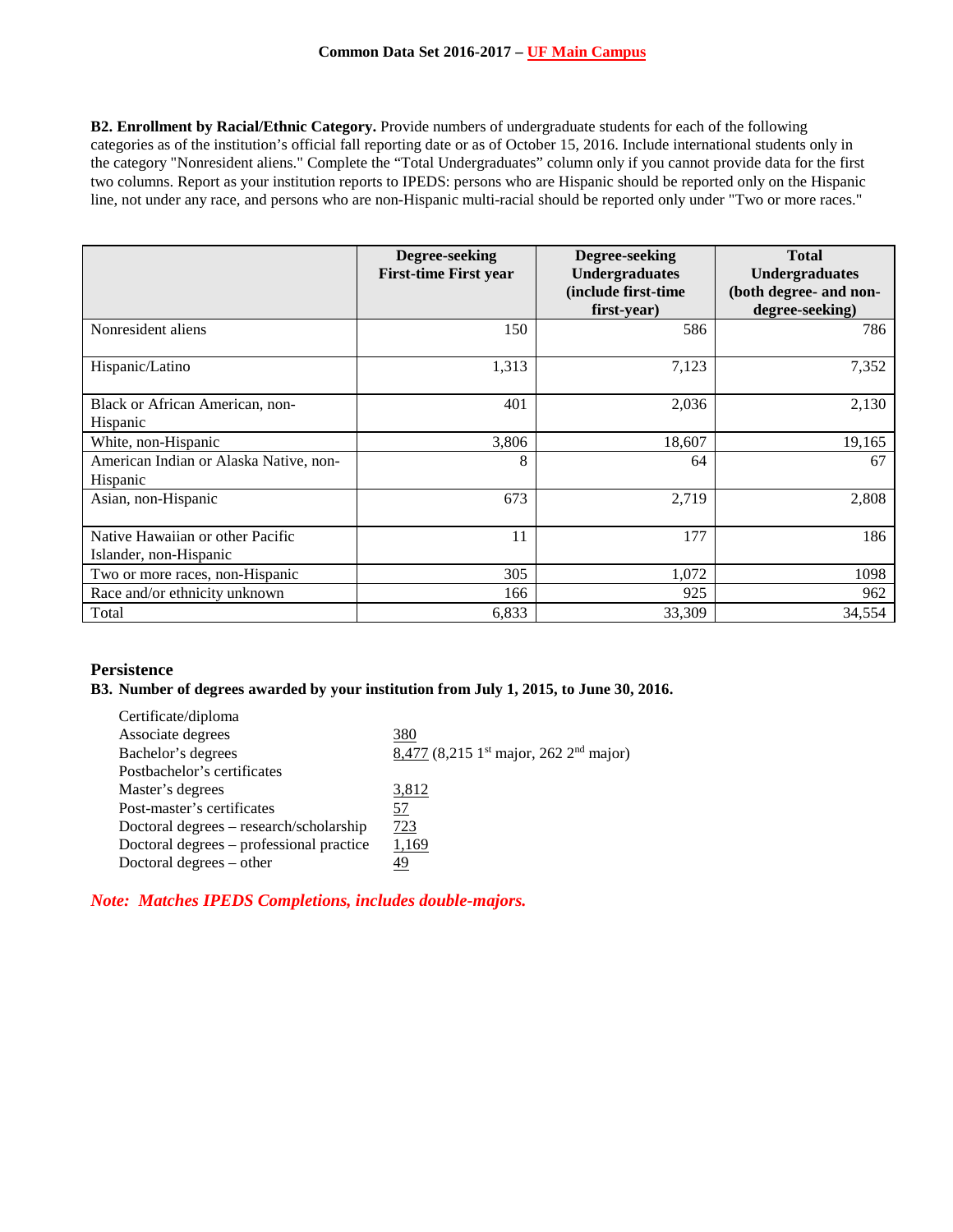## **Graduation Rates**

The items in this section correspond to data elements collected by the IPEDS Web-based Data Collection System's Graduation Rate Survey (GRS). For complete instructions and definitions of data elements, see the IPEDS GRS instructions and glossary on the 2016 Web-based survey.

# **For Bachelor's or Equivalent Programs**

Please provide data for the Fall 2010 cohort if available. If Fall 2010 cohort data are not available, provide data for the Fall 2009 cohort.

| Fall 2009 Cohort                                                 | Fall 2010 Cohort                                                 |
|------------------------------------------------------------------|------------------------------------------------------------------|
| Report for the cohort of full-time first-time bachelor's (or     | Report for the cohort of full-time first-time bachelor's (or     |
| equivalent) degree-seeking undergraduate students who            | equivalent) degree-seeking undergraduate students who            |
| entered in Fall 2009. Include in the cohort those who            | entered in Fall 2010. Include in the cohort those who            |
| entered your institution during the summer term preceding        | entered your institution during the summer term preceding        |
| Fall 2009.                                                       | Fall 2010.                                                       |
| B4. Initial 2009 cohort of first-time, full-time bachelor's      | B4. Initial 2010 cohort of first-time, full-time bachelor's      |
| (or equivalent) degree-seeking undergraduate students;           | (or equivalent) degree-seeking undergraduate students;           |
| total all students: 6,257                                        | total all students: 6,349                                        |
| B5. Of the initial 2009 cohort, how many did not persist         | <b>B5.</b> Of the initial 2010 cohort, how many did not persist  |
| and did not graduate for the following reasons: death,           | and did not graduate for the following reasons: death,           |
| permanent disability, or service in the armed forces,            | permanent disability, or service in the armed forces,            |
| foreign aid service of the federal government, or official       | foreign aid service of the federal government, or official       |
| church missions; total allowable exclusions: 4                   | church missions; total allowable exclusions: 4                   |
| B6. Final 2009 cohort, after adjusting for allowable             | B6. Final 2010 cohort, after adjusting for allowable             |
| exclusions: 6,253                                                | exclusions: 6,345                                                |
| (Subtract question B5 from question B4)                          | (Subtract question B5 from question B4)                          |
| B7. Of the initial 2009 cohort, how many completed the           | <b>B7.</b> Of the initial 2010 cohort, how many completed the    |
| program in four years or less (by August 31, 2013): 4,149        | program in four years or less (by August 31, 2014): 4,275        |
| <b>B8</b> . Of the initial 2009 cohort, how many completed the   | <b>B8</b> . Of the initial 2010 cohort, how many completed the   |
| program in more than four years but in five years or less        | program in more than four years but in five years or less        |
| (after August 31, 2013 and by August 31, 2014): 1,119            | (after August 31, 2014 and by August 31, 2015): 1,084            |
| B9. Of the initial 2009 cohort, how many completed the           | <b>B9.</b> Of the initial 2010 cohort, how many completed the    |
| program in more than five years but in six years or less         | program in more than five years but in six years or less         |
| (after August 31, 2014 and by August 31, 2015): 141              | (after August 31, 2015 and by August 31, 2016): 172              |
| <b>B10</b> . Total graduating within six years (sum of questions | <b>B10</b> . Total graduating within six years (sum of questions |
| B7, B8, and B9): 5,409                                           | B7, B8, and B9): 5,531                                           |
| B11. Six-year graduation rate for 2009 cohort (question          | <b>B11.</b> Six-year graduation rate for 2010 cohort (question   |
| B10 divided by question B6): 87%                                 | B10 divided by question B6): 87%                                 |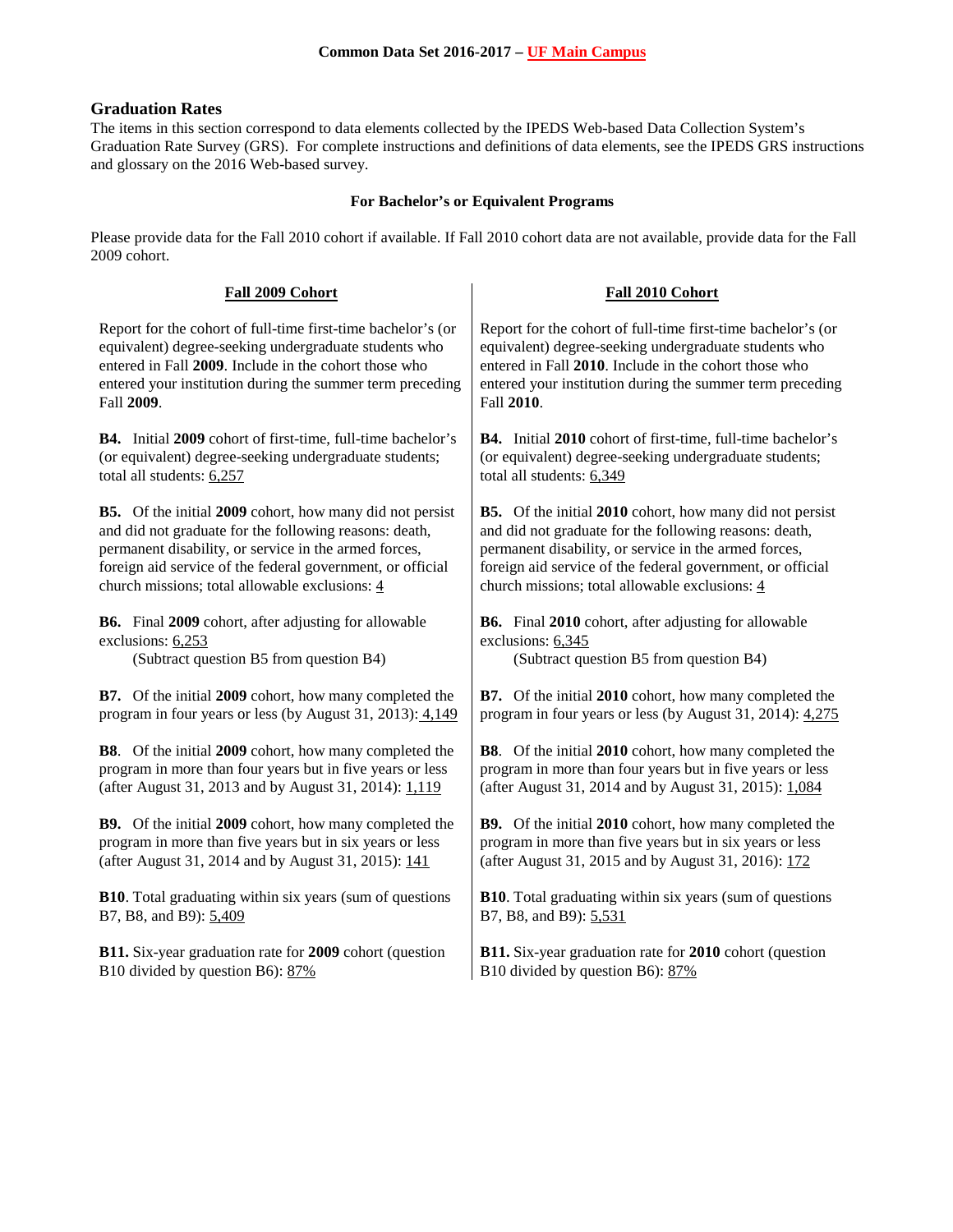## **For Two-Year Institutions**

Please provide data for the 2013 cohort if available. If 2013 cohort data are not available, provide data for the 2012 cohort.

| 2012 Cohort                                                          | 2013 Cohort                                                          |
|----------------------------------------------------------------------|----------------------------------------------------------------------|
| B12. Initial 2012 cohort, total of first-time, full-time             | B12. Initial 2013 cohort, total of first-time, full-time             |
|                                                                      |                                                                      |
| B13. Of the initial 2012 cohort, how many did not persist            | <b>B13.</b> Of the initial 2013 cohort, how many did not persist     |
| and did not graduate for the following reasons: death,               | and did not graduate for the following reasons: death,               |
| permanently disability, or service in the armed forces,              | permanently disability, or service in the armed forces,              |
| foreign aid service of the federal government, or official           | foreign aid service of the federal government, or official           |
| church missions; total allowable exclusions:                         | church missions; total allowable exclusions:                         |
| B14. Final 2012 cohort, after adjusting for allowable                | B14. Final 2013 cohort, after adjusting for allowable                |
|                                                                      |                                                                      |
| (Subtract question B13 from question B12)                            | (Subtract question B13 from question B12)                            |
| <b>B15.</b> Completers of programs of less than two years            | <b>B15.</b> Completers of programs of less than two years            |
| duration (total): $\frac{1}{\sqrt{1-\frac{1}{2}} \cdot \frac{1}{2}}$ | duration (total): $\frac{1}{\sqrt{1-\frac{1}{2}} \cdot \frac{1}{2}}$ |
| <b>B16.</b> Completers of programs of less than two years            | <b>B16.</b> Completers of programs of less than two years            |
| within 150 percent of normal time: ____________                      | within 150 percent of normal time: ___________                       |
| B17. Completers of programs of at least two but less than            | B17. Completers of programs of at least two but less than            |
|                                                                      |                                                                      |
| <b>B18.</b> Completers of programs of at least two but less than     | <b>B18.</b> Completers of programs of at least two but less than     |
| four-years within 150 percent of normal time:                        | four-years within 150 percent of normal time:                        |
| <b>B19.</b> Total transfers-out (within three years) to other        | <b>B19.</b> Total transfers-out (within three years) to other        |
|                                                                      |                                                                      |
| <b>B20.</b> Total transfers to two-year institutions:                | B20. Total transfers to two-year institutions:                       |
| <b>B21.</b> Total transfers to four-year institutions:               | <b>B21.</b> Total transfers to four-year institutions:               |

## **Retention Rates**

Report for the cohort of all full-time, first-time bachelor's (or equivalent) degree-seeking undergraduate students who entered in Fall 2015 (or the preceding summer term). The initial cohort may be adjusted for students who departed for the following reasons: death, permanent disability, or service in the armed forces, foreign aid service of the federal government or official church missions. No other adjustments to the initial cohort should be made.

**B22.** For the cohort of all full-time bachelor's (or equivalent) degree-seeking undergraduate students who entered your institution as freshmen in Fall 2015 (or the preceding summer term), what percentage was enrolled at your institution as of the date your institution calculates its official enrollment in Fall 2016? 97 %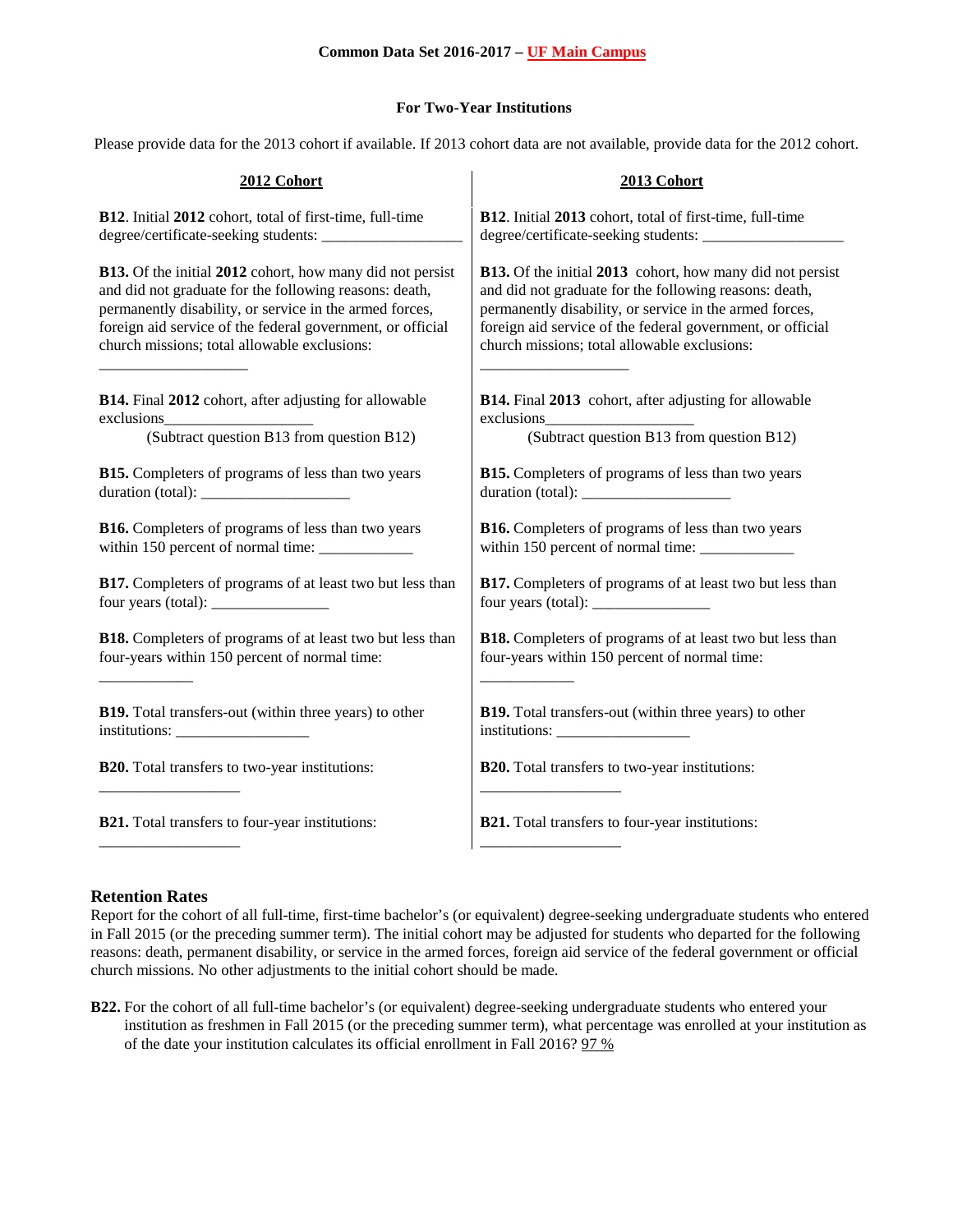## **C. FIRST-TIME, FIRST-YEAR (FRESHMAN) ADMISSION**

#### **Applications**

**C1. First-time, first-year (freshman) students:** Provide the number of degree-seeking, first-time, first-year students who applied, were admitted, and enrolled (full- or part-time) in Fall 2016. Include early decision, early action, and students who began studies during summer in this cohort. Applicants should include only those students who fulfilled the requirements for consideration for admission (i.e., who completed actionable applications) and who have been notified of one of the following actions: admission, non-admission, placement on waiting list, or application withdrawn (by applicant or institution). Admitted applicants should include wait-listed students who were subsequently offered admission.

| Total first-time, first-year (freshman) men who applied<br>Total first-time, first-year (freshman) women who applied                               | 13,061<br>17,057 |
|----------------------------------------------------------------------------------------------------------------------------------------------------|------------------|
| Total first-time, first-year (freshman) men who were admitted                                                                                      | 5,533            |
| Total first-time, first-year (freshman) women who were admitted<br>Total full-time, first-time, first-year (freshman) men who enrolled             | 8,302<br>2,850   |
| Total part-time, first-time, first-year (freshman) men who enrolled<br>Total full-time, first-time, first-year (freshman) women who enrolled 3,960 | 8                |
| Total part-time, first-time, first-year (freshman) women who enrolled 24                                                                           |                  |

**C2. Freshman wait-listed students (students who met admission requirements but whose final admission was contingent on space availability)**

| Do you have a policy of placing students on a waiting list? $\Box$ Yes $\Box$ No |  |
|----------------------------------------------------------------------------------|--|
| If yes, please answer the questions below for Fall 2016 admissions:              |  |

| Number of qualified applicants offered a place on waiting list |  |
|----------------------------------------------------------------|--|
| Number accepting a place on the waiting list                   |  |
| Number of wait-listed students admitted                        |  |

Is your waiting list ranked?

If yes, do you release that information to students? Do you release that information to school counselors?

## **Admission Requirements**

## **C3. High school completion requirement**

Check the appropriate box to identify your high school completion requirement for degree-seeking entering students:

 $\boxtimes$  High school diploma is required and GED is accepted

 $\Box$  High school diploma is required and GED is not accepted

 $\Box$  High school diploma or equivalent is not required

## **C4. Does your institution require or recommend a general college-preparatory program for degree-seeking students?**

- $\boxtimes$  Require
- Recommend

Neither require nor recommend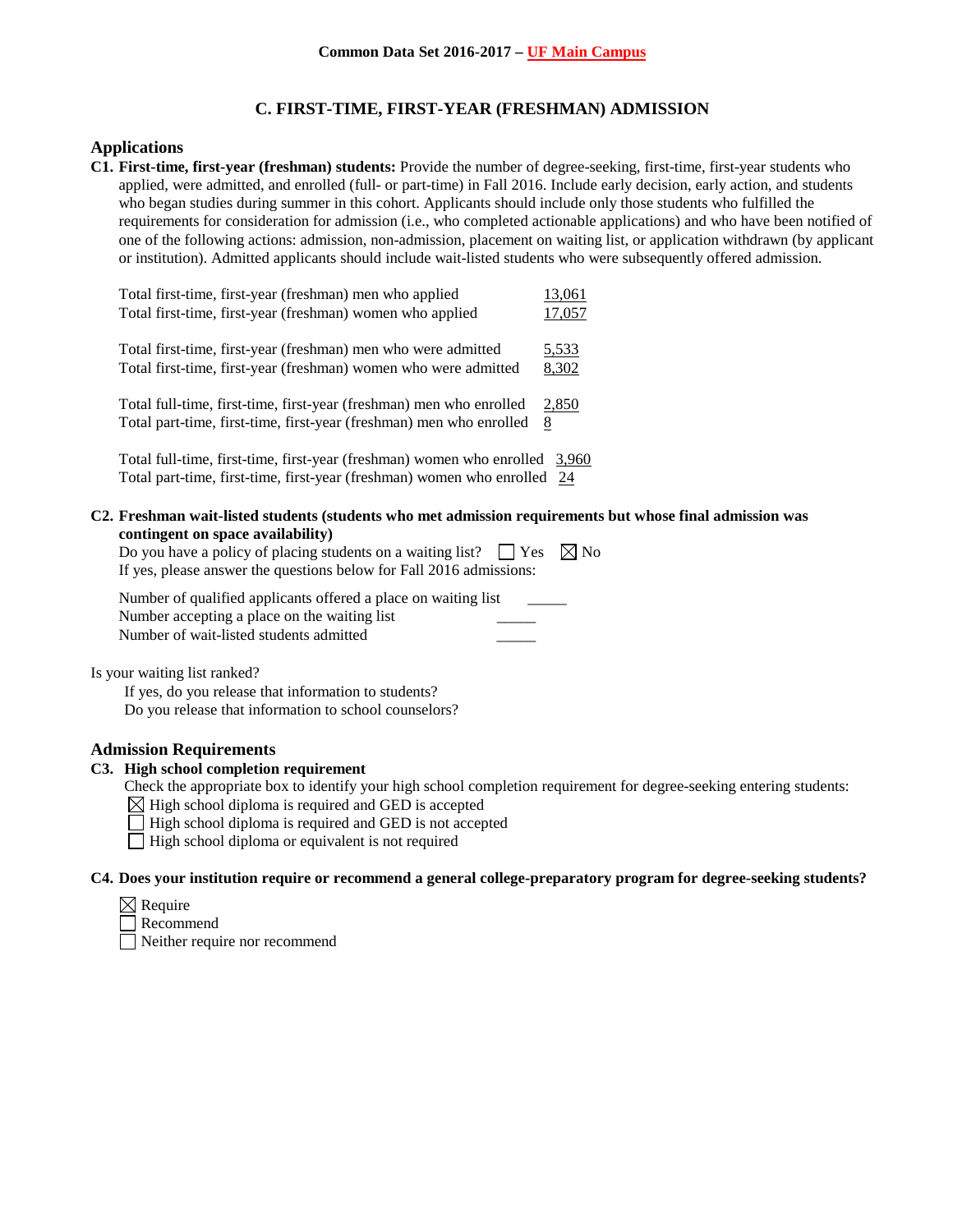**C5. Distribution of high school units required and/or recommended.** Specify the distribution of academic high school course units required and/or recommended of all or most degree-seeking students using Carnegie units (one unit equals one year of study or its equivalent). If you use a different system for calculating units, please convert.

|                                  | <b>Units Required</b>                              | <b>Units Recommended</b> |
|----------------------------------|----------------------------------------------------|--------------------------|
| Total academic units             | 16                                                 |                          |
| English                          | 4 (with substantial<br>writing)                    |                          |
| <b>Mathematics</b>               | 4 (Algebra 1, Formal<br>Geometry, Algebra 2        |                          |
| Science                          | 3                                                  |                          |
| Of these, units that must be lab | 2                                                  |                          |
| Foreign language                 | 2 (in same language)<br>and must be<br>sequential) |                          |
| Social studies                   | 3                                                  |                          |
| <b>History</b>                   | $\theta$                                           |                          |
| Academic electives               | 0                                                  |                          |
| <b>Computer Science</b>          | $\theta$                                           |                          |
| Visual/Performing Arts           | 0                                                  |                          |
| Other (specify)                  | 0                                                  |                          |

# **Basis for Selection**

**C6.** Do you have an open admission policy, under which virtually all secondary school graduates or students with GED equivalency diplomas are admitted without regard to academic record, test scores, or other qualifications? If so, check which applies:

Open admission policy as described above for all students \_\_\_

Open admission policy as described above for most students, but

selective admission for out-of-state students \_\_\_

selective admission to some programs \_\_\_ other (explain) \_\_\_\_\_\_\_\_\_\_\_\_\_\_\_\_\_\_\_\_\_\_\_\_\_\_\_\_\_\_\_\_\_\_\_\_\_\_\_\_\_\_\_\_\_\_\_\_\_\_\_\_\_\_\_\_\_\_\_\_\_\_\_\_\_\_\_\_\_\_\_\_

**C7. Relative importance of each of the following academic and nonacademic factors in your first-time, first-year, degree-seeking (freshman) admission decisions.**

|                                  | <b>Very Important</b> | Important | <b>Considered</b> | <b>Not Considered</b> |
|----------------------------------|-----------------------|-----------|-------------------|-----------------------|
| Academic                         |                       |           |                   |                       |
| Rigor of secondary school record |                       |           |                   |                       |
| Class rank                       |                       |           |                   |                       |
| Academic GPA                     |                       |           |                   |                       |
| Standardized test scores         |                       |           |                   |                       |
| <b>Application Essay</b>         |                       |           |                   |                       |
| Recommendation                   |                       |           |                   | $\boxtimes$           |
| Nonacademic                      |                       |           |                   |                       |
| Interview                        |                       |           |                   |                       |
| Extracurricular activities       |                       |           |                   |                       |
| Talent/ability                   |                       |           |                   |                       |
| Character/personal qualities     |                       |           |                   |                       |
| First generation                 |                       |           |                   |                       |
| Alumni/ae relation               |                       |           |                   |                       |
| Geographical residence           |                       |           |                   |                       |
| State residency                  |                       |           |                   |                       |
| Religious affiliation/commitment |                       |           |                   |                       |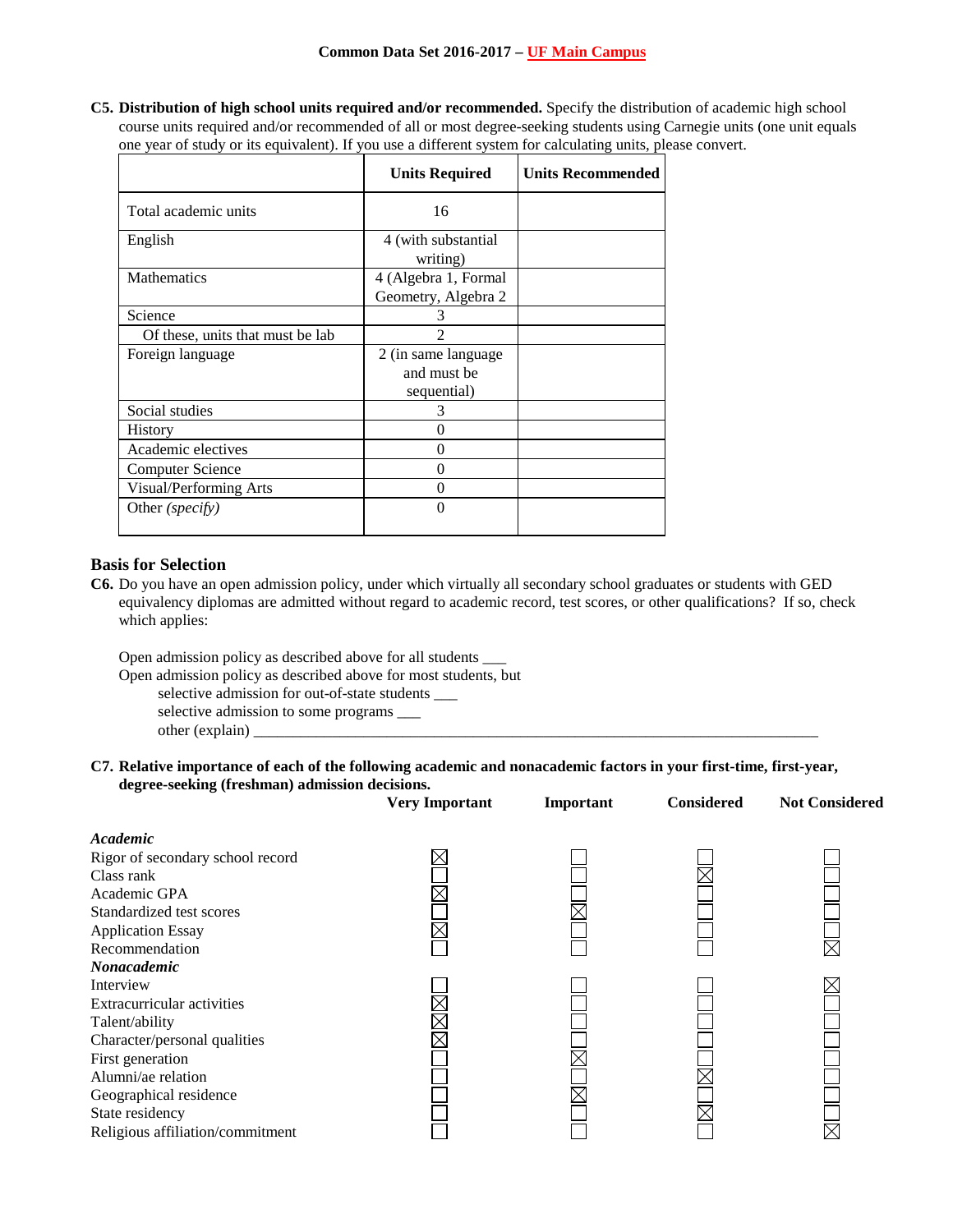| Racial/ethnic status<br>Volunteer work           |  |  |
|--------------------------------------------------|--|--|
| Work experience<br>Level of applicant's interest |  |  |
| <b>SAT and ACT Policies</b>                      |  |  |

#### **C8. Entrance exams**

A. Does your institution make use of SAT, ACT, or SAT Subject Test scores in **admission** decisions for first-time, first-year, degree-seeking applicants?  $\boxtimes$  Yes  $\Box$  No

If yes, place check marks in the appropriate boxes below to reflect your institution's policies for use in admission for **Fall 2018.**

|         |           | <b>ADMISSION</b>   |                    |                 |
|---------|-----------|--------------------|--------------------|-----------------|
| Require | Recommend | <b>Require for</b> | <b>Consider If</b> | <b>Not Used</b> |
|         |           | <b>Some</b>        | <b>Submitted</b>   |                 |
|         |           |                    |                    |                 |
|         |           |                    |                    |                 |
|         |           |                    |                    |                 |
|         |           |                    |                    |                 |
|         |           |                    |                    |                 |
|         |           |                    |                    |                 |
|         |           |                    |                    |                 |

B. If your institution will make use of the ACT in admission decisions for first-time, first-year, degree-seeking applicants for Fall 2018 please indicate which ONE of the following applies (regardless of whether the writing score will be used in the admissions process):

- \_\_\_ ACT with writing required
- \_\_\_ ACT with writing recommended.
- $X$  ACT with or without writing accepted

If your institution will make use of the SAT in admission decisions for first-time, first-year, degree-seeking applicants for Fall 2018 please indicate which ONE of the following applies (regardless of whether the Essay score will be used in the admissions process):

- \_\_\_ SAT with Essay component required
- \_\_\_ SAT with ESSAY component recommended
- X SAT with or without ESSAY component accepted

C. Please indicate how your institution will use the SAT or ACT essay component; check all that apply.

|                                              | <b>SAT</b> essay | ACT essay |
|----------------------------------------------|------------------|-----------|
| For admission                                |                  |           |
| For placement                                |                  |           |
| For advising                                 |                  |           |
| In place of an application essay             |                  |           |
| As a validity check on the application essay |                  |           |
| No college policy as of now                  |                  |           |
| Not using essay component                    |                  |           |

D. In addition, does your institution use applicants' test scores for academic advising?  $X$  yes  $\_\_$ no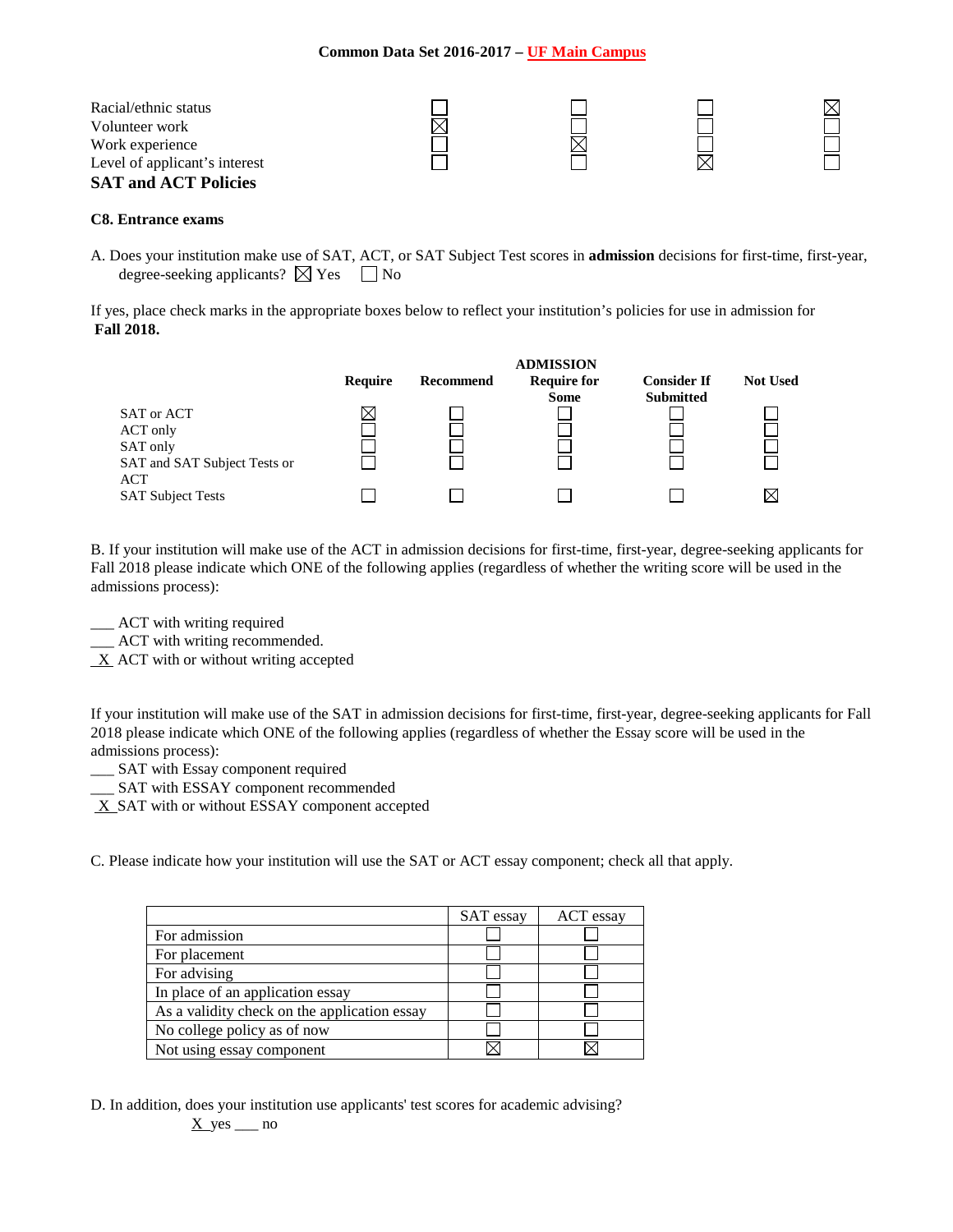- E. Latest date by which SAT or ACT scores must be received for fall-term admission December 31 Latest date by which SAT Subject Test scores must be received for fall-term admission N/A
- F. If necessary, use this space to clarify your test policies (e.g., if tests are recommended for some students, or if tests are not required of some students SAT II scores are used strictly for placement purposes not for admission except for nonregionally accredited schools and home school applicants
- G. Please indicate which tests your institution uses for **placement (e.g., state tests):**

| <b>SAT</b>                |   |
|---------------------------|---|
| <b>ACT</b>                |   |
| <b>SAT Subject Tests</b>  | ⊠ |
| AP                        |   |
| <b>CLEP</b>               |   |
| <b>Institutional Exam</b> |   |
| State Exam (specify):     |   |

## **Freshman Profile**

Provide percentages for **ALL enrolled, degree-seeking, full-time and part-time, first-time, first-year (freshman) students**  enrolled in Fall 2016, including students who began studies during summer, international students/nonresident aliens, and students admitted under special arrangements.

**C9. Percent and number of first-time, first-year (freshman) students enrolled in Fall 2016 who submitted national standardized (SAT/ACT) test scores.** Include information for **ALL enrolled, degree-seeking, first-time, first-year (freshman) students who submitted test scores**. Do not include partial test scores (e.g., mathematics scores but not critical reading for a category of students) or combine other standardized test results (such as TOEFL) in this item. Do not convert SAT scores to ACT scores and vice versa. *Do* convert New SAT scores (2016) to Old SAT scores using the College Board's concordance tools and tables (sat.org/concordance).

The 25th percentile is the score that 25 percent scored at or below; the 75th percentile score is the one that 25 percent scored at or above.

| Percent submitting SAT scores | 78%    | Number submitting SAT scores | <u>5,553</u> |
|-------------------------------|--------|------------------------------|--------------|
| Percent submitting ACT scores | $77\%$ | Number submitting ACT scores | 5,517        |

|                             | 25th Percentile | <b>75th Percentile</b> |
|-----------------------------|-----------------|------------------------|
| <b>SAT Critical Reading</b> | 580             | 680                    |
| <b>SAT Math</b>             | 600             | 690                    |
| <b>SAT Writing</b>          | 580             | 680                    |
| <b>SAT Essay</b>            | N/A             | N/A                    |
| <b>ACT</b> Composite        | 27              | 31                     |
| <b>ACT Math</b>             | 25              | 30                     |
| <b>ACT</b> English          | 25              | 32                     |
| <b>ACT Writing</b>          | 8               |                        |

Percent of first-time, first-year (freshman) students with scores in each range:

|         | <b>SAT Critical Reading</b> | <b>SAT Math</b> | <b>SAT Writing</b> |
|---------|-----------------------------|-----------------|--------------------|
| 700-800 | 20.5%                       | 25.9%           | 18.2%              |
| 600-699 | 50.5%                       | 49.9%           | 50.5%              |
| 500-599 | 26.1%                       | 22.1%           | 28.1%              |
| 400-499 | 2.7%                        | 2.1%            | 3%                 |
| 300-399 | ${<}1\%$                    | 0%              | ${<}1\%$           |
| 200-299 | $0\%$                       | 0%              | 0%                 |
|         | 100%                        | 100%            | 100%               |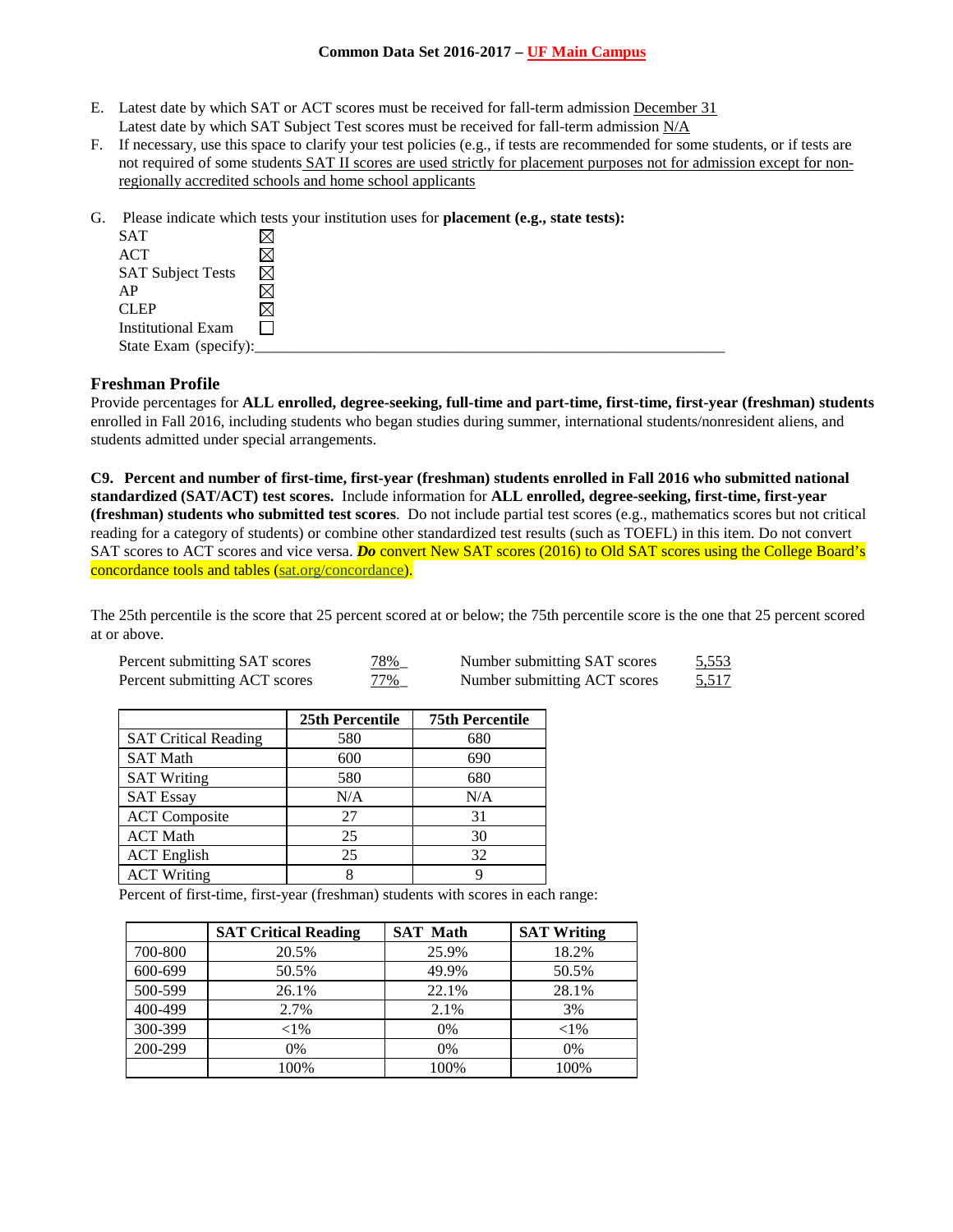|           | ACT       | <b>ACT English</b> | <b>ACT Math</b> |
|-----------|-----------|--------------------|-----------------|
|           | Composite |                    |                 |
| $30 - 36$ | 50.7%     | 51.1%              | 33.8%           |
| 24-29     | 46.1%     | 41.0%              | 58.5%           |
| 18-23     | 3%        | 7.6%               | 7.3%            |
| $12 - 17$ | ${<}1\%$  | ${<}1\%$           | ${<}1\%$        |
| $6 - 11$  | 0%        | 0%                 | 0%              |
| Below 6   | 0%        | 0%                 | 0%              |
|           | 100%      | 100%               | 100%            |

**C10. Percent of all degree-seeking, first-time, first-year (freshman) students who had high school class rank within each of the following ranges (report information for those students from whom you collected high school rank information).**

- Percent in top tenth of high school graduating class 73% Percent in top quarter of high school graduating class 95% Percent in top half of high school graduating class 99.7% Percent in bottom half of high school graduating class .3% Percent in bottom quarter of high school graduating class 0% Percent of total first-time, first-year (freshman) students who submitted high school class rank: 89.6%  $\}$  Top half + bottom half = 100%.
- **C11. Percentage of all enrolled, degree-seeking, first-time, first-year (freshman) students who had high school gradepoint averages within each of the following ranges (using 4.0 scale). Report information only for those students from whom you collected high school GPA.**

| Percent who had GPA of 3.75 and higher    | 95%      |
|-------------------------------------------|----------|
| Percent who had GPA between 3.50 and 3.74 | 4.4      |
| Percent who had GPA between 3.25 and 3.49 | ${<}1\%$ |
| Percent who had GPA between 3.00 and 3.24 | $0\%$    |
| Percent who had GPA between 2.50 and 2.99 | $0\%$    |
| Percent who had GPA between 2.0 and 2.49  | $0\%$    |
| Percent who had GPA between 1.0 and 1.99  | $0\%$    |
| Percent who had GPA below 1.0             | $0\%$    |
|                                           |          |

#### **C12. Average high school GPA of all degree-seeking, first-time, first-year (freshman) students who submitted GPA:** 4.2-4.5

Percent of total first-time, first-year (freshman) students who submitted high school GPA: \_\_\_\_

## **Admission Policies**

#### **C13. Application fee**

| Does your institution have an application fee?       | $\boxtimes$ Yes $\Box$ No |  |
|------------------------------------------------------|---------------------------|--|
| Amount of application fee: _                         |                           |  |
| Can it be waived for applicants with financial need? | $\boxtimes$ Yes $\Box$ No |  |

# **If you have an application fee and an on-line application option, please indicate policy for students who apply on-line: Same fee: X**

**Free: \_\_\_\_\_**

**Reduced: \_\_\_\_**

**Can on-line application fee be waived for applicants with financial need? Yes/no** Yes, fee waived if applicant has an SAT or ACT fee waiver form.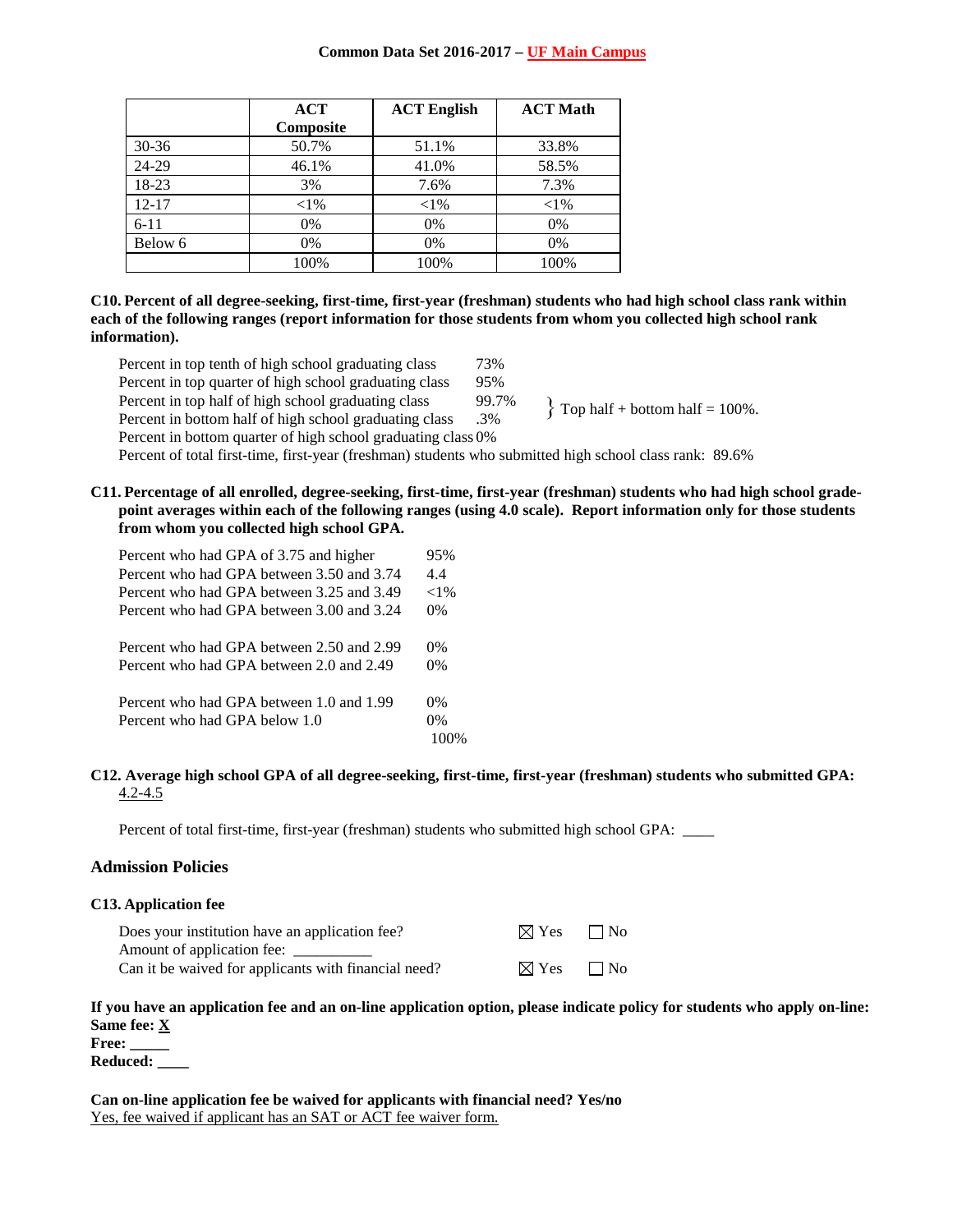#### **C14. Application closing date**

Does your institution have an application closing date? Application closing date (fall): November 1, 2016 Priority date: \_

| ◁<br><b>Yes</b> | l No |
|-----------------|------|
|-----------------|------|

## **C15.** Are first-time, first-year students accepted for terms other than the fall?  $\boxtimes$  Yes  $\Box$  No

#### **C16. Notification to applicants of admission decision sent** *(fill in one only)*

On a rolling basis beginning (date): By (date): February 12 for those who met November 1 deadline (second Friday of February). Other:

## **C17. Reply policy for admitted applicants** *(fill in one only)*

Must reply by (date): May 1 No set date: Must reply by May 1 or within \_\_\_\_\_\_ weeks if notified thereafter Other:

Deadline for housing deposit (MMDD): \_\_\_\_\_\_\_\_\_\_\_\_\_ Amount of housing deposit: Refundable if student does not enroll? \_\_\_ Yes, in full \_\_\_ Yes, in part X No

**C18. Deferred admission:** Does your institution allow students to postpone enrollment after admission?  $\Box$  Yes  $\boxtimes$  No

If yes, maximum period of postponement: \_\_\_\_\_\_

- **C19. Early admission of high school students:** Does your institution allow high school students to enroll as full-time, firsttime, first-year (freshman) students one year or more before high school graduation?  $\boxtimes$  Yes  $\Box$  No
- **C20. Common Application:** Question removed from CDS. (Initiated during 2006-2007 cycle)

## **Early Decision and Early Action Plans**

**C21. Early decision:** Does your institution offer an early decision plan (an admission plan that permits students to apply and be notified of an admission decision well in advance of the regular notification date and that asks students to commit to attending if accepted) for first-time, first-year (freshman) applicants for fall enrollment?  $\square$  Yes  $\boxtimes$  No

| If "yes," please complete the following:                                                                                      |  |
|-------------------------------------------------------------------------------------------------------------------------------|--|
| First or only early decision plan closing date<br>First or only early decision plan notification date                         |  |
| Other early decision plan closing date<br>Other early decision plan notification date                                         |  |
| For the Fall 2016 entering class:                                                                                             |  |
| Number of early decision applications received by your institution<br>Number of applicants admitted under early decision plan |  |
| Please provide significant details about your early decision plan:                                                            |  |

\_\_\_\_\_\_\_\_\_\_\_\_\_\_\_\_\_\_\_\_\_\_\_\_\_\_\_\_\_\_\_\_\_\_\_\_\_\_\_\_\_\_\_\_\_\_\_\_\_\_\_\_\_\_\_\_\_\_\_\_\_\_\_\_\_\_\_\_\_\_\_\_\_\_\_\_\_\_\_\_\_\_\_\_\_\_\_\_\_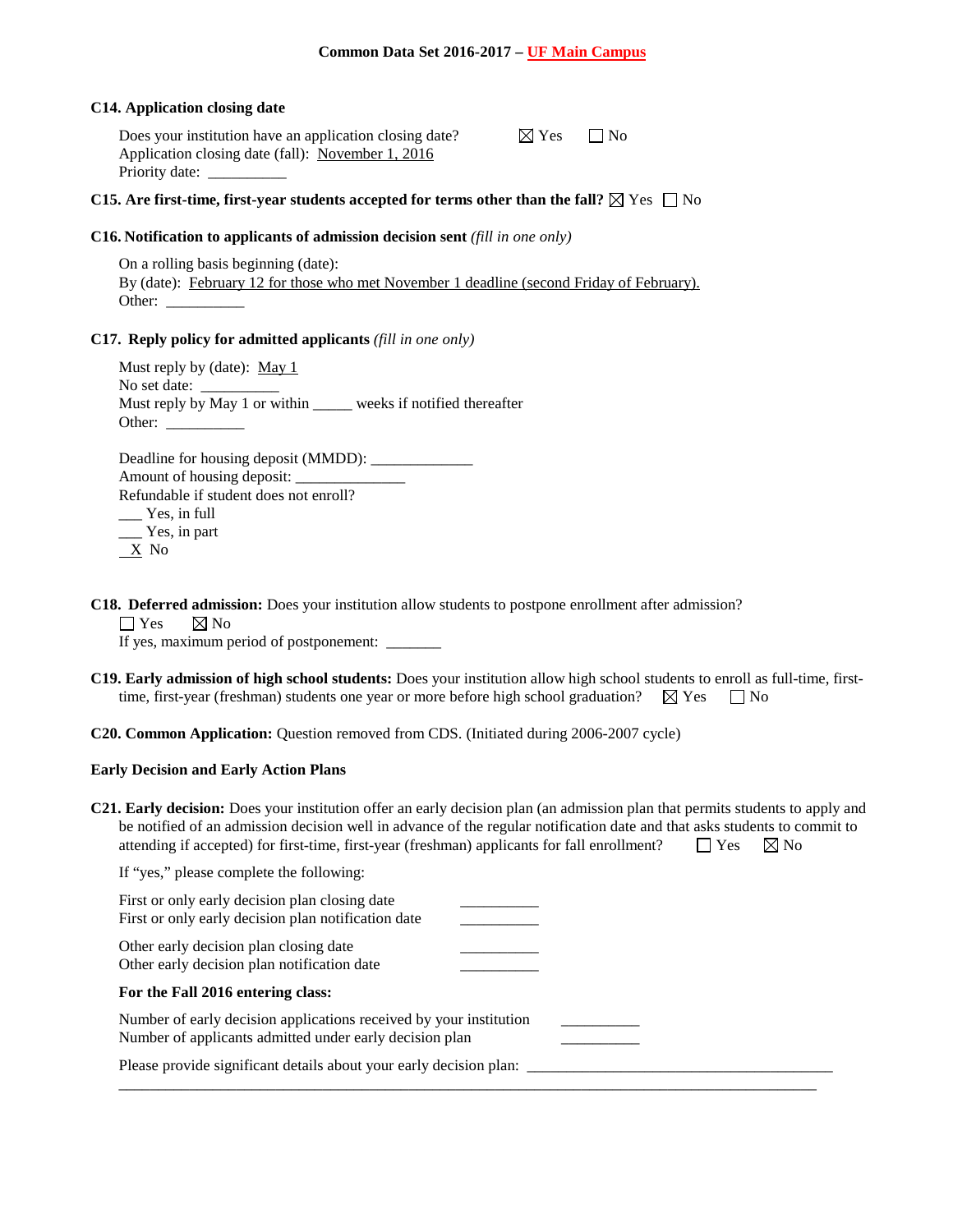**C22. Early action:** Do you have a nonbinding early action plan whereby students are notified of an admission decision well in advance of the regular notification date but do not have to commit to attending your college?

 $\Box$  Yes  $\boxtimes$  No

If "yes," please complete the following:

Early action closing date

Early action notification date \_\_\_\_\_\_\_\_\_\_

Is your early action plan a "restrictive" plan under which you limit students from applying to other early plans?

 $\Box$  Yes  $\Box$  No

# **D. TRANSFER ADMISSION**

# **Fall Applicants**

**D1.** Does your institution enroll transfer students?  $\boxtimes$  Yes  $\Box$  No (If no, please skip to Section E) If yes, may transfer students earn advanced standing credit by transferring credits earned from course work completed at other colleges/universities?  $\boxtimes$  Yes  $\Box$  No

**D2.** Provide the number of students who applied, were admitted, and enrolled as degree-seeking transfer students in Fall 2016.

|         | <b>Applicants</b> | <b>Admitted Applicants</b> | <b>Enrolled Applicants</b> |
|---------|-------------------|----------------------------|----------------------------|
| Men     | 2.905             | .220                       | 948                        |
| Women   | 3,385             | 1.373                      |                            |
| Unknown |                   |                            |                            |
| Total   | 6.300             | 2.595                      |                            |

**D2 Updated as of 4/27/17**

# **Application for Admission**

- **D3.** Indicate terms for which transfers may enroll: Fall Winter Spring Summer
- **D4.** Must a transfer applicant have a minimum number of credits completed or else must apply as an entering freshman?  $\boxtimes$  Yes  $\Box$  No

If yes, what is the minimum number of credits and the unit of measure? 60 transferrable credit hours. There are some exceptions, but freshman and sophomore level transfer eligibility is extremely limited and admission is selective. Lower level transfers are also allowed in the UF Online program.

**D5.** Indicate all items required of transfer students to apply for admission:

|                                                             | <b>Required</b><br>of All | <b>Recommended</b><br>of All | Recommended<br>of Some | <b>Required of</b><br><b>Some</b> | Not required |
|-------------------------------------------------------------|---------------------------|------------------------------|------------------------|-----------------------------------|--------------|
| High school transcript                                      |                           |                              |                        |                                   |              |
| College transcript $(s)$                                    | X                         |                              |                        |                                   |              |
| Essay or personal statement                                 |                           |                              |                        |                                   |              |
| Interview                                                   |                           |                              |                        |                                   |              |
| Standardized test scores                                    | X                         |                              |                        |                                   |              |
| Statement of good standing<br>from prior institution( $s$ ) |                           |                              |                        | X                                 |              |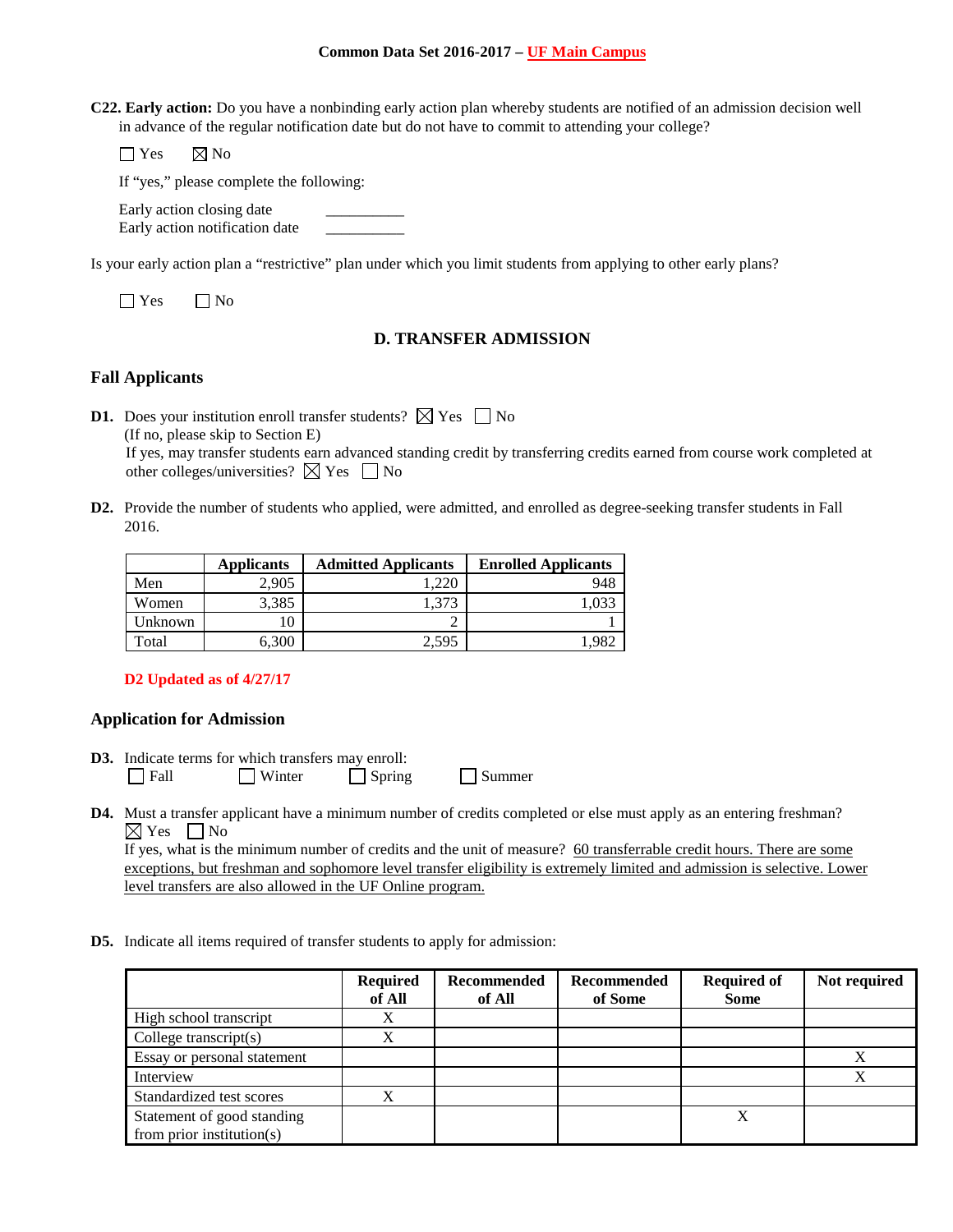- **D6.** If a minimum high school grade point average is required of transfer applicants, specify  $($ on a 4.0 scale $):$
- **D7**. If a minimum college grade point average is required of transfer applicants, specify (on a 4.0 scale): 2.0
- **D8**. List any other application requirements specific to transfer applicants:
- **D9.** List application priority, closing, notification, and candidate reply dates for transfer students. If applications are reviewed on a continuous or rolling basis, place a check mark in the "Rolling admission" column.

\_\_\_\_\_\_\_\_\_\_\_\_\_\_\_\_\_\_\_\_\_\_\_\_\_\_\_\_\_\_\_\_\_\_\_\_\_\_\_\_\_\_\_\_\_\_\_\_\_\_\_\_\_\_\_\_\_\_\_\_\_\_\_\_\_\_\_\_\_\_\_\_\_\_\_\_\_\_\_\_\_\_\_\_\_\_\_\_\_\_\_ \_\_\_\_\_\_\_\_\_\_\_\_\_\_\_\_\_\_\_\_\_\_\_\_\_\_\_\_\_\_\_\_\_\_\_\_\_\_\_\_\_\_\_\_\_\_\_\_\_\_\_\_\_\_\_\_\_\_\_\_\_\_\_\_\_\_\_\_\_\_\_\_\_\_\_\_\_\_\_\_\_\_\_\_\_\_\_\_\_\_\_

|        | <b>Priority Date</b> | <b>Closing Date</b> | <b>Notification Date</b> | <b>Reply Date</b> | <b>Rolling</b><br><b>Admission</b> |
|--------|----------------------|---------------------|--------------------------|-------------------|------------------------------------|
| Fall   |                      |                     |                          |                   |                                    |
| Winter |                      |                     |                          |                   |                                    |
| Spring |                      |                     |                          |                   |                                    |
| Summer |                      |                     |                          |                   |                                    |

\_\_\_\_\_\_\_\_\_\_\_\_\_\_\_\_\_\_\_\_\_\_\_\_\_\_\_\_\_\_\_\_\_\_\_\_\_\_\_\_\_\_\_\_\_\_\_\_\_\_\_\_\_\_\_\_\_\_\_\_\_\_\_\_\_\_\_\_\_\_\_\_\_\_\_\_\_\_\_\_\_\_\_\_\_\_\_\_\_ \_\_\_\_\_\_\_\_\_\_\_\_\_\_\_\_\_\_\_\_\_\_\_\_\_\_\_\_\_\_\_\_\_\_\_\_\_\_\_\_\_\_\_\_\_\_\_\_\_\_\_\_\_\_\_\_\_\_\_\_\_\_\_\_\_\_\_\_\_\_\_\_\_\_\_\_\_\_\_\_\_\_\_\_\_\_\_\_\_

|  |  |  |  |  | <b>D10.</b> Does an open admission policy, if reported, apply to transfer students? $\Box$ Yes $\boxtimes$ No |  |  |
|--|--|--|--|--|---------------------------------------------------------------------------------------------------------------|--|--|
|--|--|--|--|--|---------------------------------------------------------------------------------------------------------------|--|--|

**D11**. Describe additional requirements for transfer admission, if applicable:

## **Transfer Credit Policies**

- **D12.** Report the lowest grade earned for any course that may be transferred for credit: D
- **D13.** Maximum number of credits or courses that may be transferred from a two-year institution: Number: 60 Unit type: Semester hours
- **D14**. Maximum number of credits or courses that may be transferred from a four-year institution: Number \_\_\_\_\_\_ Unit type \_\_\_\_\_\_\_\_\_\_\_\_
- **D15.** Minimum number of credits that transfers must complete at your institution to earn an associate degree: 36
- **D16.** Minimum number of credits that transfers must complete at your institution to earn a bachelor's degree: 30
- **D17.** Describe other transfer credit policies: See [http://www.registrar.ufl.edu/currents/transfercredit.html.](http://www.registrar.ufl.edu/currents/transfercredit.html)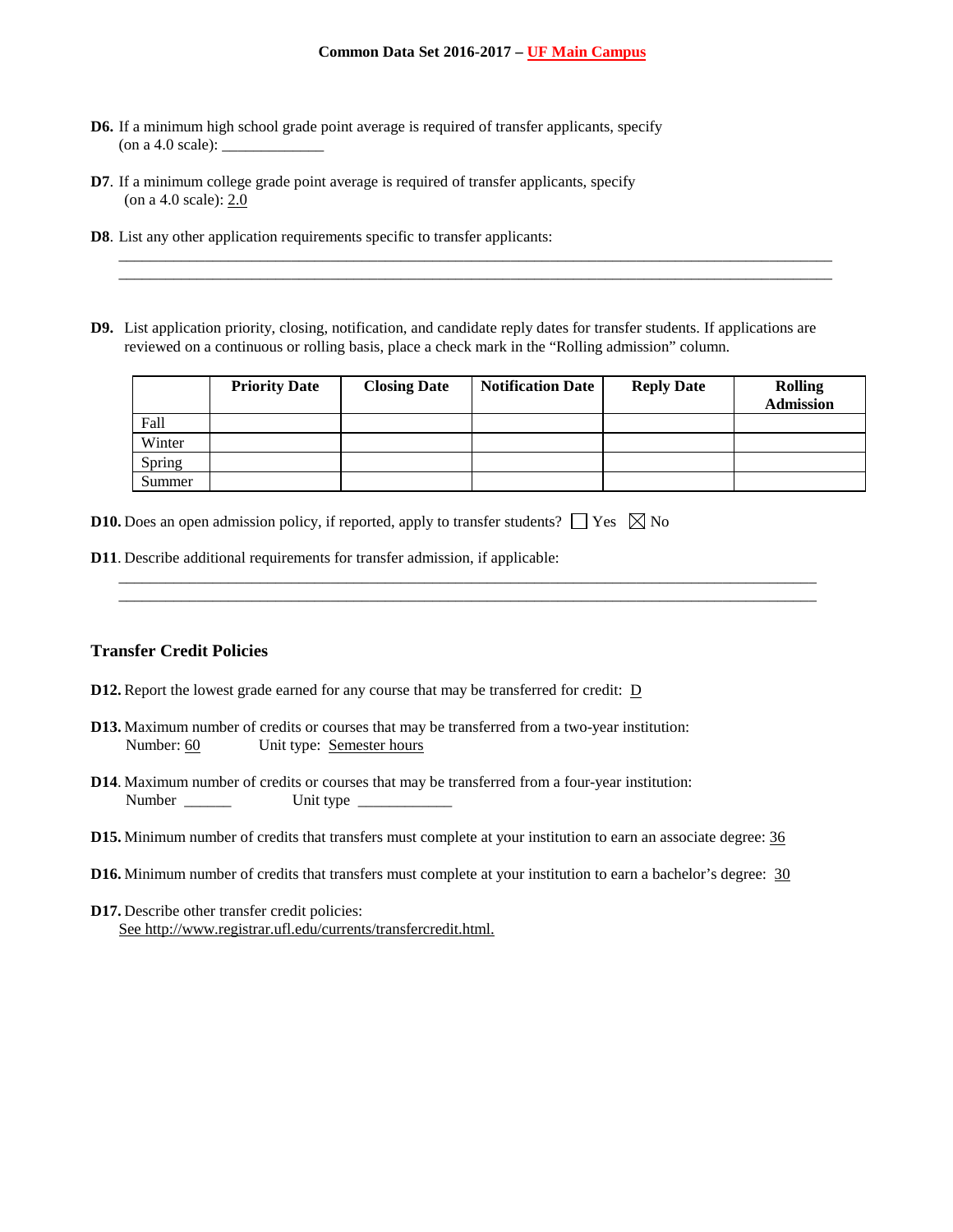# **E. ACADEMIC OFFERINGS AND POLICIES**

**E1. Special study options:** Identify those programs available at your institution. Refer to the glossary for definitions.

- $\boxtimes$  Accelerated program  $\boxtimes$  Honors program
- $\overline{\boxtimes}$  Cooperative education program  $\overline{\boxtimes}$  Independent study
- 
- $\boxtimes$  Cross-registration  $\boxtimes$  Internships<br> $\boxtimes$  Distance learning  $\boxtimes$  Liberal arts
- 
- $\boxtimes$  Double major<br>  $\boxtimes$  Dual enrollment<br>  $\boxtimes$  Student-designed major<br>  $\boxtimes$  Study abroad
- $\boxtimes$  English as a Second Language (ESL)
- $\boxtimes$  Exchange student program (domestic)  $\Box$  Weekend college
- External degree program
- Other (specify):
- 
- 
- $\boxtimes$  Liberal arts/career combination
- 
- 
- $\overline{\boxtimes}$  Study abroad<br> $\overline{\boxtimes}$  Teacher certification program
- 

# **E2. Has been removed from the CDS.**

## **E3. Areas in which all or most students are required to complete some course work prior to graduation:**

- $\Box$  Arts/fine arts  $\boxtimes$  Humanities  $\Box$  Computer literacy  $\boxtimes$  Mathematics  $\boxtimes$  English (including composition)  $\Box$  Philosophy  $\boxtimes$  Foreign languages  $\boxtimes$  Sciences (biological or physical)  $\Box$  History  $\boxtimes$  Social science Other (describe):
	-
	-

# **F. STUDENT LIFE**

## **F1. Percentages of first-time, first-year (freshman) degree-seeking students and degree-seeking undergraduates enrolled in Fall 2016 who fit the following categories:**

|                                                                      | First-time, first-year | Undergraduates |
|----------------------------------------------------------------------|------------------------|----------------|
|                                                                      | (freshman) students    |                |
| Percent who are from out of state (exclude international/nonresident |                        |                |
| aliens from the numerator and denominator)                           | 9.35%                  | 5.65%          |
| Percent of men who join fraternities                                 | 15.08%                 | 20.90%         |
| Percent of women who join sororities                                 | 22.10%                 | 24.93%         |
| Percent who live in college-owned, -operated, or -affiliated housing | 82.62%                 | 24.28%         |
| Percent who live off campus or commute                               | 17.38%                 | 75.72%         |
| Percent of students age 25 and older                                 | 0.20%                  | 5.76%          |
| Average age of full-time students                                    | 18.51                  | 20.39          |
| Average age of all students (full- and part-time)                    | 18.50                  | 20.64          |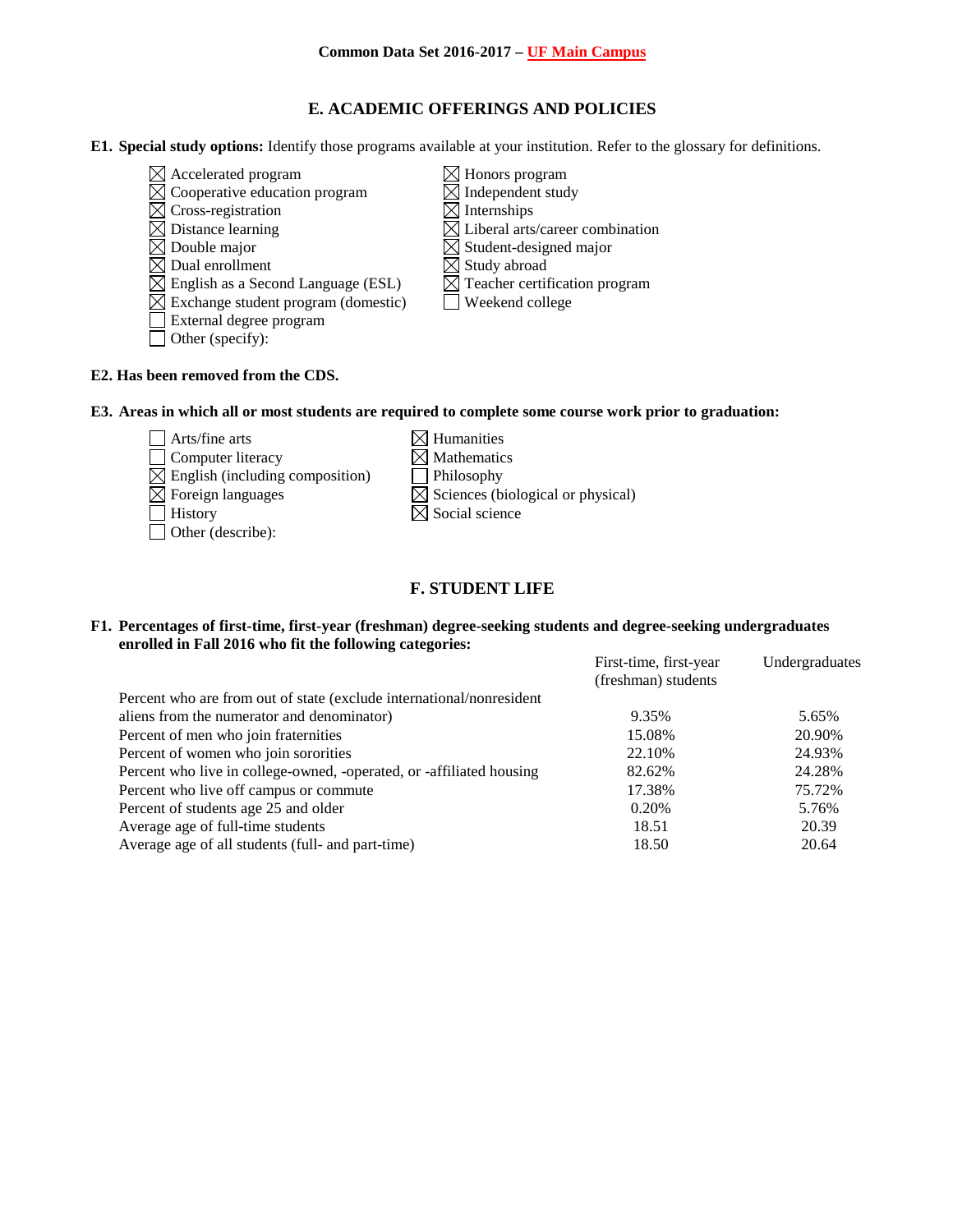|  |  |  |  |  |  | F2. Activities offered Identify those programs available at your institution. |
|--|--|--|--|--|--|-------------------------------------------------------------------------------|
|--|--|--|--|--|--|-------------------------------------------------------------------------------|

| $\boxtimes$ Campus Ministries                                                          | $\boxtimes$ Literary magazine |                              | $\boxtimes$ Radio station                                                                                             |  |
|----------------------------------------------------------------------------------------|-------------------------------|------------------------------|-----------------------------------------------------------------------------------------------------------------------|--|
| Choral groups                                                                          | $\boxtimes$ Marching band     |                              | $\boxtimes$ Student government                                                                                        |  |
| $\boxtimes$ Concert band                                                               | $\boxtimes$ Model UN          |                              | $\boxtimes$ Student newspaper                                                                                         |  |
| $\boxtimes$ Dance                                                                      | $\boxtimes$ Music ensembles   |                              | $\boxtimes$ Student-run film society                                                                                  |  |
| $\boxtimes$ Drama/theater                                                              | $\boxtimes$ Musical theater   |                              | $\boxtimes$ Symphony orchestra                                                                                        |  |
| <b>International Student</b>                                                           | Opera                         |                              | $\boxtimes$ Television station                                                                                        |  |
| Organization                                                                           |                               |                              |                                                                                                                       |  |
| $\boxtimes$ Jazz band                                                                  | $\boxtimes$ Pep band          |                              | $\boxtimes$ Yearbook                                                                                                  |  |
|                                                                                        |                               |                              |                                                                                                                       |  |
| <b>F3. ROTC</b> (program offered in cooperation with Reserve Officers' Training Corps) |                               |                              |                                                                                                                       |  |
|                                                                                        |                               |                              |                                                                                                                       |  |
| Army ROTC is offered:                                                                  |                               |                              |                                                                                                                       |  |
| $\boxtimes$ On campus                                                                  |                               |                              |                                                                                                                       |  |
|                                                                                        |                               |                              |                                                                                                                       |  |
|                                                                                        |                               |                              |                                                                                                                       |  |
|                                                                                        |                               |                              |                                                                                                                       |  |
| Naval ROTC is offered:                                                                 |                               |                              |                                                                                                                       |  |
| $\boxtimes$ On campus                                                                  |                               |                              |                                                                                                                       |  |
|                                                                                        |                               |                              |                                                                                                                       |  |
|                                                                                        |                               |                              |                                                                                                                       |  |
| Air Force ROTC is offered:                                                             |                               |                              |                                                                                                                       |  |
| $\boxtimes$ On campus                                                                  |                               |                              |                                                                                                                       |  |
|                                                                                        |                               |                              |                                                                                                                       |  |
|                                                                                        |                               |                              |                                                                                                                       |  |
|                                                                                        |                               |                              | F4. Housing: Check all types of college-owned, -operated, or -affiliated housing available for undergraduates at your |  |
| institution.                                                                           |                               |                              |                                                                                                                       |  |
|                                                                                        |                               |                              |                                                                                                                       |  |
| $\boxtimes$ Coed dorms                                                                 |                               |                              | $\boxtimes$ Special housing for disabled students                                                                     |  |
| Men's dorms                                                                            |                               |                              | $\boxtimes$ Special housing for international students                                                                |  |
| Women's dorms                                                                          |                               |                              | $\boxtimes$ Fraternity/sorority housing                                                                               |  |
| $\boxtimes$ Apartments for married students                                            |                               | Cooperative housing          |                                                                                                                       |  |
| $\boxtimes$ Apartments for single students                                             |                               | $\boxtimes$ Theme housing    |                                                                                                                       |  |
|                                                                                        |                               | $\boxtimes$ Wellness housing |                                                                                                                       |  |
|                                                                                        |                               |                              | Other housing options (specify): Living-learning communities for Honors, fine arts, engineering,                      |  |

prehealth, and ROTC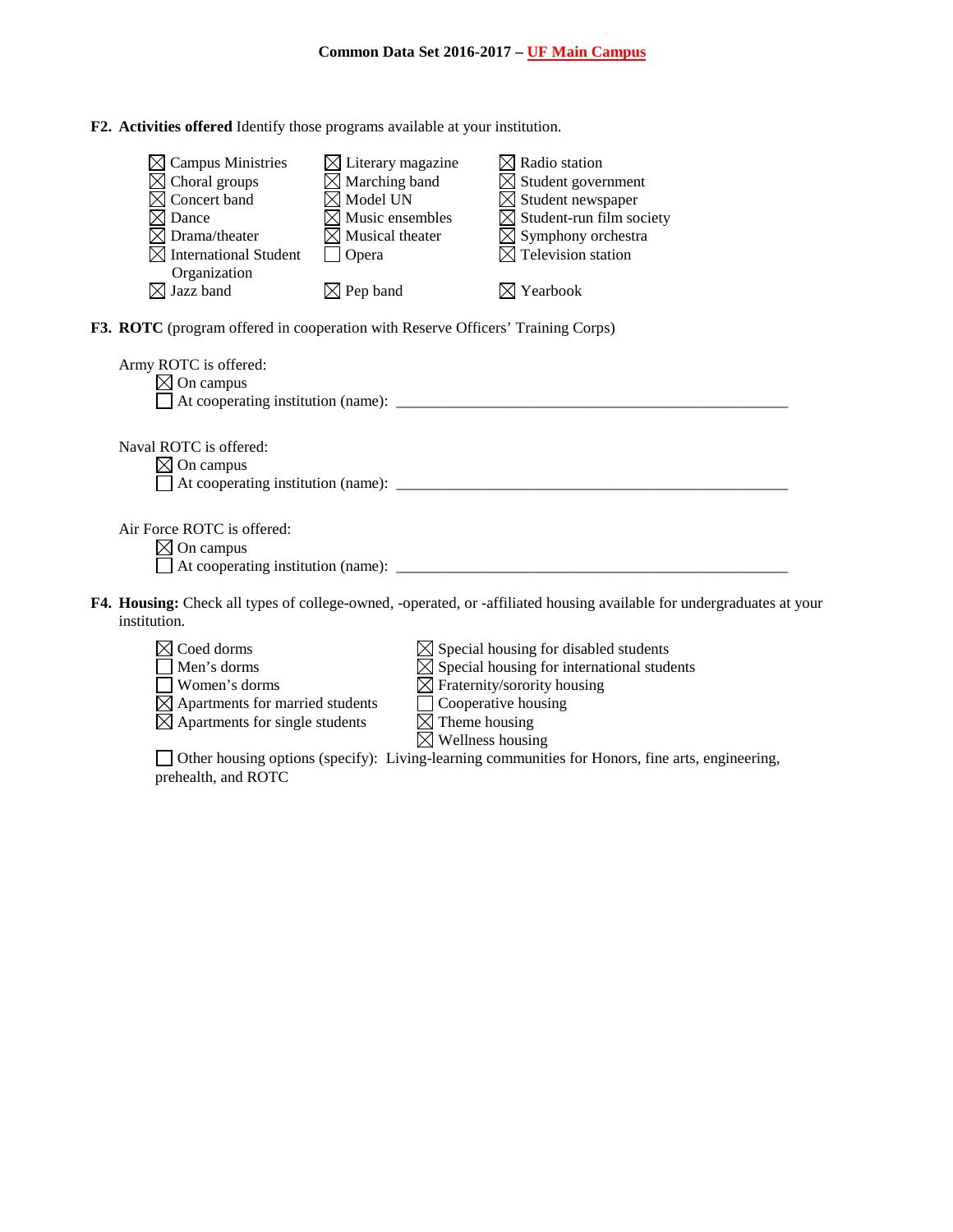# **G. ANNUAL EXPENSES**

#### **G0. Please provide the URL of your institution's net price calculator[: https://npc.collegeboard.org/student/app/ufl](https://npc.collegeboard.org/student/app/ufl)**

#### **Provide 2017-2018 academic year costs of attendance for the following categories that are applicable to your institution.**

Check here if your institution's 2017-2018 academic year costs of attendance are not available at this time and provide an approximate date (i.e., month/day) when your institution's final 2017-2018 academic year costs of attendance will be available: \_\_\_\_\_\_\_\_\_\_\_\_\_\_\_

#### **G1. Undergraduate full-time tuition, required fees, room and board**

List the typical tuition, required fees, and room and board for a full-time undergraduate student for the FULL 2017-2018 academic year (30 semester hours or 45 quarter hours for institutions that derive annual tuition by multiplying credit hour cost by number of credits). A full academic year refers to the period of time generally extending from September to June; usually equated to two semesters, two trimesters, three quarters, or the period covered by a four-one-four plan. Room and board is defined as double occupancy and 19 meals per week or the maximum meal plan. **Required fees** include only charges that all full-time students must pay that are *not* included in tuition (e.g., registration, health, or activity fees.) Do *not* include optional fees (e.g., parking, laboratory use).

|                             | <b>FIRST-YEAR</b>                   | <b>UNDERGRADUATES</b>              |
|-----------------------------|-------------------------------------|------------------------------------|
| PRIVATE INSTITUTION         |                                     |                                    |
| Tuition:                    |                                     |                                    |
| <b>PUBLIC INSTITUTION</b>   |                                     |                                    |
| Tuition:                    |                                     |                                    |
| In-district:                |                                     |                                    |
|                             | \$4,477 (tuition)                   | \$4,477 (tuition)                  |
| In-state (out-of-district): | \$6,381 (tuition $& \text{fees}$ )  | \$6,381 (tuition $& \text{fees}$ ) |
|                             | \$25,694 (tuition)                  | \$25,694 (tuition)                 |
| Out-of-state:               | \$28,658 (tuition $& fees$ )        | \$28,658 (tuition $&$ fees)        |
| <b>NONRESIDENT ALIEN:</b>   | \$25,694 (tuition)                  | \$25,694 (tuition)                 |
| Tuition:                    | \$28,658 (tuition $& \text{fees}$ ) | \$28,658 (tuition $&$ fees)        |
| <b>REQUIRED FEES:</b>       | $$1,904$ (in-state)                 | $$1,904$ (in-state)                |
|                             | $$2,965$ (out-of-state)             | $$2,965$ (out-of-state)            |
| ROOM AND BOARD:             | \$9,910                             | \$9,910                            |
| (on-campus)                 |                                     |                                    |
| <b>ROOM ONLY:</b>           | \$5,440                             | \$5,440                            |
| (on-campus)                 |                                     |                                    |
| <b>BOARD ONLY:</b>          | \$4,470                             | \$4,470                            |
| (on-campus meal plan)       |                                     |                                    |

Comprehensive tuition and room and board fee (if your college cannot provide separate tuition and room and board  $fees)$ :

Other: \_\_\_\_\_\_\_\_\_\_\_\_\_\_\_\_\_\_\_\_\_\_\_\_\_\_\_\_\_\_\_\_\_\_\_\_\_\_\_\_\_\_\_\_\_\_\_\_\_\_\_\_\_\_\_\_\_\_\_\_\_\_\_\_\_\_\_\_\_\_\_\_\_\_\_\_\_\_\_\_\_\_\_\_\_

| G2. Number of credits per term a student can take for the stated full-time tuition                     | minimum                    | maximum        |
|--------------------------------------------------------------------------------------------------------|----------------------------|----------------|
| G3. Do tuition and fees vary by year of study (e.g., sophomore, junior, senior)?                       | $\blacksquare$ Yes         | $\boxtimes$ No |
| G4. Do tuition and fees vary by undergraduate instructional program?                                   | $\bigcap$ Yes $\bigcap$ No |                |
| If yes, what percentage of full-time undergraduates pay more than the tuition and fees reported in G1? |                            |                |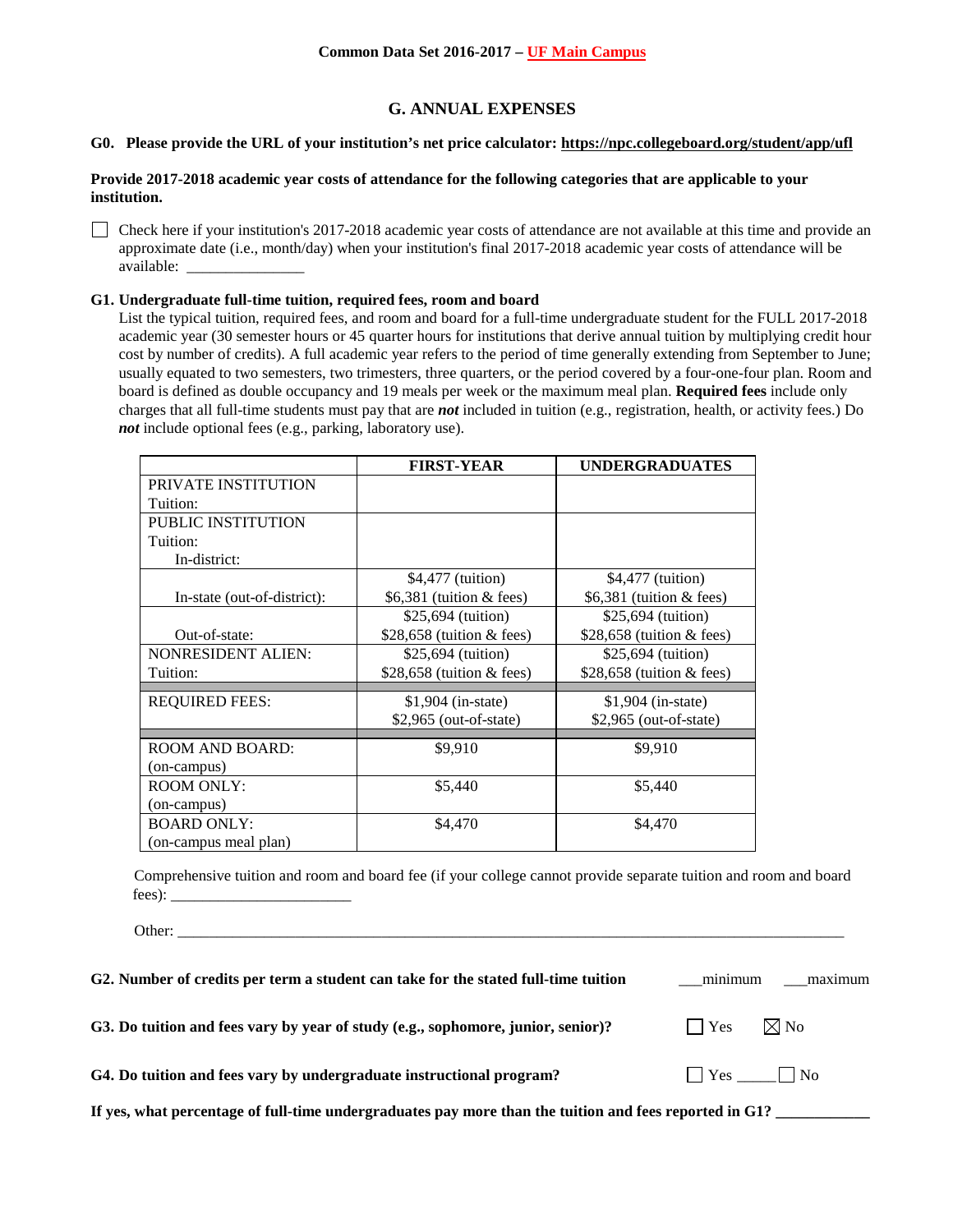# **G5. Provide the estimated expenses for a typical full-time undergraduate student:**

|                                                                                                                                     | <b>Residents</b> | <b>Commuters</b><br>(living at home) | <b>Commuters</b><br>(not living at home) |
|-------------------------------------------------------------------------------------------------------------------------------------|------------------|--------------------------------------|------------------------------------------|
| Books and supplies:                                                                                                                 | \$1,210          | \$1,210                              | \$1,210                                  |
| Room only:                                                                                                                          | \$5,440          | \$0                                  | \$5,440                                  |
| Board only:                                                                                                                         | \$4,470          | \$960                                | \$4,470                                  |
| Room and board total (if<br>your college cannot provide<br>separate room and board<br>figures for commuters not<br>living at home): |                  |                                      |                                          |
| Transportation:                                                                                                                     | \$1,100          | \$1,100                              | \$1,100                                  |
| Other expenses:                                                                                                                     | \$2,530          | \$2,530                              | \$2,530                                  |

# **G6. Undergraduate per-credit-hour charges (tuition only):**

| <b>PRIVATE INSTITUTIONS:</b> |          |
|------------------------------|----------|
| <b>PUBLIC INSTITUTIONS</b>   |          |
| In-district:                 |          |
|                              | \$149.24 |
| In-state (out-of-district):  |          |
|                              | \$856.45 |
| Out-of-state:                |          |
| <b>NONRESIDENT ALIENS:</b>   | \$856.45 |
|                              |          |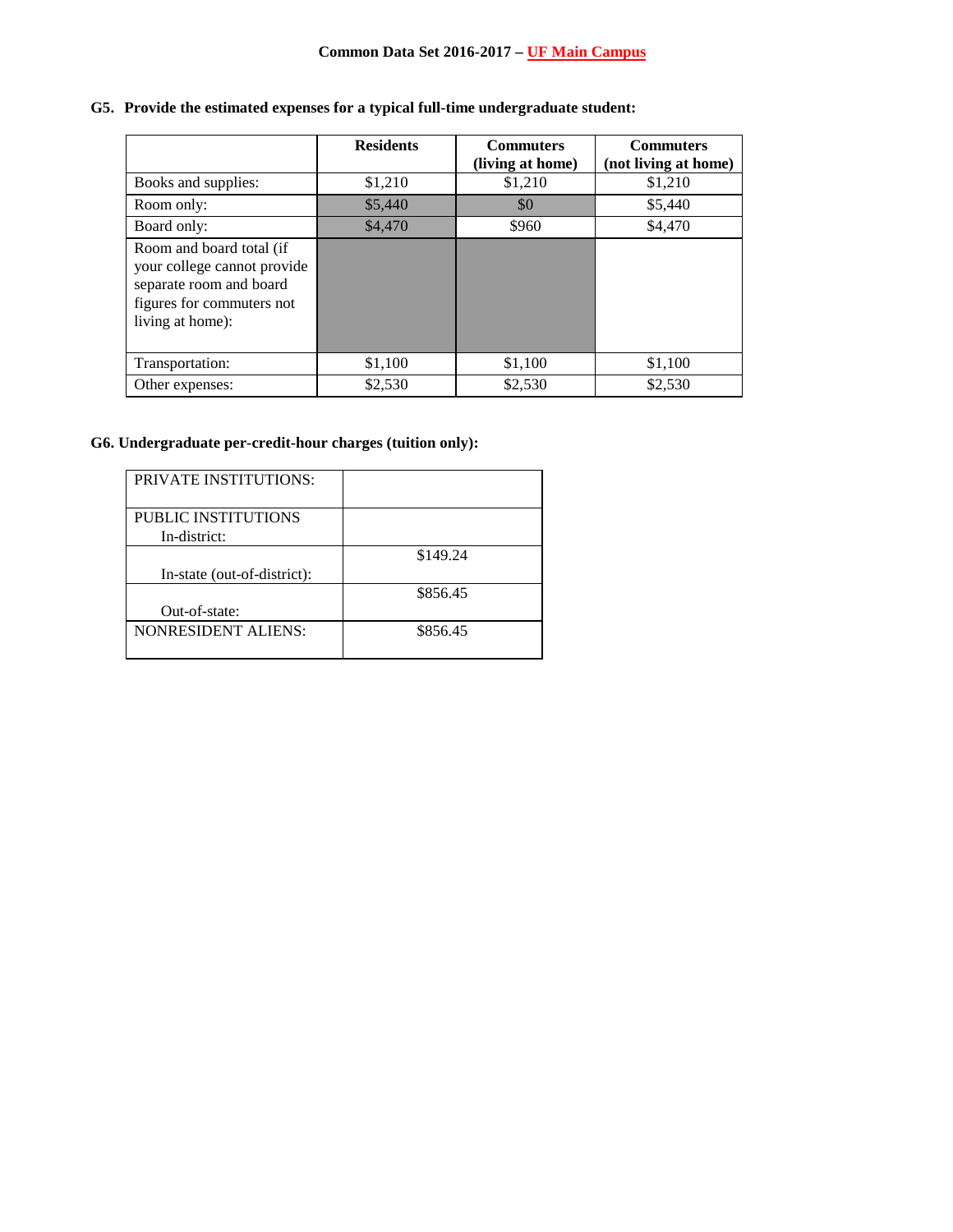# **H. FINANCIAL AID**

## **Please refer to the following financial aid definitions when completing Section H.**

**Awarded aid:** The dollar amounts offered to financial aid applicants.

**Financial aid applicant:** Any applicant who submits **any one of** the institutionally required financial aid applications/forms, such as the FAFSA.

**Indebtedness:** Aggregate dollar amount borrowed through any loan program (federal, state, subsidized, unsubsidized, private, etc.; excluding parent loans) while the student was enrolled at an institution. Student loans co-signed by a parent are assumed to be the responsibility of the student and **should** be included.

**Institutional scholarships and grants**: Endowed scholarships, annual gifts and tuition funded grants for which the institution determines the recipient.

**Financial need:** As determined by your institution using the federal methodology and/or your institution's own standards.

**Need-based aid:** College-funded or college-administered award from institutional, state, federal, or other sources for which a student must have financial need to qualify. This includes both institutional and non-institutional student aid (grants, jobs, and loans).

**Need-based scholarship or grant aid:** Scholarships and grants from institutional, state, federal, or other sources for which a student must have financial need to qualify.

**Need-based self-help aid:** Loans and jobs from institutional, state, federal, or other sources for which a student must demonstrate financial need to qualify.

**Non-need-based scholarship or grant aid:** Scholarships and grants, gifts, or merit-based aid from institutional, state, federal, or other sources (including unrestricted funds or gifts and endowment income) awarded solely on the basis of academic achievement, merit, or any other non-need-based reason. When reporting questions H1 and H2, non-need-based aid that is used to meet need should be counted as need-based aid.

**Note: Suggested order of precedence for counting non-need money as need-based:**

Non-need institutional grants Non-need tuition waivers Non-need athletic awards Non-need federal grants Non-need state grants Non-need outside grants Non-need student loans Non-need parent loans Non-need work

**Non-need-based self-help aid:** Loans and jobs from institutional, state, or other sources for which a student need not demonstrate financial need to qualify.

**Private student loans**: A nonfederal loan made by a lender such as a bank, credit union or private lender used to pay for up to the annual cost of education, less any financial aid received.

**External scholarships and grants:** Scholarships and grants received from outside (private) sources that students bring with them (e.g., Kiwanis, National Merit scholarships). The institution may process paperwork to receive the dollars, but it has no role in determining the recipient or the dollar amount awarded.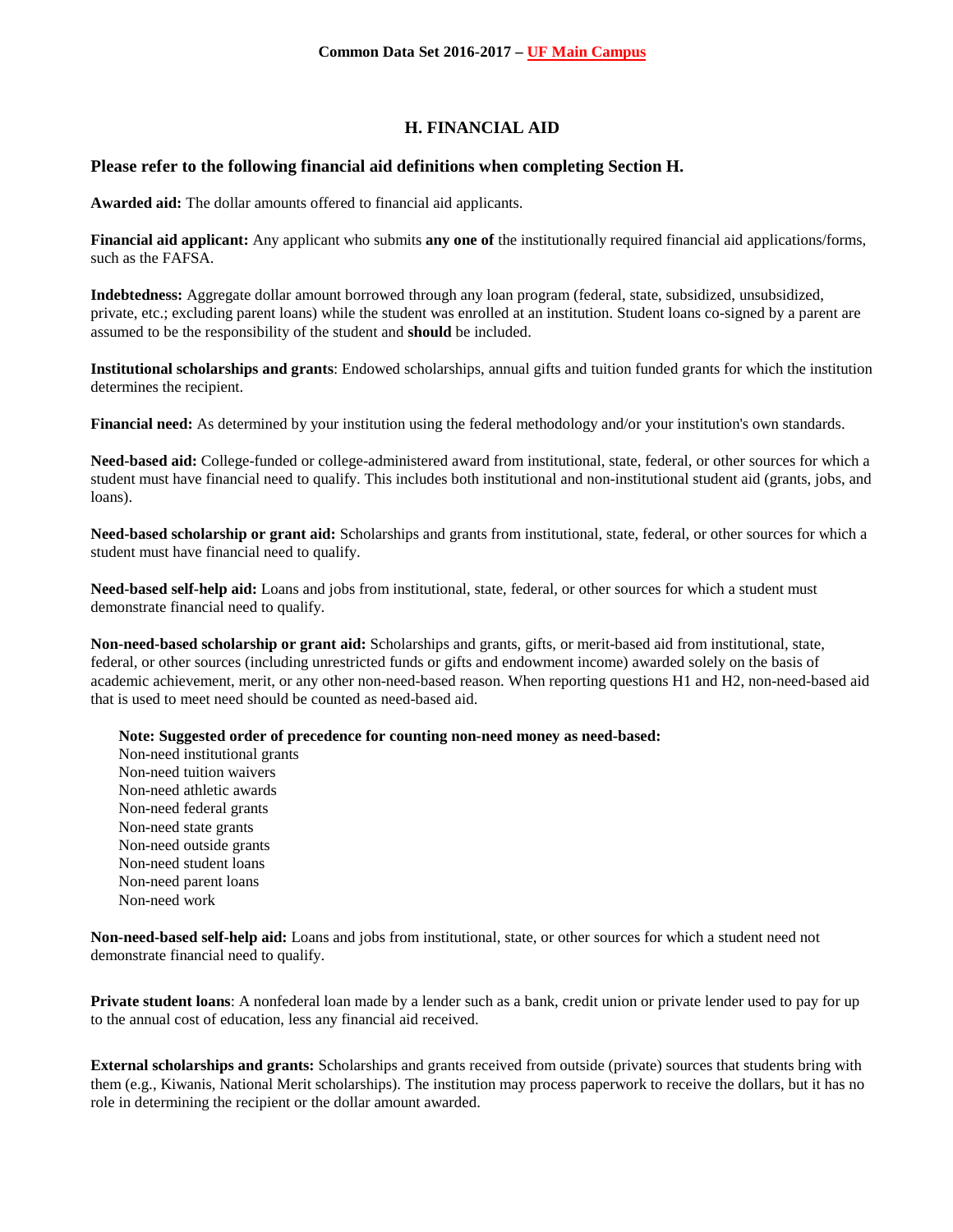**Work study and employment**: Federal and state work study aid, and any employment packaged by your institution in financial aid awards.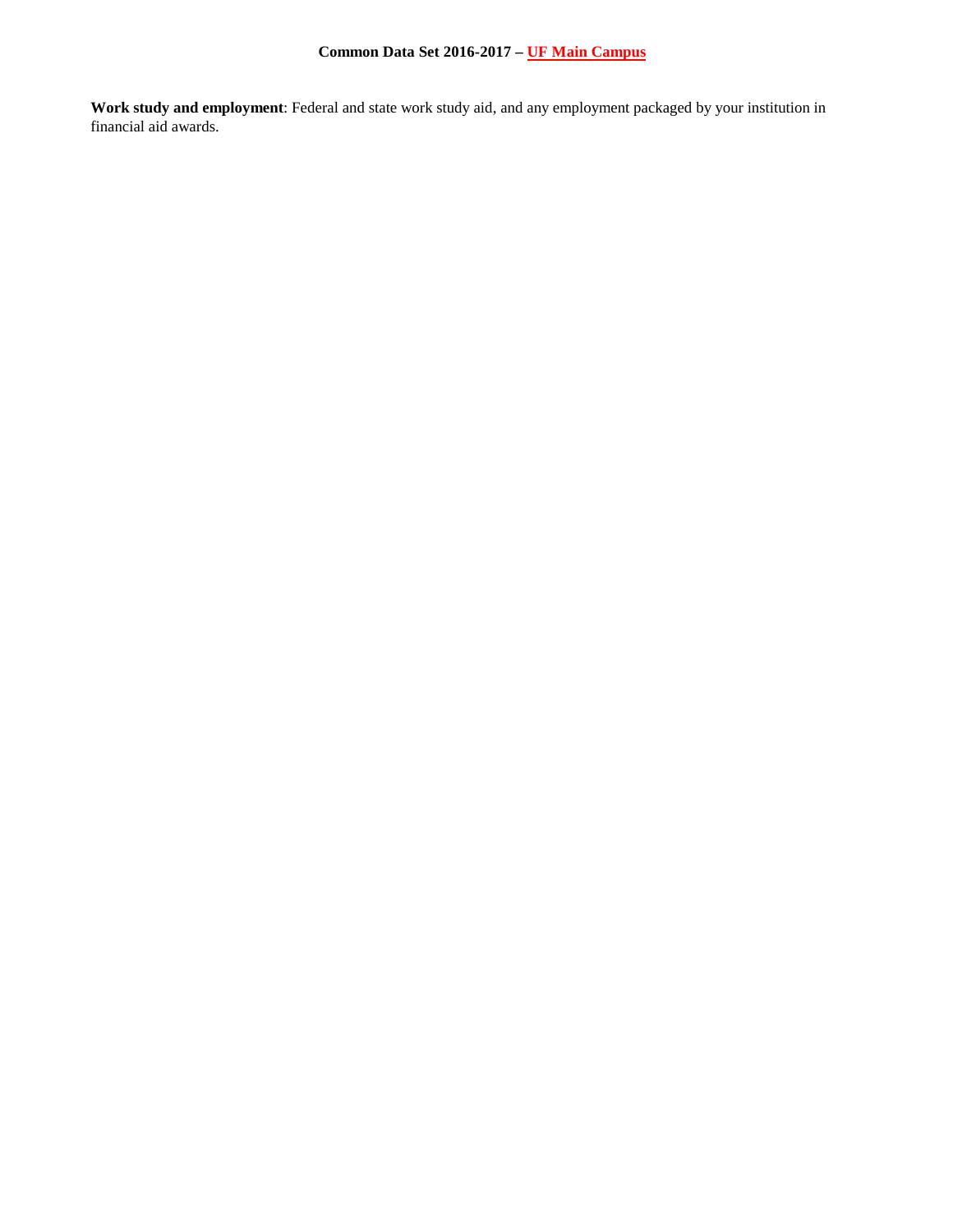## **Aid Awarded to Enrolled Undergraduates**

**H1.** Enter total dollar amounts **awarded** to enrolled full-time and less than full-time degree-seeking undergraduates **(using the same cohort reported in CDS Question B1, "total degree-seeking" undergraduates)** in the following categories. (Note: If the data being reported are final figures for the 2015-2016 academic year (see the next item below), use the 2015-2016 academic year's CDS Question B1 cohort.) Include aid awarded to international students (i.e., those not qualifying for federal aid). **Aid that is non-need-based but that was used to meet need should be reported in the need-based aid column. (For a suggested order of precedence in assigning categories of aid to cover need, see the entry for "non-need-based scholarship or grant aid" on the last page of the definitions section.)**

Indicate the academic year for which data are reported for **items H1**, **H2**, **H2A**, and **H6** below:  $\Box$  2016-2017 estimated or  $\boxtimes$  2015-2016 final

Which needs-analysis methodology does your institution use in awarding institutional aid? **(Formerly H3)**  $X$  Federal methodology (FM)

\_\_\_ Institutional methodology (IM)

\_\_\_ Both FM and IM

|                                                                                                                                                                                         | Need-based<br>(Include non-need-based | Non-need-based<br>(Exclude non-need-based |
|-----------------------------------------------------------------------------------------------------------------------------------------------------------------------------------------|---------------------------------------|-------------------------------------------|
|                                                                                                                                                                                         | aid use to meet need.)                | aid use to meet need.)                    |
|                                                                                                                                                                                         | \$                                    | \$                                        |
| <b>Scholarships/Grants</b>                                                                                                                                                              |                                       |                                           |
| Federal                                                                                                                                                                                 | \$42,934,248                          | \$1,850,690                               |
| State (i.e., all states, not only the state in<br>which your institution is located)                                                                                                    | \$6,817,582                           | \$66,337,814                              |
| Institutional: Endowed scholarships,<br>annual gifts and tuition funded grants,<br>awarded by the college, excluding athletic<br>aid and tuition waivers (which are<br>reported below). | \$24,209,572                          | \$19,758,560                              |
| Scholarships/grants from external sources<br>(e.g., Kiwanis, National Merit) not<br>awarded by the college                                                                              | \$37,000                              | \$12,674,447                              |
| <b>Total Scholarships/Grants</b>                                                                                                                                                        | \$73,998,402                          | \$100,621,511                             |
| <b>Self-Help</b>                                                                                                                                                                        |                                       |                                           |
| Student loans from all sources (excluding<br>parent loans)                                                                                                                              | \$32,773,213                          | \$32,590,351                              |
| Federal Work-Study                                                                                                                                                                      | \$2,544,924                           |                                           |
| State and other (e.g., institutional) work-<br>study/employment (Note: Excludes Federal<br>Work-Study captured above.)                                                                  | \$122,709                             | \$11,799,626                              |
| <b>Total Self-Help</b>                                                                                                                                                                  | \$35,440,846                          | \$44,389,977                              |
| <b>Parent Loans</b>                                                                                                                                                                     | \$0                                   | \$16,955,343                              |
| <b>Tuition Waivers</b><br>Note: Reporting is optional. Report tuition<br>waivers in this row if you choose to report<br>them. Do not report tuition waivers<br>elsewhere.               | \$0                                   | \$9,790,273                               |
| <b>Athletic Awards</b>                                                                                                                                                                  | \$0                                   | \$10,922,587                              |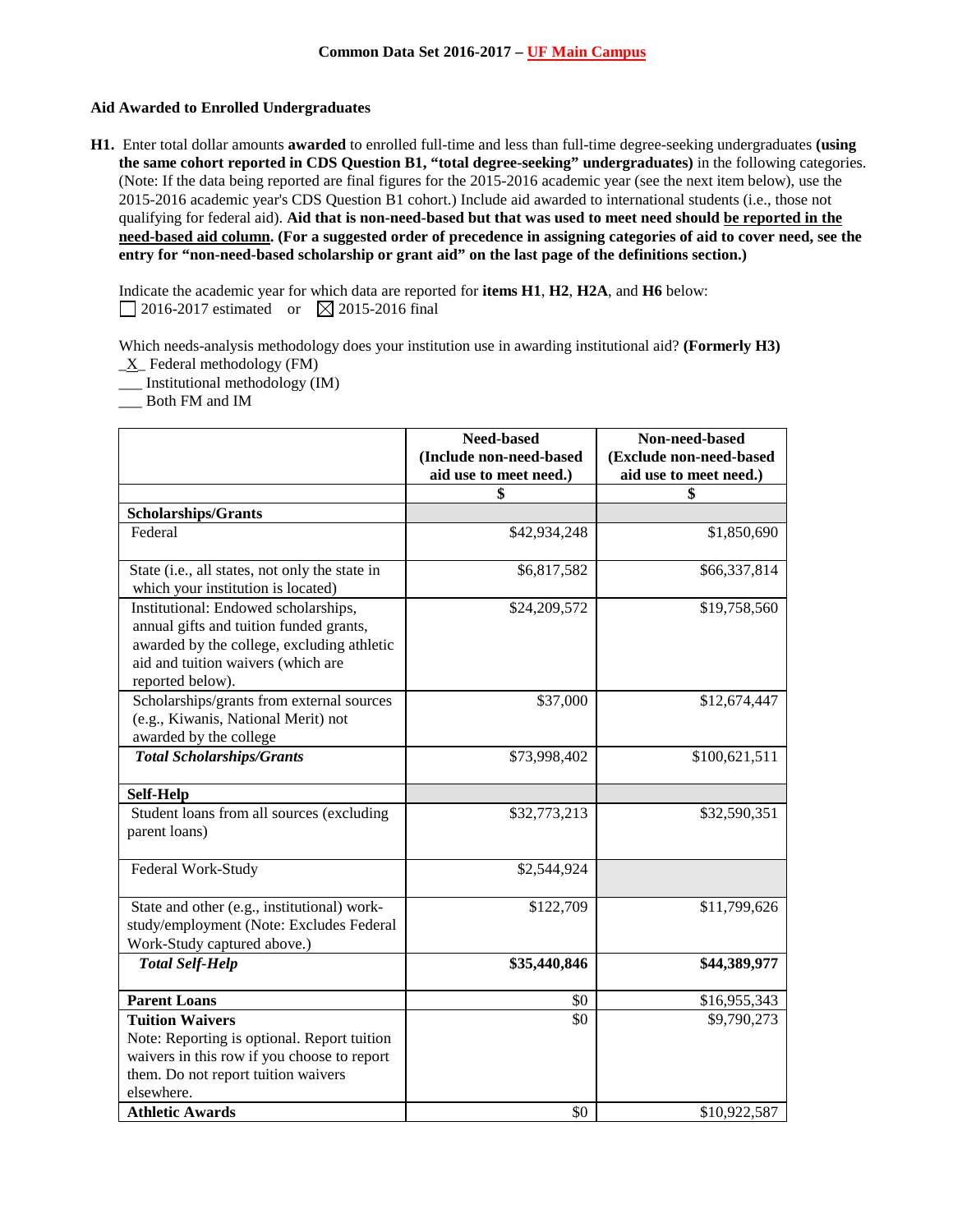**H2. Number of Enrolled Students Awarded Aid:** List the number of degree-seeking full-time and less-than-full-time undergraduates who applied for and were awarded financial aid from any source. **Aid that is non-need-based but that**  was used to meet need should be counted as need-based aid. Numbers should reflect the cohort awarded the dollars reported in H1. Note: In the chart below, students may be counted in more than one row, and full-time freshmen should also be counted as full-time undergraduates.

|                |                                                                                                                                                                                                                                                                                        | <b>First-time</b> | <b>Full-time</b> | <b>Less Than</b> |
|----------------|----------------------------------------------------------------------------------------------------------------------------------------------------------------------------------------------------------------------------------------------------------------------------------------|-------------------|------------------|------------------|
|                |                                                                                                                                                                                                                                                                                        | <b>Full-time</b>  | Undergrad        | <b>Full-time</b> |
|                |                                                                                                                                                                                                                                                                                        | Freshmen          | (Incl. Fresh)    | Undergrad        |
| a)             | Number of degree-seeking undergraduate students (CDS Item B1 if                                                                                                                                                                                                                        | 6848              | 33402            |                  |
|                | reporting on Fall 2016 cohort)                                                                                                                                                                                                                                                         |                   |                  |                  |
| b)             | Number of students in line a who applied for need-based financial aid                                                                                                                                                                                                                  | 5726              | 22004            |                  |
| $\mathbf{c}$ ) | Number of students in line <b>b</b> who were determined to have financial need                                                                                                                                                                                                         | 3362              | 16068            |                  |
| $\mathbf{d}$   | Number of students in line c who were awarded any financial aid                                                                                                                                                                                                                        | 3306              | 15760            |                  |
| e)             | Number of students in line d who were awarded any need-based<br>scholarship or grant aid                                                                                                                                                                                               | 2070              | 10445            |                  |
| f)             | Number of students in line d who were awarded any need-based self-help<br>aid                                                                                                                                                                                                          | 1281              | 7730             |                  |
| g)             | Number of students in line d who were awarded any non-need-based<br>scholarship or grant aid                                                                                                                                                                                           | 2817              | 11626            |                  |
| h)             | Number of students in line d whose need was fully met (exclude PLUS<br>loans, unsubsidized loans, and private alternative loans)                                                                                                                                                       | 990               | 4018             |                  |
| $\mathbf{i}$   | On average, the percentage of need that was met of students who were<br>awarded any need-based aid. Exclude any aid that was awarded in excess<br>of need as well as any resources that were awarded to replace EFC (PLUS<br>loans, unsubsidized loans, and private alternative loans) | 99.0%             | 99.0%            | $\%$             |
| j)             | The average financial aid package of those in line d. Exclude any<br>resources that were awarded to replace EFC (PLUS loans, unsubsidized<br>loans, and private alternative loans)                                                                                                     | \$13,430          | \$12,494         | \$               |
| k)             | Average need-based scholarship or grant award of those in line e                                                                                                                                                                                                                       |                   |                  |                  |
|                |                                                                                                                                                                                                                                                                                        | \$7,711           | \$7,083          | \$               |
| 1)             | Average need-based self-help award (excluding PLUS loans,                                                                                                                                                                                                                              |                   |                  |                  |
|                | unsubsidized loans, and private alternative loans) of those in line f                                                                                                                                                                                                                  | \$3,560           | \$4,609          | \$               |
| m)             | Average need-based loan (excluding PLUS loans, unsubsidized loans,                                                                                                                                                                                                                     |                   |                  |                  |
|                | and private alternative loans) of those in line f who were awarded a need-                                                                                                                                                                                                             |                   |                  |                  |
|                | based loan                                                                                                                                                                                                                                                                             | \$3,545           | \$4,540          | \$               |

**H2A. Number of Enrolled Students Awarded Non-need-based Scholarships and Grants:** List the number of degreeseeking full-time and less-than-full-time undergraduates who had no financial need and who were awarded institutional non-need-based scholarship or grant aid. Numbers should reflect the cohort awarded the dollars reported in H1. Note: In the chart below, students may be counted in more than one row, and full-time freshmen should also be counted as full-time undergraduates.

|          |                                                                            | <b>First-time</b> | <b>Full-time</b> | <b>Less Than</b> |
|----------|----------------------------------------------------------------------------|-------------------|------------------|------------------|
|          |                                                                            | <b>Full-time</b>  | Undergrad        | <b>Full-time</b> |
|          |                                                                            | Freshmen          | (Incl. Fresh)    | Undergrad        |
| n)       | Number of students in line <b>a</b> who had no financial need and who were | 366               | 1707             |                  |
|          | awarded institutional non-need-based scholarship or grant aid (exclude     |                   |                  |                  |
|          | those who were awarded athletic awards and tuition benefits)               |                   |                  |                  |
| $\Omega$ | Average dollar amount of institutional non-need-based scholarship and      |                   |                  |                  |
|          | grant aid awarded to students in line <b>n</b>                             | \$2,476           | \$2,531          | \$               |
| p)       | Number of students in line a who were awarded an institutional non-need-   | 95                | 495              |                  |
|          | based athletic scholarship or grant                                        |                   |                  |                  |
| q)       | Average dollar amount of institutional non-need-based athletic             |                   |                  |                  |
|          | scholarships and grants awarded to students in line <b>p</b>               | \$18,192          | \$22,066         | \$               |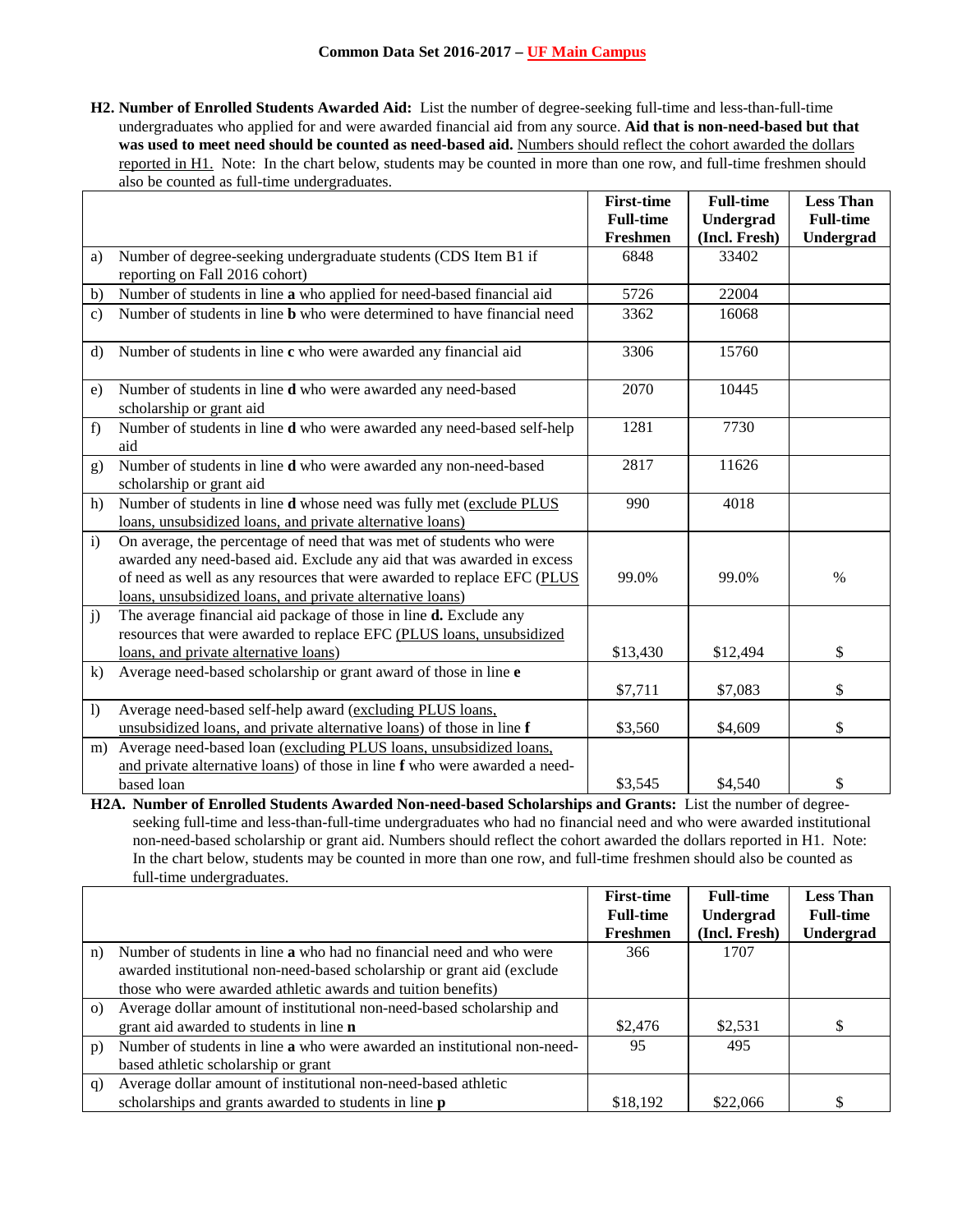Note: These are the graduates and loan types to include and exclude in order to fill out CDS H4 and H5. Include:

- \* 2016 undergraduate class: all students who started at your institution as first-time students and received a bachelor's degree between July 1, 2015 and June 30, 2016.
- \* only loans made to students who borrowed while enrolled at your institution.
- \* co-signed loans.

Exclude:

- \* students who transferred in.
- \* money borrowed at other institutions.
- \* parent loans
- students who did not graduate or who graduated with another degree or certificate (but no bachelor's degree.

H4. Provide the number of students in the 2016 undergraduate class who started at your institution as first-time students and received a bachelor's degree between July 1, 2015 and June 30, 2016. Exclude students who transferred into your institution. \_6043\_\_

H5. Number and percent of students in class (defined in H4 above) borrowing from federal, non-federal, and any loan sources, and the average (or mean) amount borrowed. NOTE: The "Average per-undergraduate-borrower cumulative principal borrowed," is designed to provide better information about student borrowing from federal and nonfederal (institutional, state, commercial) sources. The numbers, percentages, and averages for each row should be based only on the loan source specified for the particular row. For example, the federal loans average (row b) should only be the cumulative average of federal loans and the private loans average (row e) should only be the cumulative average of private loans.

|                | Source/Type of Loan                                                                                                                                                                                                                                          | Number in the<br>class (defined in<br>H <sub>4</sub> above) who<br>borrowed from the<br>types of loans<br>specified in the<br>first column | Percent of the<br>class (defined<br>above) who<br>borrowed from<br>the types of<br>loans specified in<br>the first column<br>(nearest $1\%$ ) | Average per-undergraduate-<br>borrower cumulative principal<br>borrowed from the types of loans<br>specified in the first<br>column (nearest \$1) |
|----------------|--------------------------------------------------------------------------------------------------------------------------------------------------------------------------------------------------------------------------------------------------------------|--------------------------------------------------------------------------------------------------------------------------------------------|-----------------------------------------------------------------------------------------------------------------------------------------------|---------------------------------------------------------------------------------------------------------------------------------------------------|
| a)             | Any loan program: Federal Perkins,<br>Federal Stafford Subsidized and<br>Unsubsidized, institutional, state,<br>private loans that your institution is<br>aware of, etc. Include both Federal<br>Direct Student Loans and Federal<br>Family Education Loans. | 2,489                                                                                                                                      | 41.00%                                                                                                                                        | \$21,645                                                                                                                                          |
| b)             | Federal loan programs: Federal<br>Perkins, Federal Stafford Subsidized<br>and Unsubsidized. Include both<br>Federal Direct Student Loans and<br>Federal Family Education Loans.                                                                              | 2,456                                                                                                                                      | 41.00%                                                                                                                                        | \$20,732                                                                                                                                          |
| $\mathbf{c}$ ) | Institutional loan programs.                                                                                                                                                                                                                                 | 26                                                                                                                                         | 1.00%                                                                                                                                         | \$3,726                                                                                                                                           |
| d)             | State loan programs.                                                                                                                                                                                                                                         | $\mathbf{0}$                                                                                                                               | $0.00\%$                                                                                                                                      | \$0                                                                                                                                               |
| e)             | Private student loans made by a bank<br>or lender.                                                                                                                                                                                                           | 185                                                                                                                                        | 3.00%                                                                                                                                         | \$15,458                                                                                                                                          |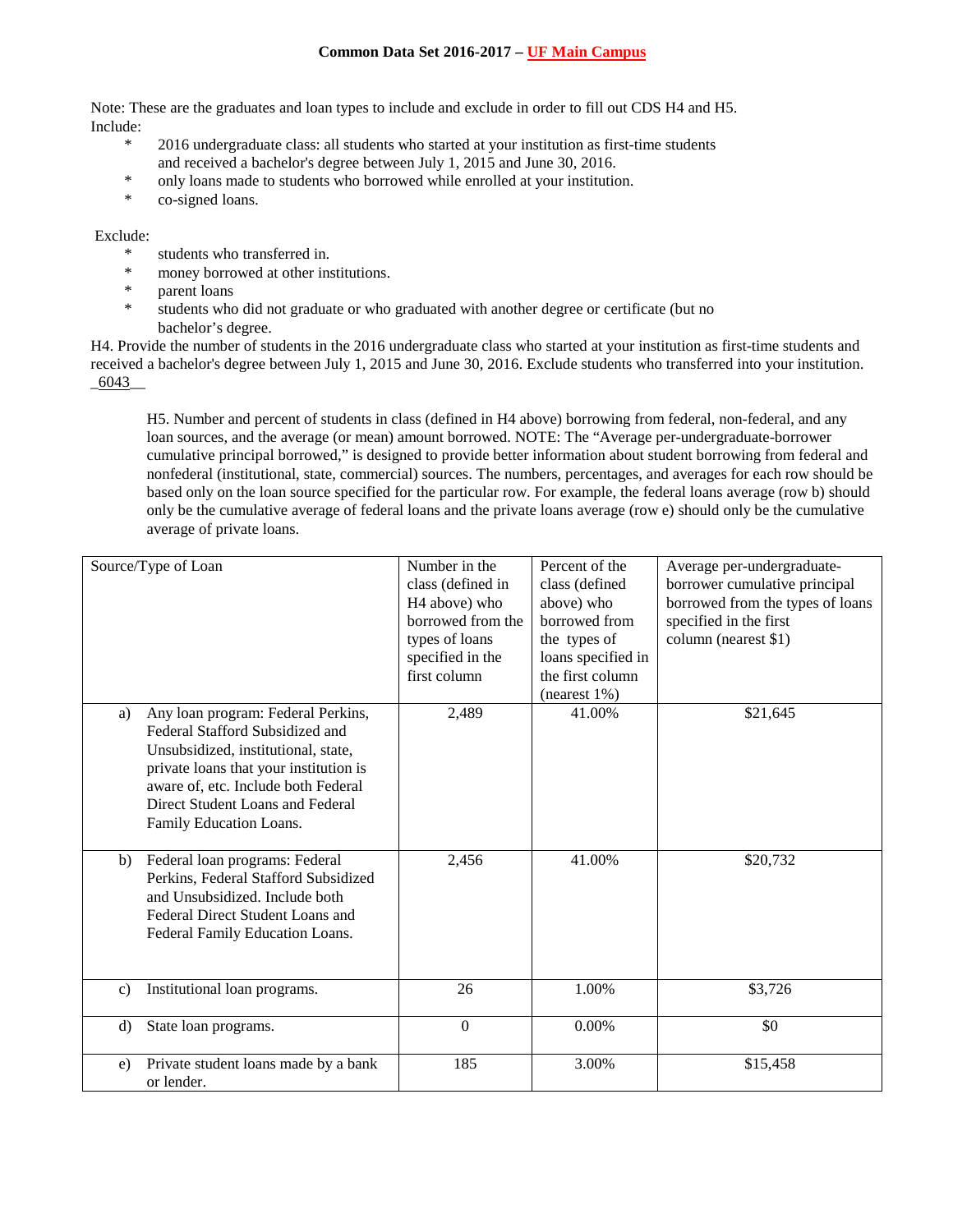**Aid to Undergraduate Degree-seeking Nonresident Aliens** (Note: Report numbers and dollar amounts for the same academic year checked in item H1.)

**H6.** Indicate your institution's policy regarding institutional scholarship and grant aid for undergraduate degree-seeking nonresident aliens:



Institutional need-based scholarship or grant aid is available

Institutional non-need-based scholarship or grant aid is available

Institutional scholarship and grant aid is not available

If institutional financial aid is available for undergraduate degree-seeking nonresident aliens, provide the number of undergraduate degree-seeking nonresident aliens who were awarded need-based or non-need-based aid:

Average dollar amount of institutional financial aid awarded to undergraduate degree-seeking nonresident aliens:  $\frac{\text{S}}{\text{S}}$ 

Total dollar amount of institutional financial aid awarded to undergraduate degree-seeking nonresident aliens:  $\mathcal{S}$ 

**H7.** Check off all financial aid forms nonresident alien first-year financial aid applicants must submit:

|             | Institution's own financial aid form              |
|-------------|---------------------------------------------------|
|             | <b>CSS/Financial Aid PROFILE</b>                  |
|             | International Student's Financial Aid Application |
| $\boxtimes$ | International Student's Certification of Finances |
|             | Other:                                            |

#### **Process for First-Year/Freshman Students**

**H8.** Check off all financial aid forms domestic first-year (freshman) financial aid applicants must submit:

| <b>FAFSA</b>                         |
|--------------------------------------|
| Institution's own financial aid form |
| <b>CSS/Financial Aid PROFILE</b>     |
| State aid form                       |
| Noncustodial PROFILE                 |
| <b>Business/Farm Supplement</b>      |
| Other:                               |

**H9.** Indicate filing dates for first-year (freshman) students:

Priority date for filing required financial aid forms: \_\_\_3/15\_\_\_\_ Deadline for filing required financial aid forms: \_\_\_\_\_\_\_\_\_\_\_\_\_\_\_\_\_\_\_\_\_\_\_\_\_\_\_\_\_\_\_ No deadline for filing required forms (applications processed on a rolling basis): \_\_\_\_\_\_\_\_\_\_\_\_\_\_\_\_\_\_\_\_\_\_\_\_\_\_\_

**H10.** Indicate notification dates for first-year (freshman) students (answer a or b):

- a.) Students notified on or about (date): \_\_\_\_\_\_\_\_\_\_\_\_\_
- b.) Students notified on a rolling basis: yes/no **YES** If yes, starting date:  $\frac{4/2}{2}$

#### **H11.** Indicate reply dates:

Students must reply by (date): N/A\_\_\_\_\_\_ or within \_\_\_\_\_\_\_\_\_ weeks of notification.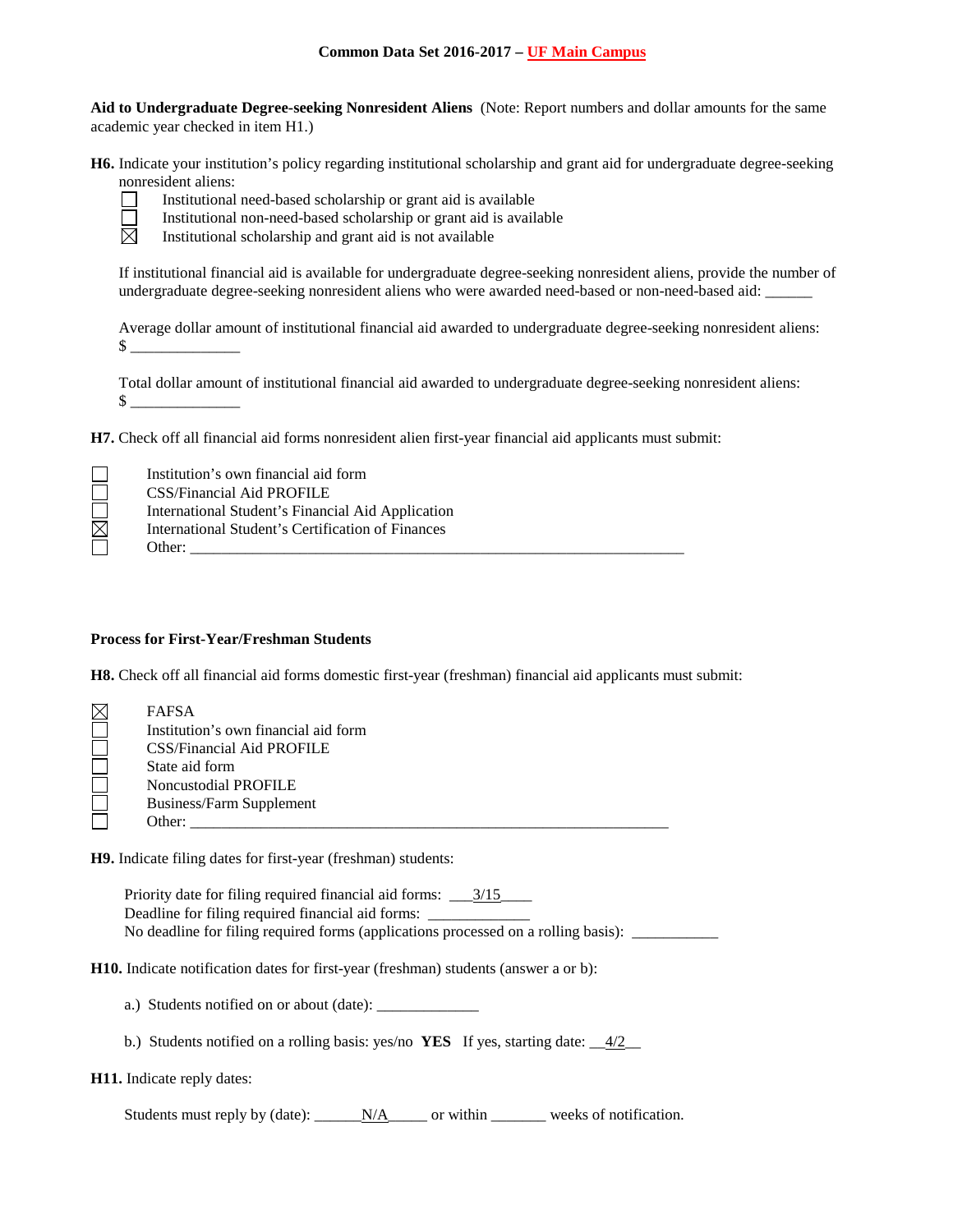## **Types of Aid Available**

Please check off all types of aid available to undergraduates at your institution:

## **H12.** Loans

| FEDERAL DIRECT STUDENT LOAN PROGRAM (DIRECT LOAN)<br>Direct Subsidized Stafford Loans<br>Direct Unsubsidized Stafford Loans<br>Direct PLUS Loans                   |
|--------------------------------------------------------------------------------------------------------------------------------------------------------------------|
| <b>Federal Perkins Loans</b><br><b>Federal Nursing Loans</b><br><b>State Loans</b><br>College/university loans from institutional funds<br>Other (specify): $\_\_$ |
| <b>H13.</b> Scholarships and Grants                                                                                                                                |
| NEED-BASED:<br>Federal Pell<br><b>SEOG</b><br>State scholarships/grants<br>Daireadh a bhallachta an                                                                |
|                                                                                                                                                                    |

 Private scholarships **NNEX** 

College/university scholarship or grant aid from institutional funds

United Negro College Fund

Federal Nursing Scholarship

Other (specify):  $\_\_$ 

**H14.** Check off criteria used in awarding institutional aid. Check all that apply.

| Non-need | <b>Need-based</b> |                    | Non-need  | <b>Need-based</b> |                          |
|----------|-------------------|--------------------|-----------|-------------------|--------------------------|
|          |                   | Academics          |           |                   | Leadership               |
|          |                   | Alumni affiliation |           |                   | Minority status          |
| X        |                   | Art                | $\Lambda$ |                   | Music/drama              |
| X        |                   | Athletics          |           |                   | Religious affiliation    |
|          |                   | Job skills         |           |                   | State/district residency |
|          |                   | <b>ROTC</b>        |           |                   |                          |

**H15**. If your institution has recently implemented any major financial aid policy, program, or initiative to make your institution more affordable to incoming students such as replacing loans with grants, or waiving costs for families below a certain income level please provide details below: \_\_\_\_\_\_\_\_\_\_\_\_\_\_\_\_\_\_\_\_\_\_\_\_\_\_\_\_\_\_

\_\_\_\_\_\_\_\_\_\_\_\_\_\_\_\_\_\_\_\_\_\_\_\_\_\_\_\_\_\_\_\_\_\_\_\_\_\_\_\_\_\_\_\_\_\_\_\_\_\_\_\_\_\_\_\_\_\_\_\_\_\_\_\_\_\_\_\_\_\_\_\_\_\_\_\_\_\_\_\_\_\_

\_\_\_\_\_\_\_\_\_\_\_\_\_\_\_\_\_\_\_\_\_\_\_\_\_\_\_\_\_\_\_\_\_\_\_\_\_\_\_\_\_\_\_\_\_\_\_\_\_\_\_\_\_\_\_\_\_\_\_\_\_\_\_\_\_\_\_\_\_\_\_\_\_\_\_\_\_\_\_\_\_\_\_\_\_\_\_\_\_\_\_\_\_\_\_\_\_\_

\_\_\_\_\_\_\_\_\_\_\_\_\_\_\_\_\_\_\_\_\_\_\_\_\_\_\_\_\_\_\_\_\_\_\_\_\_\_\_\_\_\_\_\_\_\_\_\_\_\_\_\_\_\_\_\_\_\_\_\_\_\_\_\_\_\_\_\_\_\_\_\_\_\_\_\_\_\_\_\_\_\_\_\_\_\_\_\_\_\_\_\_\_\_\_\_\_\_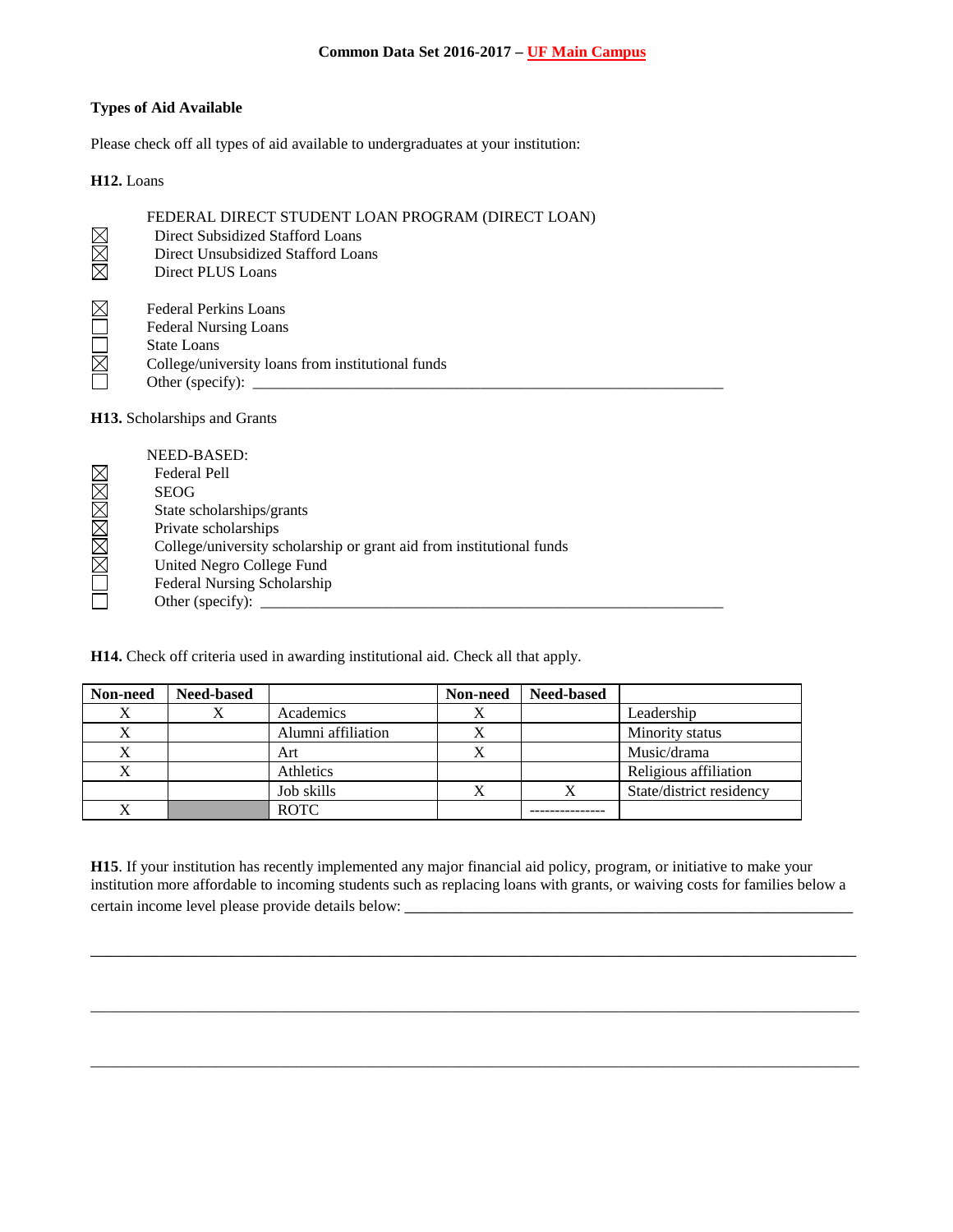# **I. INSTRUCTIONAL FACULTY AND CLASS SIZE**

### **I-1. Please report the number of instructional faculty members in each category for Fall 2016. Include faculty who are on your institution's payroll on the census date your institution uses for IPEDS/AAUP.**

The following definition of full-time instructional faculty is used by the American Association of University Professors (AAUP) in its annual Faculty Compensation Survey (the part time definitions are not used by AAUP). Instructional Faculty is defined as those members of the instructional-research staff whose major regular assignment is instruction, including those with released time for research. Use the chart below to determine inclusions and exclusions:

|                                                                                                                                                                                                                                             | Full-time | Part-time                                                                   |
|---------------------------------------------------------------------------------------------------------------------------------------------------------------------------------------------------------------------------------------------|-----------|-----------------------------------------------------------------------------|
| (a) instructional faculty in preclinical and clinical medicine, faculty<br>who are not paid (e.g., those who donate their services or are in the<br>military), or research-only faculty, post-doctoral fellows, or pre-<br>doctoral fellows | Exclude   | Include only if<br>they teach one or<br>more non-clinical<br>credit courses |
| (b) administrative officers with titles such as dean of students,<br>librarian, registrar, coach, and the like, even though they may devote<br>part of their time to classroom instruction and may have faculty<br>status                   | Exclude   | Include if they<br>teach one or more<br>non-clinical credit<br>courses      |
| (C) other administrators/staff who teach one or more non-clinical<br>credit courses even though they do not have faculty status                                                                                                             | Exclude   | Include                                                                     |
| (d) undergraduate or graduate students who assist in the instruction<br>of courses, but have titles such as teaching assistant, teaching<br>fellow, and the like                                                                            | Exclude   | Exclude                                                                     |
| (e) faculty on sabbatical or leave with pay                                                                                                                                                                                                 | Include   | Exclude                                                                     |
| (f) faculty on leave without pay                                                                                                                                                                                                            | Exclude   | Exclude                                                                     |
| (g) replacement faculty for faculty on sabbatical leave or leave with<br>pay                                                                                                                                                                | Exclude   | Include                                                                     |

*Full-time instructional faculty:* faculty employed on a full-time basis for instruction (including those with released time for research)

*Part-time instructional faculty:* Adjuncts and other instructors being paid solely for part-time classroom instruction. Also includes full-time faculty teaching less than two semesters, three quarters, two trimesters, or two four-month sessions. Employees who are not considered full-time instruction faculty but who teach one or more non-clinical credit courses may be counted as part-time faculty.

*Minority faculty*: includes faculty who designate themselves as Black, non-Hispanic; American Indian or Alaska Native; Asian, Native Hawaiian or other Pacific Islander, or Hispanic.

*Doctorate*: includes such degrees as Doctor of Philosophy, Doctor of Education, Doctor of Juridical Science, and Doctor of Public Health in any field such as arts, sciences, education, engineering, business, and public administration. Also includes terminal degrees formerly designated as "first professional," including dentistry (DDS or DMD), medicine (MD), optometry (OD), osteopathic medicine (DO), pharmacy (DPharm or BPharm), podiatric medicine (DPM), veterinary medicine (DVM), chiropractic (DC or DCM), or law (JD).

*Terminal master's degree*: a master's degree that is considered the highest degree in a field: example, M. Arch (in architecture) and MFA (master of fine arts in art or theater).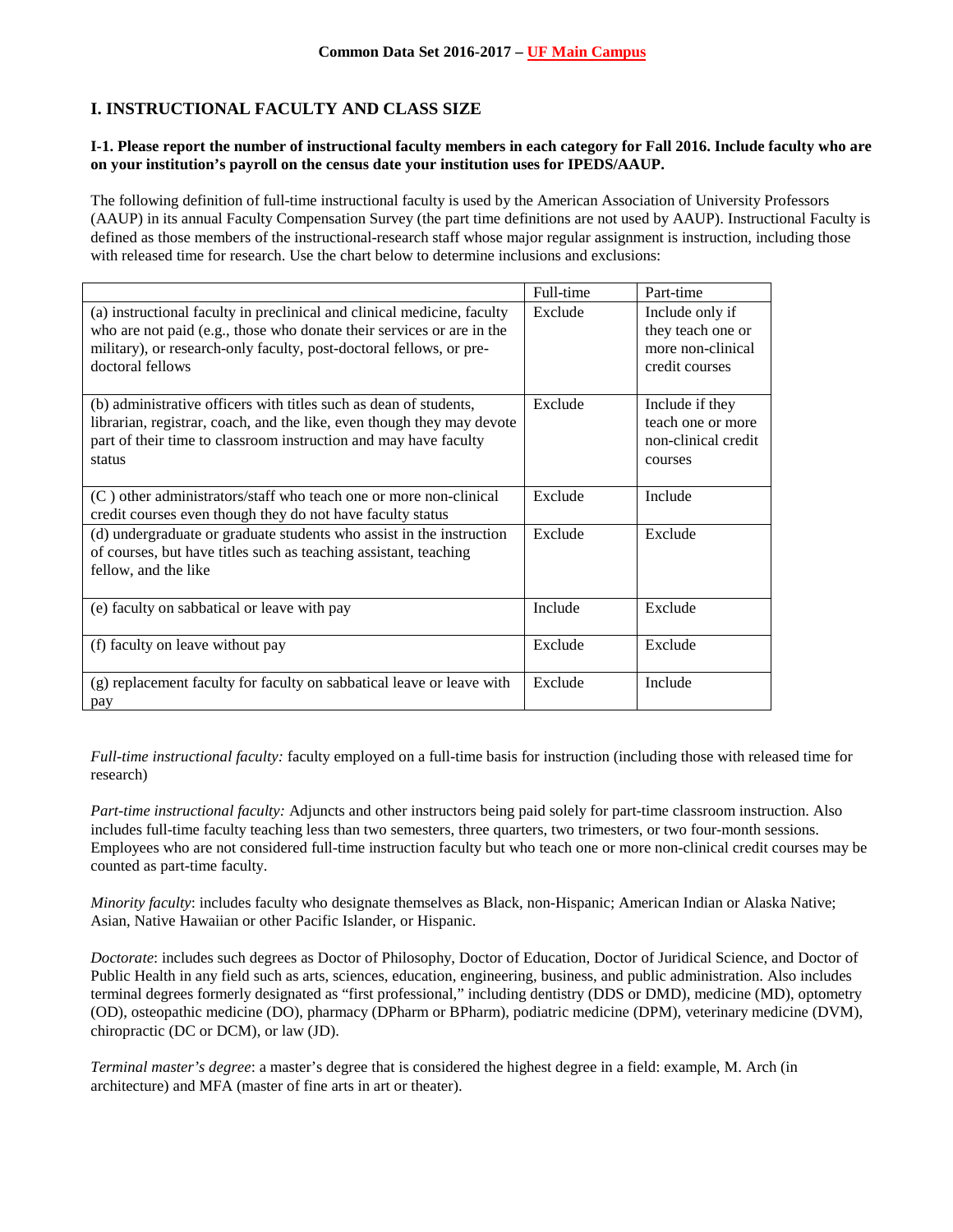|                                                         | <b>Full-time</b> | Part-time | <b>Total</b> |
|---------------------------------------------------------|------------------|-----------|--------------|
| Total number of instructional faculty<br>a.)            | 2,472            | 549       | 3,021        |
| Total number who are members of minority<br>b.          | 568              | 90        | 658          |
| groups                                                  |                  |           |              |
| Total number who are women<br>$c.$ )                    | 868              | 232       | 1,100        |
| Total number who are men<br>d.                          | 1,604            | 317       | 1,921        |
| Total number who are nonresident aliens<br>$e$ .        | 68               | 9         | 77           |
| (international)                                         |                  |           |              |
| $f$ .)<br>Total number with doctorate, or other         | 2,206            | 453       | 2,659        |
| terminal degree                                         |                  |           |              |
| Total number whose highest degree is a<br>g.)           | 88               | 33        | 121          |
| master's but not a terminal master's                    |                  |           |              |
| Total number whose highest degree is a<br>h.            | 6                | 3         | 9            |
| bachelor's                                              |                  |           |              |
| Total number whose highest degree is<br>$i$ .           | 172              | 60        | 232          |
| unknown or other (Note: Items $f$ , $g$ , $h$ , and $i$ |                  |           |              |
| must sum up to item <b>a</b> .)                         |                  |           |              |
| j.) Total number in stand-alone                         | 184              | 59        | 243          |
| graduate/professional programs in which faculty         |                  |           |              |
| teach virtually only graduate-level students            |                  |           |              |

## **I-2. Student to Faculty Ratio**

Report the Fall 2016 ratio of full-time equivalent students (full-time plus 1/3 part time) to full-time equivalent instructional faculty (full time plus 1/3 part time). In the ratio calculations, exclude both faculty and students in stand-alone graduate or professional programs such as medicine, law, veterinary, dentistry, social work, business, or public health in which faculty teach virtually only graduate level students. Do not count undergraduate or graduate student teaching assistants as faculty.

Fall 2016 Student to Faculty ratio:  $20 \text{ to } 1$  (based on 43,716 students and 2,142 faculty).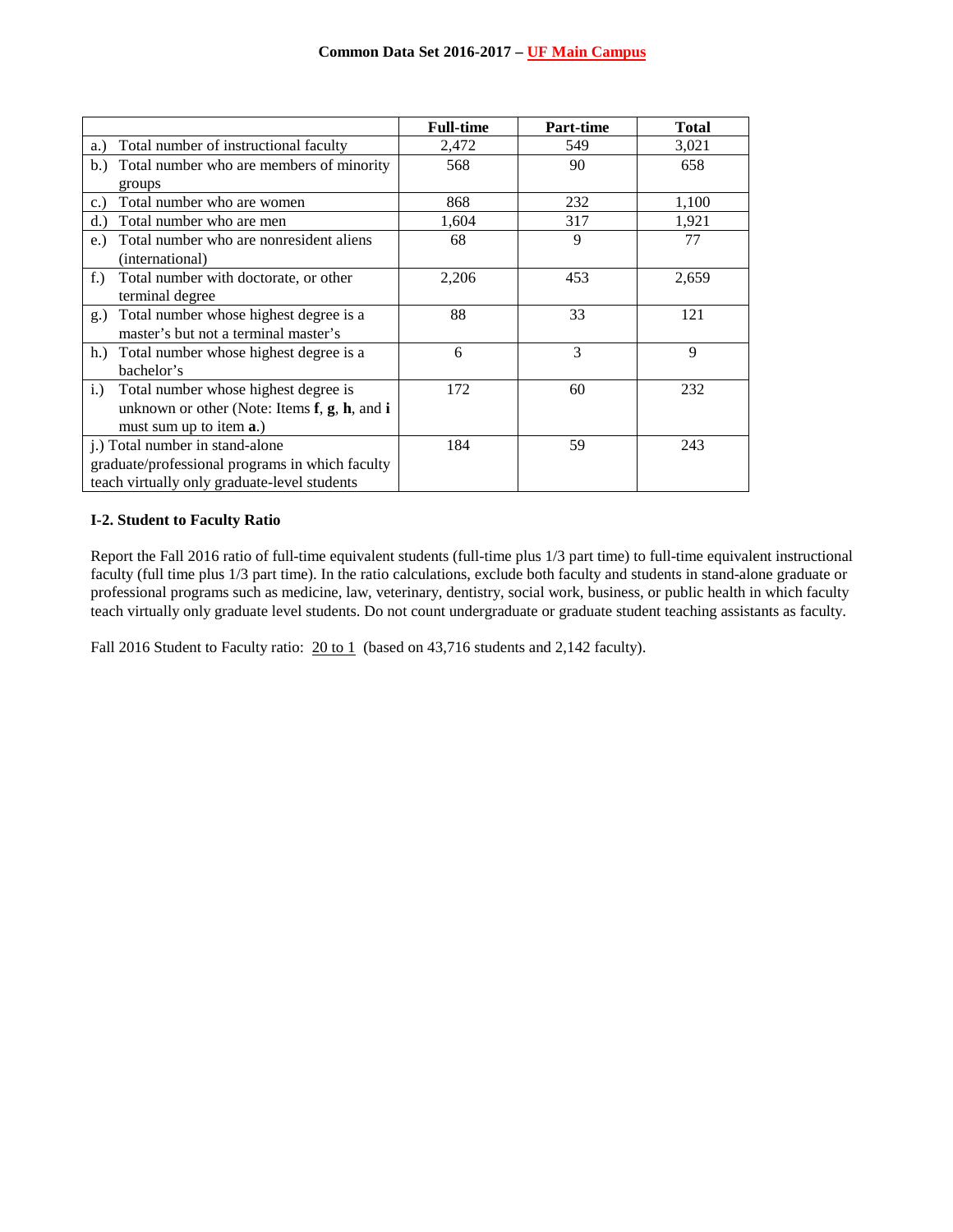## **I-3. Undergraduate Class Size**

In the table below, please use the following definitions to report information about the size of classes and class sections offered in the Fall 2016 term.

*Class Sections:* A class section is an organized course offered for credit, identified by discipline and number, meeting at a stated time or times in a classroom or similar setting, and not a subsection such as a laboratory or discussion session. Undergraduate class sections are defined as any sections in which at least one degree-seeking undergraduate student is enrolled for credit. Exclude distance learning classes and noncredit classes and individual instruction such as dissertation or thesis research, music instruction, or one-to-one readings. Exclude students in independent study, co-operative programs, internships, foreign language taped tutor sessions, practicums, and all students in one-on-one classes. Each class section should be counted only once and should not be duplicated because of course catalog cross-listings.

*Class Subsections:* A class subsection includes any subsection of a course, such as laboratory, recitation, and discussion subsections that are supplementary in nature and are scheduled to meet separately from the lecture portion of the course. Undergraduate subsections are defined as any subsections of courses in which degree-seeking undergraduate students enrolled for credit. As above, exclude noncredit classes and individual instruction such as dissertation or thesis research, music instruction, or one-to-one readings. Each class subsection should be counted only once and should not be duplicated because of cross-listings.

Using the above definitions, please report for each of the following class-size intervals the number of *class sections* and *class subsections* offered in Fall 2016. For example, a lecture class with 800 students who met at another time in 40 separate labs with 20 students should be counted once in the "100+" column in the class section column and 40 times under the "20-29" column of the class subsections table.

| <b>Number of Class Sections with Undergraduates Enrolled</b> |  |
|--------------------------------------------------------------|--|
|--------------------------------------------------------------|--|

|                                 | $2-9$ | -<br>10-19 | 20-29 | 30-39 | 40-49 | 50-99 | $100+$ | Total |
|---------------------------------|-------|------------|-------|-------|-------|-------|--------|-------|
| <b>CLASS</b><br><b>SECTIONS</b> | 659   | 905        | 693   | 295   | 213   | 293   | 211    | 3,269 |
|                                 |       |            |       |       |       |       |        |       |
|                                 | $2-9$ | $10-19$    | 20-29 | 30-39 | 40-49 | 50-99 | $100+$ | Total |
| <b>CLASS SUB-</b>               | 41    | 349        | 402   | 279   | 16    | 64    | 19     | 1,170 |
| <b>SECTIONS</b>                 |       |            |       |       |       |       |        |       |

#### **Undergraduate Class Size (provide numbers)**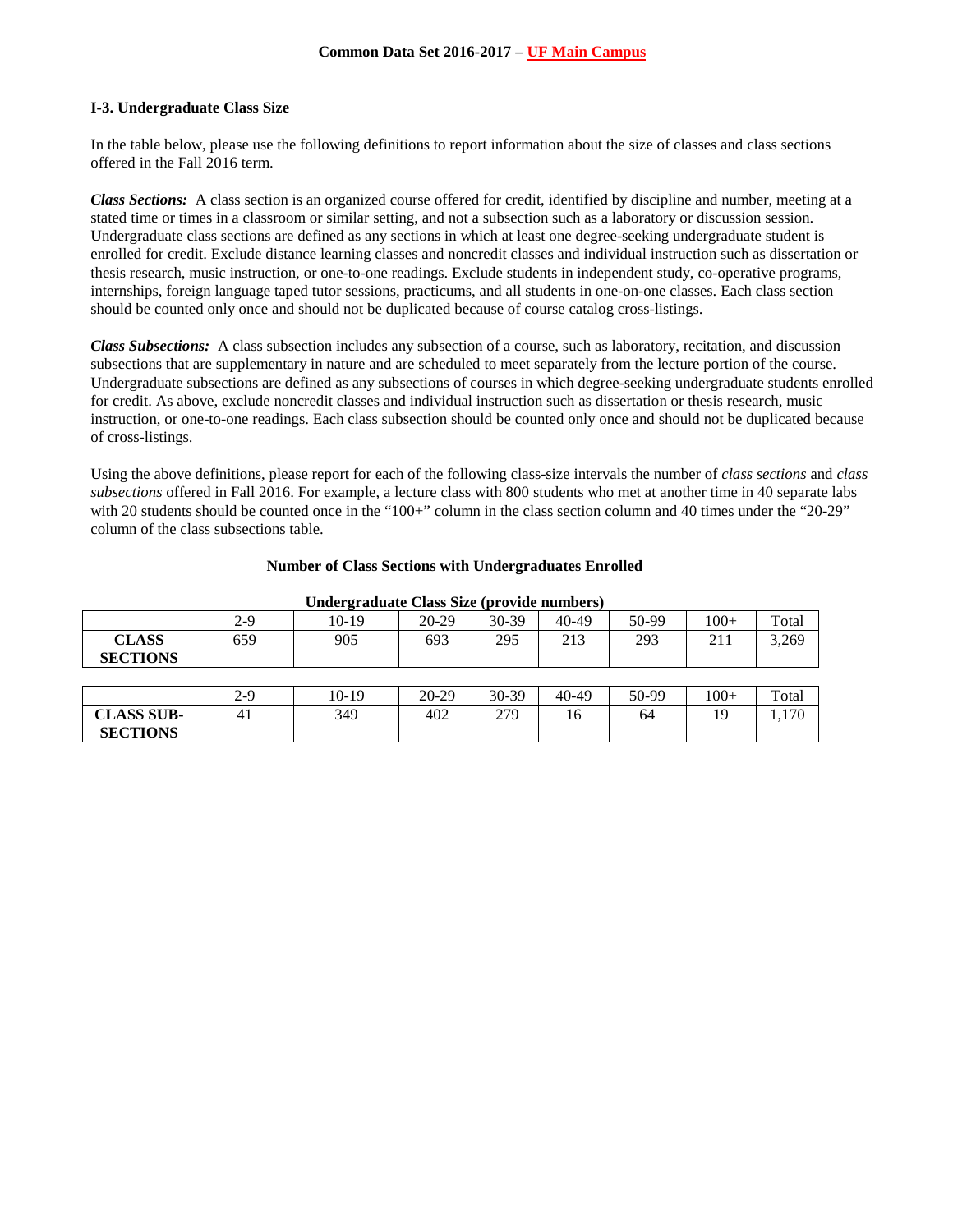# **J. Disciplinary areas of DEGREES CONFERRED**

#### **Degrees conferred between July 1, 2015 and June 30, 2016** *(UF Main campus only as reported to IPEDS)*

For each of the following discipline areas, provide the percentage of diplomas/certificates, associate, and bachelor's degrees awarded. To determine the percentage, use majors, not headcount (e.g., students with one degree but a double major will be represented twice). Calculate the percentage from your institution's IPEDS Completions by using the sum of 1<sup>st</sup> and 2<sup>nd</sup> majors for each CIP code as the numerator and the sum of the Grand Total by 1st Majors and the Grand Total by 2nd major as the denominator. If you prefer, you can compute the percentages using 1<sup>st</sup> majors only.

| Category                            | Diploma/            | <b>Associate</b> | <b>Bachelor's</b> | <b>CIP 2010</b>      |
|-------------------------------------|---------------------|------------------|-------------------|----------------------|
|                                     | <b>Certificates</b> |                  |                   | <b>Categories</b> to |
|                                     |                     |                  |                   | <b>Include</b>       |
| Agriculture                         |                     |                  | 5.31              | 1                    |
| Natural resources and               |                     |                  | 1.52              | 3                    |
| conservation                        |                     |                  |                   |                      |
| Architecture                        |                     |                  | 1.22              | $\overline{4}$       |
| Area, ethnic, and gender studies    |                     |                  | 0.46              | $\overline{5}$       |
| Communication/journalism            |                     |                  | 7.73              | 9                    |
| Communication technologies          |                     |                  |                   | 10                   |
| Computer and information            |                     |                  | 1.24              | 11                   |
| sciences                            |                     |                  |                   |                      |
| Personal and culinary services      |                     |                  |                   | 12                   |
| Education                           |                     |                  | 2.40              | 13                   |
| Engineering                         |                     |                  | 13.27             | 14                   |
| Engineering technologies            |                     |                  | 0.78              | 15                   |
| Foreign languages, literatures, and |                     |                  | 1.96              | 16                   |
| linguistics                         |                     |                  |                   |                      |
| Family and consumer sciences        |                     |                  | 1.87              | 19                   |
| Law/legal studies                   |                     |                  |                   | 22                   |
| English                             |                     |                  | 2.34              | 23                   |
| Liberal arts/general studies        |                     | 100.00           |                   | 24                   |
| Library science                     |                     |                  |                   | 25                   |
| Biological/life sciences            |                     |                  | 10.55             | 26                   |
| Mathematics and statistics          |                     |                  | 1.40              | 27                   |
| Military science and military       |                     |                  |                   | 28 and 29            |
| technologies                        |                     |                  |                   |                      |
| Interdisciplinary studies           |                     |                  | 1.98              | 30                   |
| Parks and recreation                |                     |                  | 1.92              | 31                   |
| Philosophy and religious studies    |                     |                  | 0.75              | 38                   |
| Theology and religious vocations    |                     |                  |                   | 39                   |
| Physical sciences                   |                     |                  | 2.33              | 40                   |
| Science technologies                |                     |                  |                   | 41                   |
| Psychology                          |                     |                  | 5.78              | 42                   |
| Homeland Security, law              |                     |                  | 0.16              | 43                   |
| enforcement, firefighting, and      |                     |                  |                   |                      |
| protective services                 |                     |                  |                   |                      |
| Public administration and social    |                     |                  |                   | 44                   |
| services                            |                     |                  |                   |                      |
| Social sciences                     |                     |                  | 11.46             | 45                   |
| Construction trades                 |                     |                  |                   | 46                   |
| Mechanic and repair technologies    |                     |                  |                   | 47                   |
| Precision production                |                     |                  |                   | 48                   |
| Transportation and materials        |                     |                  |                   | 49                   |
| moving                              |                     |                  |                   |                      |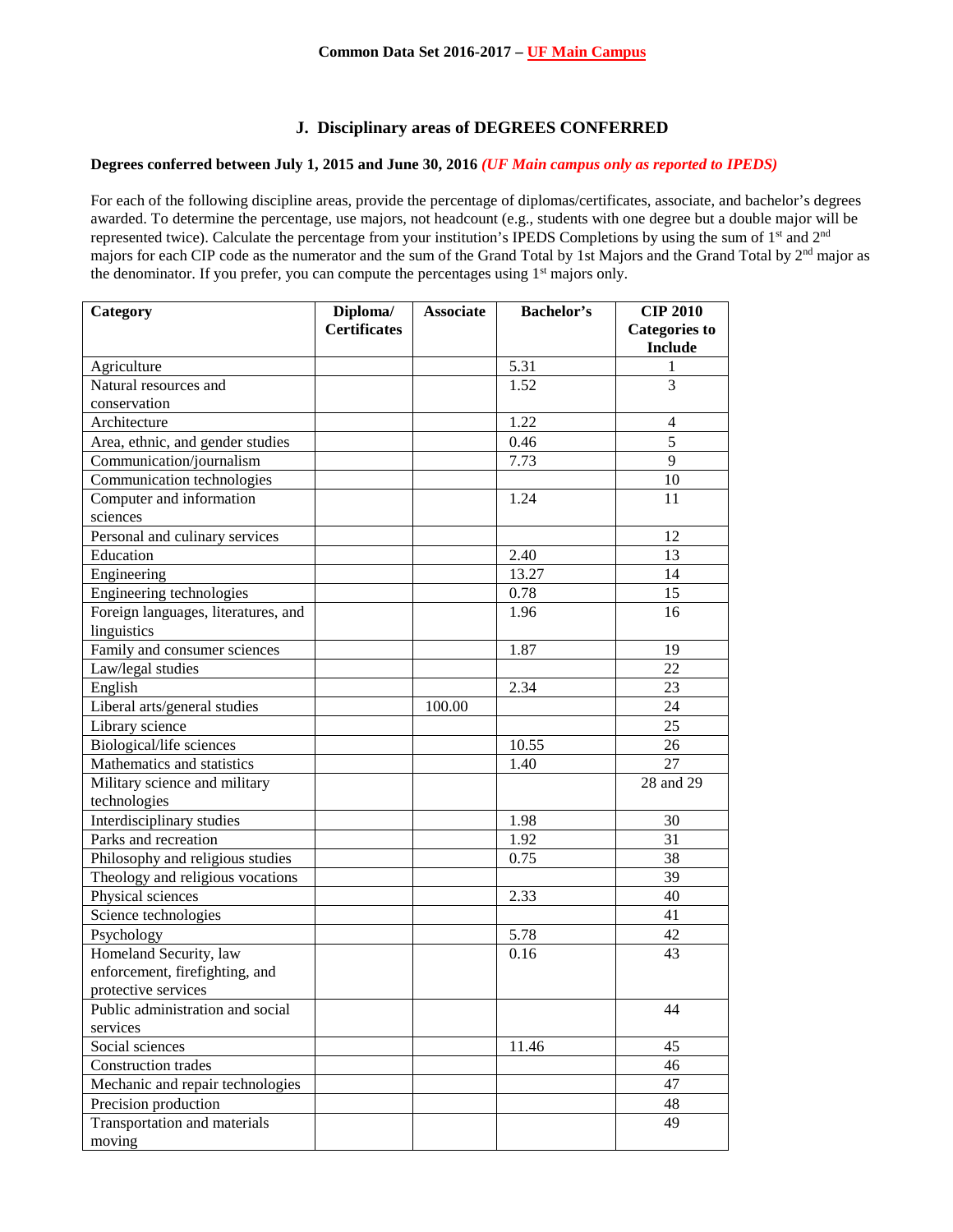| Visual and performing arts     |      |      | 2.87  | 50 |
|--------------------------------|------|------|-------|----|
| Health professions and related |      |      | 6.71  | 51 |
| programs                       |      |      |       |    |
| Business/marketing             |      |      | 12.48 | 52 |
| History                        |      |      | 1.53  | 54 |
| Other                          |      |      |       |    |
| <b>TOTAL</b>                   | 100% | 100% | 100%  |    |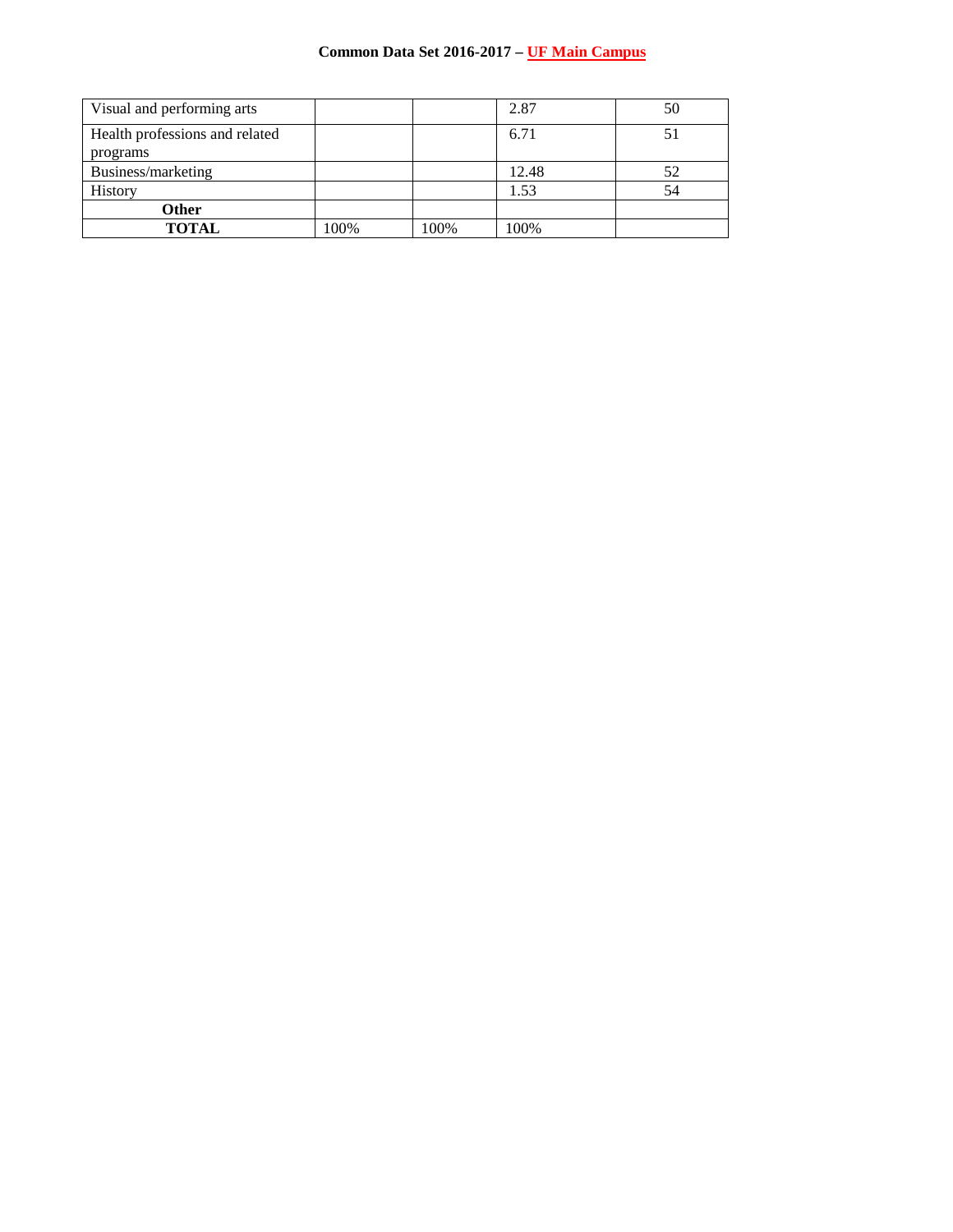## **Common Data Set Definitions**

#### ♦ **All definitions related to the financial aid section appear at the end of the Definitions document.**

 $\bullet$  Items preceded by an asterisk  $(*)$  represent definitions agreed to among publishers which do not appear on the CDS document but may be present on individual publishers' surveys.

**\*Academic advisement:** Plan under which each student is assigned to a faculty member or a trained adviser, who, through regular meetings, helps the student plan and implement immediate and long-term academic and vocational goals.

**Accelerated program:** Completion of a college program of study in fewer than the usual number of years, most often by attending summer sessions and carrying extra courses during the regular academic term**.**

**Admitted student:** Applicant who is offered admission to a degree-granting program at your institution.

**\*Adult student services:** Admission assistance, support, orientation, and other services expressly for adults who have started college for the first time, or who are re-entering after a lapse of a few years.

**American Indian or Alaska Native:** A person having origins in any of the original peoples of North and South America (including Central America) and maintaining tribal affiliation or community attachment.

**Applicant (first-time, first year):** An individual who has fulfilled the institution's requirements to be considered for admission (including payment or waiving of the application fee, if any) and who has been notified of one of the following actions: admission, nonadmission, placement on waiting list, or application withdrawn (by applicant or institution).

**Application fee:** That amount of money that an institution charges for processing a student's application for acceptance. This amount is *not* creditable toward tuition and required fees, nor is it refundable if the student is not admitted to the institution.

**Asian:** A person having origins in any of the original peoples of the Far East, Southeast Asia, or the Indian subcontinent, including, for example, Cambodia, China, India, Japan, Korea, Malaysia, Pakistan, the Philippine Islands, Thailand, and Vietnam.

**Associate degree:** An award that normally requires at least two but less than four years of full-time equivalent college work.

**Bachelor's degree:** An award (baccalaureate or equivalent degree, as determined by the Secretary of the U.S. Department of Education) that normally requires at least four years but *not* more than five years of full-time equivalent college-level work. This includes ALL bachelor's degrees conferred in a five-year cooperative (work-study plan) program. (A cooperative plan provides for alternate class attendance and employment in business, industry, or government; thus, it allows students to combine actual work experience with their college studies.) Also, it includes bachelor's degrees in which the normal four years of work are completed in three years.

**Black or African American***:* A person having origins in any of the black racial groups of Africa.

**Board (charges):** Assume average cost for 19 meals per week or the maximum meal plan.

**Books and supplies (costs):** Average cost of books and supplies. Do not include unusual costs for special groups of students (e.g., engineering or art majors), unless they constitute the majority of students at your institution.

**Calendar system:** The method by which an institution structures most of its courses for the academic year.

**Campus Ministry:** Religious student organizations (denominational or nondenominational) devoted to fostering religious life on college campuses. May also refer to Campus Crusade for Christ, an interdenominational Christian organization.

**\*Career and placement services:** A range of services, including (often) the following: coordination of visits of employers to campus; aptitude and vocational testing; interest inventories, personal counseling; help in resume writing, interviewing, launching the job search; listings for those students desiring employment and those seeking permanent positions; establishment of a permanent reference folder; career resource materials.

**Carnegie units:** One year of study or the equivalent in a secondary school subject.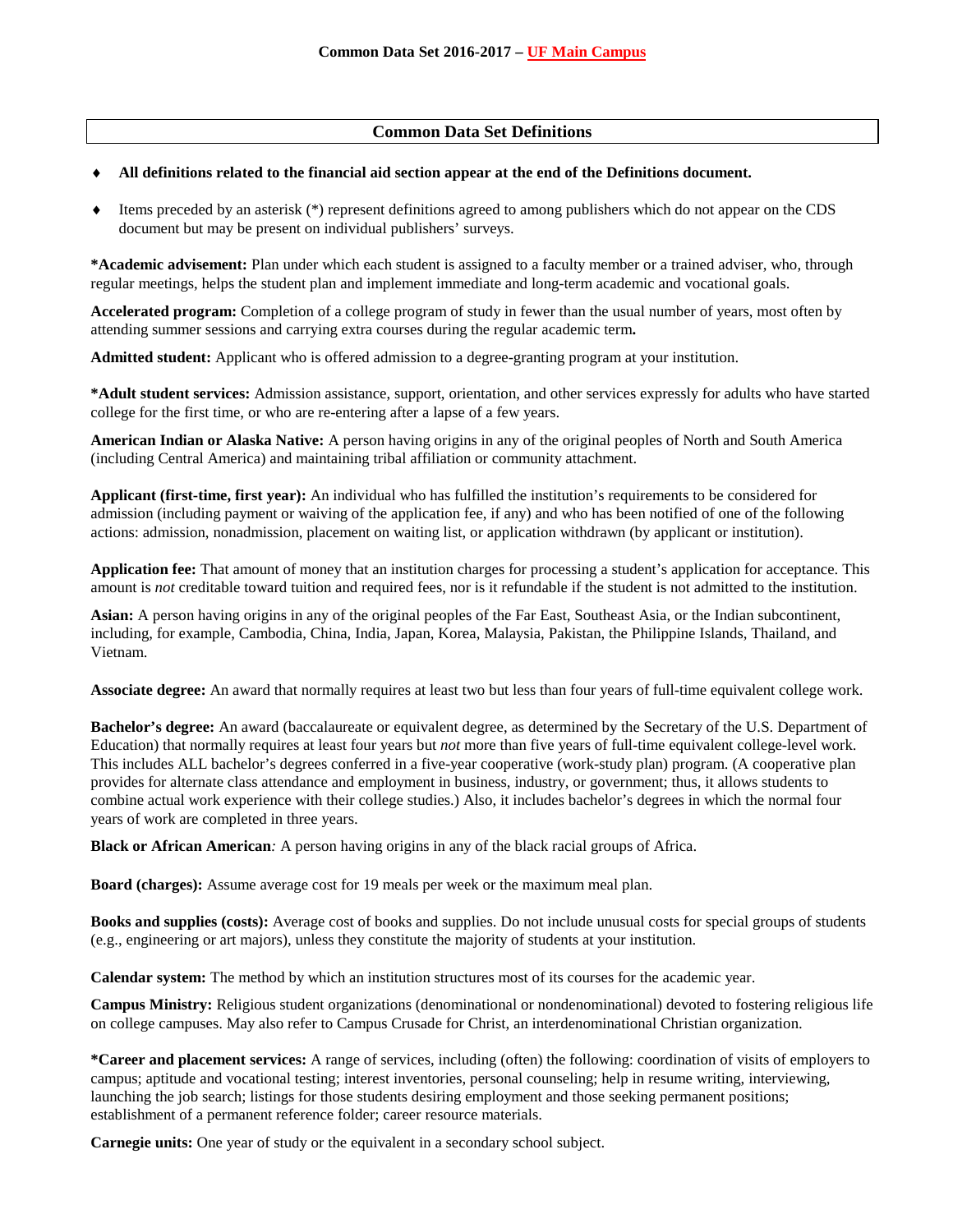#### **Certificate:** See **Postsecondary award, certificate, or diploma.**

**Class rank:** The relative numerical position of a student in his or her graduating class, calculated by the high school on the basis of grade-point average, whether weighted or unweighted.

**College-preparatory program:** Courses in academic subjects (English, history and social studies, foreign languages, mathematics, science, and the arts) that stress preparation for college or university study.

**Common Application:** The standard application form distributed by the National Association of Secondary School Principals for a large number of private colleges who are members of the Common Application Group.

**\*Community service program:** Referral center for students wishing to perform volunteer work in the community or participate in volunteer activities coordinated by academic departments.

**Commuter:** A student who lives off campus in housing that is not owned by, operated by, or affiliated with the college. This category includes students who commute from home and students who have moved to the area to attend college.

**Contact hour:** A unit of measure that represents an hour of scheduled instruction given to students. Also referred to as clock hour.

**Continuous basis (for program enrollment):** A calendar system classification that is used by institutions that enroll students at any time during the academic year. For example, a cosmetology school or a word processing school might allow students to enroll and begin studies at various times, with no requirement that classes begin on a certain date.

**Cooperative education program:** A program that provides for alternate class attendance and employment in business, industry, or government.

**Cooperative housing:** College-owned, -operated, or -affiliated housing in which students share room and board expenses and participate in household chores to reduce living expenses.

**\*Counseling service:** Activities designed to assist students in making plans and decisions related to their education, career, or personal development.

**Credit:** Recognition of attendance or performance in an instructional activity (course or program) that can be applied by a recipient toward the requirements for a degree, diploma, certificate, or other formal award.

**Credit course:** A course that, if successfully completed, can be applied toward the number of courses required for achieving a degree, diploma, certificate, or other formal award.

**Credit hour:** A unit of measure representing an hour (50 minutes) of instruction over a 15-week period in a semester or trimester system or a 10-week period in a quarter system. It is applied toward the total number of hours needed for completing the requirements of a degree, diploma, certificate, or other formal award.

**Cross-registration:** A system whereby students enrolled at one institution may take courses at another institution without having to apply to the second institution.

**Deferred admission:** The practice of permitting admitted students to postpone enrollment, usually for a period of one academic term or one year.

**Degree:** An award conferred by a college, university, or other postsecondary education institution as official recognition for the successful completion of a program of studies.

**Degree-seeking students:** Students enrolled in courses for credit who are recognized by the institution as seeking a degree or formal award. At the undergraduate level, this is intended to include students enrolled in vocational or occupational programs.

**Differs by program (calendar system):** A calendar system classification that is used by institutions that have occupational/vocational programs of varying length. These schools may enroll students at specific times depending on the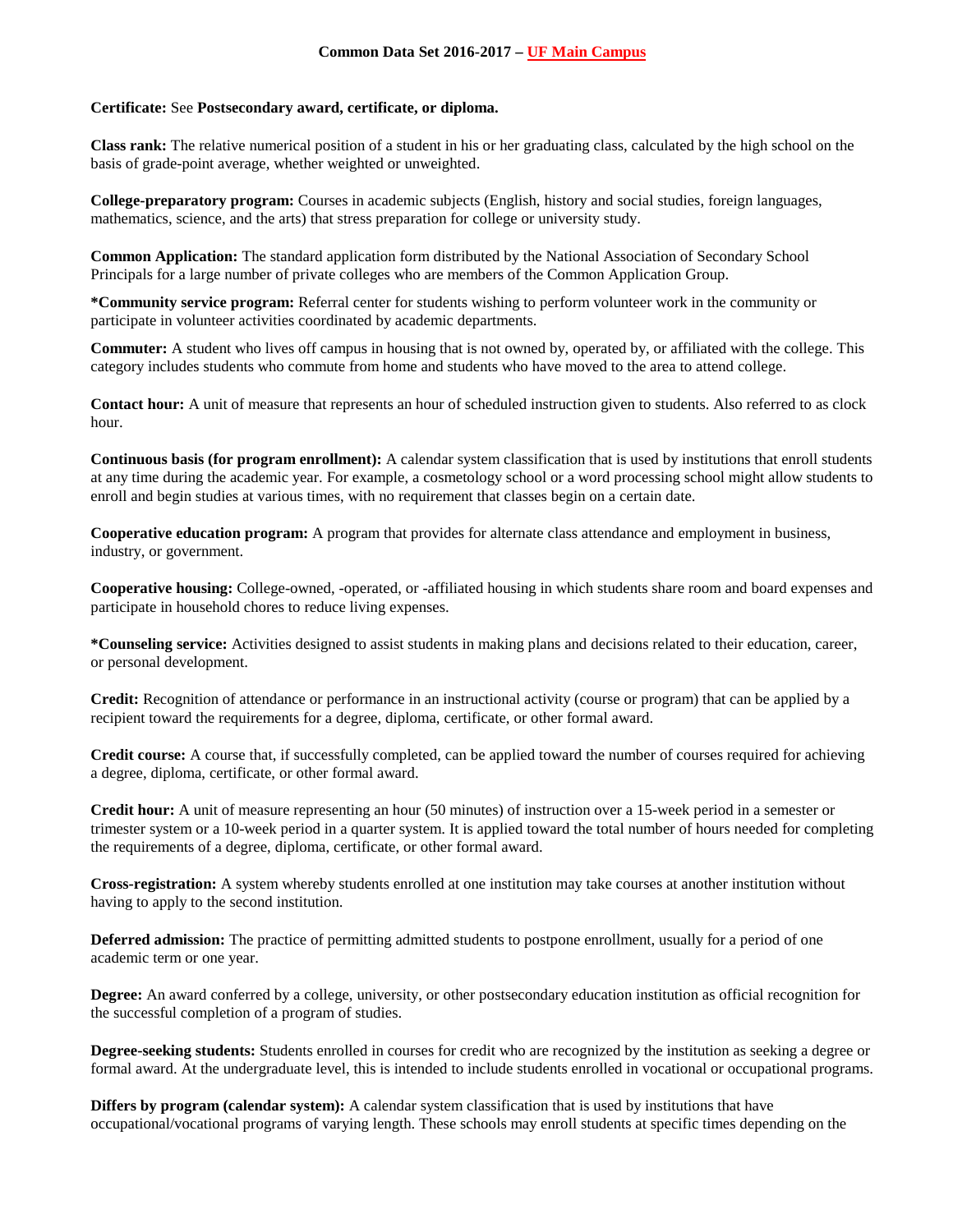program desired. For example, a school might offer a two-month program in January, March, May, September, and November; and a three-month program in January, April, and October.

#### **Diploma:** See **Postsecondary award, certificate, or diploma.**

**Distance learning:** An option for earning course credit at off-campus locations via cable television, internet, satellite classes, videotapes, correspondence courses, or other means.

**Doctor's degree-research/scholarship**: A Ph.D. or other doctor's degree that requires advanced work beyond the master's level, including the preparation and defense of a dissertation based on original research, or the planning and execution of an original project demonstrating substantial artistic or scholarly achievement. Some examples of this type of degree may include Ed.D., D.M.A., D.B.A., D.Sc., D.A., or D.M, and others, as designated by the awarding institution.

**Doctor's degree-professional practice**: A doctor's degree that is conferred upon completion of a program providing the knowledge and skills for the recognition, credential, or license required for professional practice. The degree is awarded after a period of study such that the total time to the degree, including both pre-professional and professional preparation, equals at least six full-time equivalent academic years. Some of these degrees were formerly classified as "first-professional" and may include: Chiropractic (D.C. or D.C.M.); Dentistry (D.D.S. or D.M.D.); Law (L.L.B. or J.D.); Medicine (M.D.); Optometry (O.D.); Osteopathic Medicine (D.O); Pharmacy (Pharm.D.); Podiatry (D.P.M., Pod.D., D.P.); or, Veterinary Medicine (D.V.M.), and others, as designated by the awarding institution.

**Doctor's degree-other**: A doctor's degree that does not meet the definition of a doctor's degree - research/scholarship or a doctor's degree - professional practice.

**Double major:** Program in which students may complete two undergraduate programs of study simultaneously.

**Dual enrollment:** A program through which high school students may enroll in college courses while still enrolled in high school. Students are not required to apply for admission to the college in order to participate.

**Early action plan:** An admission plan that allows students to apply and be notified of an admission decision well in advance of the regular notification dates. If admitted, the candidate is not committed to enroll; the student may reply to the offer under the college's regular reply policy.

**Early admission:** A policy under which students who have not completed high school are admitted and enroll full time in college, usually after completion of their junior year.

**Early decision plan:** A plan that permits students to apply and be notified of an admission decision (and financial aid offer if applicable) well in advance of the regular notification date. Applicants agree to accept an offer of admission and, if admitted, to withdraw their applications from other colleges. There are three possible decisions for early decision applicants: admitted, denied, or not admitted but forwarded for consideration with the regular applicant pool, without prejudice.

**English as a Second Language (ESL):** A course of study designed specifically for students whose native language is not English.

**Exchange student program-domestic:** Any arrangement between a student and a college that permits study for a semester or more at another college **in the United States** without extending the amount of time required for a degree. **See also Study abroad**.

**External degree program:** A program of study in which students earn credits toward a degree through independent study, college courses, proficiency examinations, and personal experience. External degree programs require minimal or no classroom attendance.

**Extracurricular activities (as admission factor):** Special consideration in the admissions process given for participation in both school and nonschool-related activities of interest to the college, such as clubs, hobbies, student government, athletics, performing arts, etc.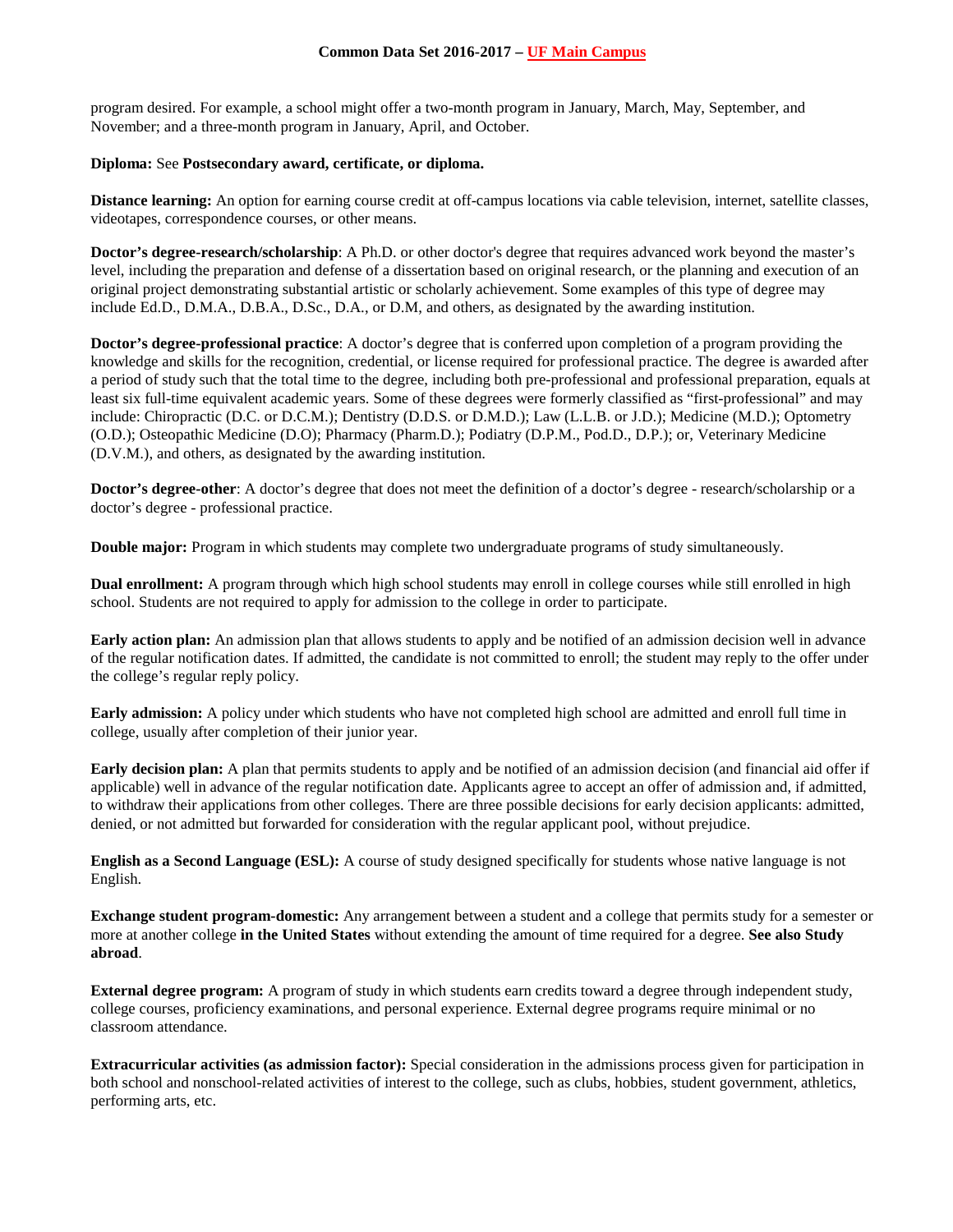**First-time student:** A student attending any institution for the first time at the level enrolled. Includes students enrolled in the fall term who attended a postsecondary institution for the first time at the same level in the prior summer term. Also includes students who entered with advanced standing (college credit earned before graduation from high school).

**First-time, first-year (freshman) student:** A student attending any institution for the first time at the undergraduate level. Includes students enrolled in the fall term who attended college for the first time in the prior summer term. Also includes students who entered with advanced standing (college credits earned before graduation from high school).

First-year student: A student who has completed less than the equivalent of 1 full year of undergraduate work; that is, less than 30 semester hours (in a 120-hour degree program) or less than 900 contact hours.

**Freshman:** A first-year undergraduate student.

**\*Freshman/new student orientation:** Orientation addressing the academic, social, emotional, and intellectual issues involved in beginning college. May be a few hours or a few days in length; at some colleges, there is a fee.

**Full-time student (undergraduate):** A student enrolled for 12 or more semester credits, 12 or more quarter credits, or 24 or more contact hours a week each term.

**Geographical residence (as admission factor):** Special consideration in the admission process given to students from a particular region, state, or country of residence.

**Grade-point average (academic high school GPA):** The sum of grade points a student has earned in secondary school divided by the number of courses taken. The most common system of assigning numbers to grades counts four points for an A, three points for a B, two points for a C, one point for a D, and no points for an E or F. Unweighted GPA's assign the same weight to each course. Weighting gives students additional points for their grades in advanced or honors courses.

**Graduate student:** A student who holds a bachelor's or equivalent, and is taking courses at the post-baccalaureate level.

**\*Health services:** Free or low cost on-campus primary and preventive health care available to students.

**High school diploma or recognized equivalent:** A document certifying the successful completion of a prescribed secondary school program of studies, or the attainment of satisfactory scores on the Tests of General Educational Development (GED), or another state-specified examination.

**Hispanic or Latino:** A person of Mexican, Puerto Rican, Cuban, South or Central American, or other Spanish culture or origin, regardless of race.

**Honors program:** Any special program for very able students offering the opportunity for educational enrichment, independent study, acceleration, or some combination of these.

**Independent study:** Academic work chosen or designed by the student with the approval of the department concerned, under an instructor's supervision, and usually undertaken outside of the regular classroom structure.

**In-state tuition:** The tuition charged by institutions to those students who meet the state's or institution's residency requirements.

#### **International student:** See **Nonresident alien.**

**International student group:** Student groups that facilitate cultural dialogue, support a diverse campus, assist international students in acclimation and creating a social network.

**Internship:** Any short-term, supervised work experience usually related to a student's major field, for which the student earns academic credit. The work can be full- or part-time, on- or off-campus, paid or unpaid.

**\*Learning center:** Center offering assistance through tutors, workshops, computer programs, or audiovisual equipment in reading, writing, math, and skills such as taking notes, managing time, taking tests.

**\*Legal services:** Free or low cost legal advice for a range of issues (personal and other).

**Liberal arts/career combination:** Program in which a student earns undergraduate degrees in two separate fields, one in a liberal arts major and the other in a professional or specialized major, whether on campus or through cross-registration.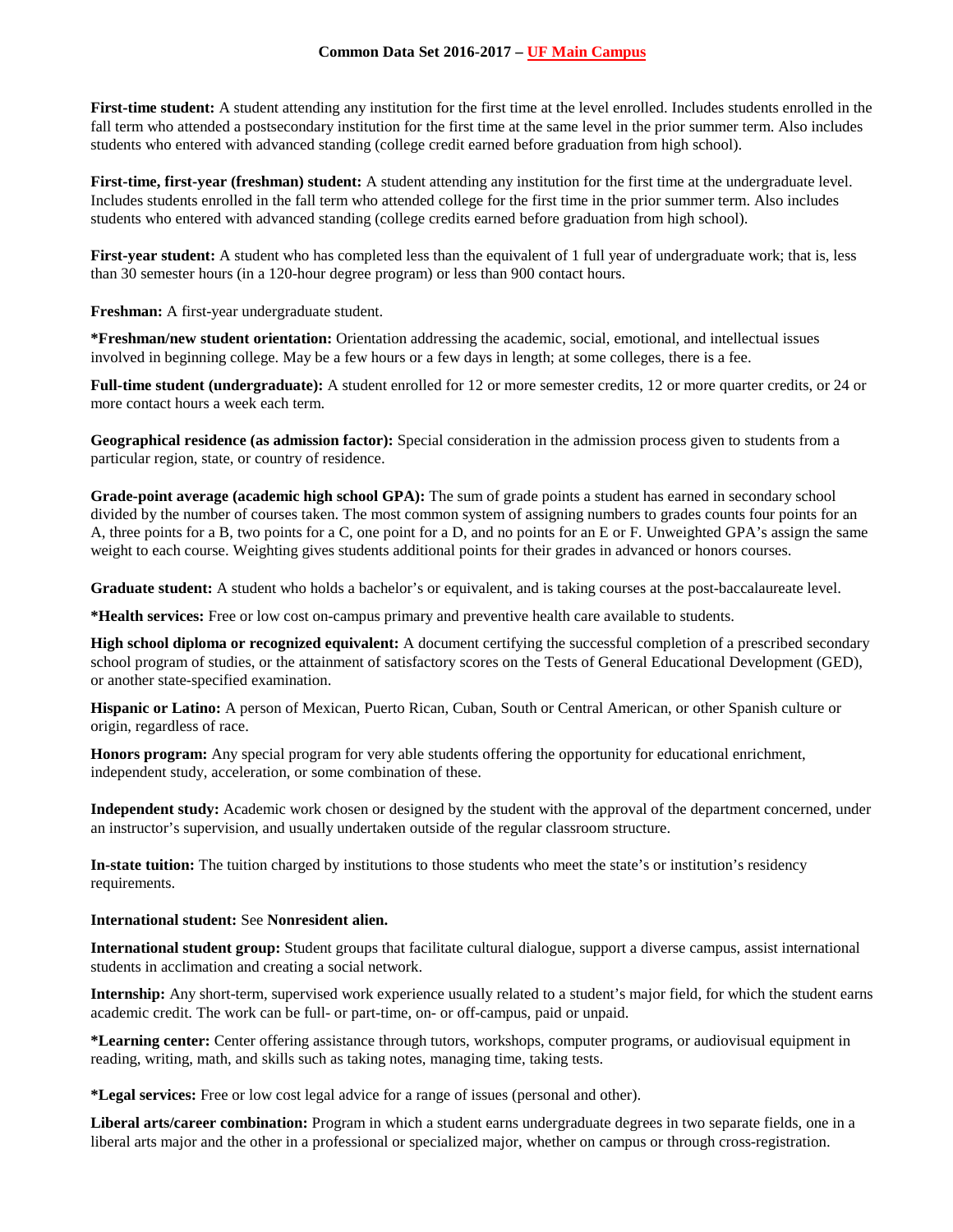**Master's degree**: An award that requires the successful completion of a program of study of generally one or two full-time equivalent academic years of work beyond the bachelor's degree. Some of these degrees, such as those in Theology (M.Div., M.H.L./Rav) that were formerly classified as "first-professional", may require more than two full-time equivalent academic years of work.

**Minority affiliation (as admission factor):** Special consideration in the admission process for members of designated racial/ethnic minority groups.

**\*Minority student center:** Center with programs, activities, and/or services intended to enhance the college experience of students of color.

**Model United Nations:** A simulation activity focusing on conflict resolution, globalization, and diplomacy. Assuming roles as foreign ambassadors and "delegates," students conduct research, engage in debate, draft resolutions, and may participate in a national Model UN conference.

**Native Hawaiian or Other Pacific Islander:** A person having origins in any of the original peoples of Hawaii, Guam, Samoa, or other Pacific Islands.

**Nonresident alien:** A person who is not a citizen or national of the United States and who is in this country on a visa or temporary basis and does not have the right to remain indefinitely.

**\*On-campus day care:** Licensed day care for students' children (usually age 3 and up); usually for a fee.

**Open admission:** Admission policy under which virtually all secondary school graduates or students with GED equivalency diplomas are admitted without regard to academic record, test scores, or other qualifications.

**Other expenses (costs):** Include average costs for clothing, laundry, entertainment, medical (if not a required fee), and furnishings.

**Out-of-state tuition:** The tuition charged by institutions to those students who do not meet the institution's or state's residency requirements.

**Part-time student (undergraduate):** A student enrolled for fewer than 12 credits per semester or quarter, or fewer than 24 contact hours a week each term.

**\*Personal counseling**: One-on-one or group counseling with trained professionals for students who want to explore personal, educational, or vocational issues.

**Post-baccalaureate certificate:** An award that requires completion of an organized program of study requiring 18 credit hours beyond the bachelor's; designed for persons who have completed a baccalaureate degree but do not meet the requirements of academic degrees carrying the title of master.

**Post-master's certificate:** An award that requires completion of an organized program of study of 24 credit hours beyond the master's degree but does not meet the requirements of academic degrees at the doctoral level.

**Postsecondary award, certificate, or diploma:** Includes the following three IPEDS definitions for postsecondary awards, certificates, and diplomas of varying durations and credit/contact hour requirements—

*Less Than 1 Academic Year:* Requires completion of an organized program of study at the postsecondary level (below the baccalaureate degree) in less than 1 academic year (2 semesters or 3 quarters) or in less than 900 contact hours by a student enrolled full-time.

*At Least 1 But Less Than 2 Academic Years:* Requires completion of an organized program of study at the postsecondary level (below the baccalaureate degree) in at least 1 but less than 2 full-time equivalent academic years, or designed for completion in at least 30 but less than 60 credit hours, or in at least 900 but less than 1,800 contact hours.

*At Least 2 But Less Than 4 Academic Years:* Requires completion of an organized program of study at the postsecondary level (below the baccalaureate degree) in at least 2 but less than 4 full-time equivalent academic years, or designed for completion in at least 60 but less than 120 credit hours, or in at least 1,800 but less than 3,600 contact hours.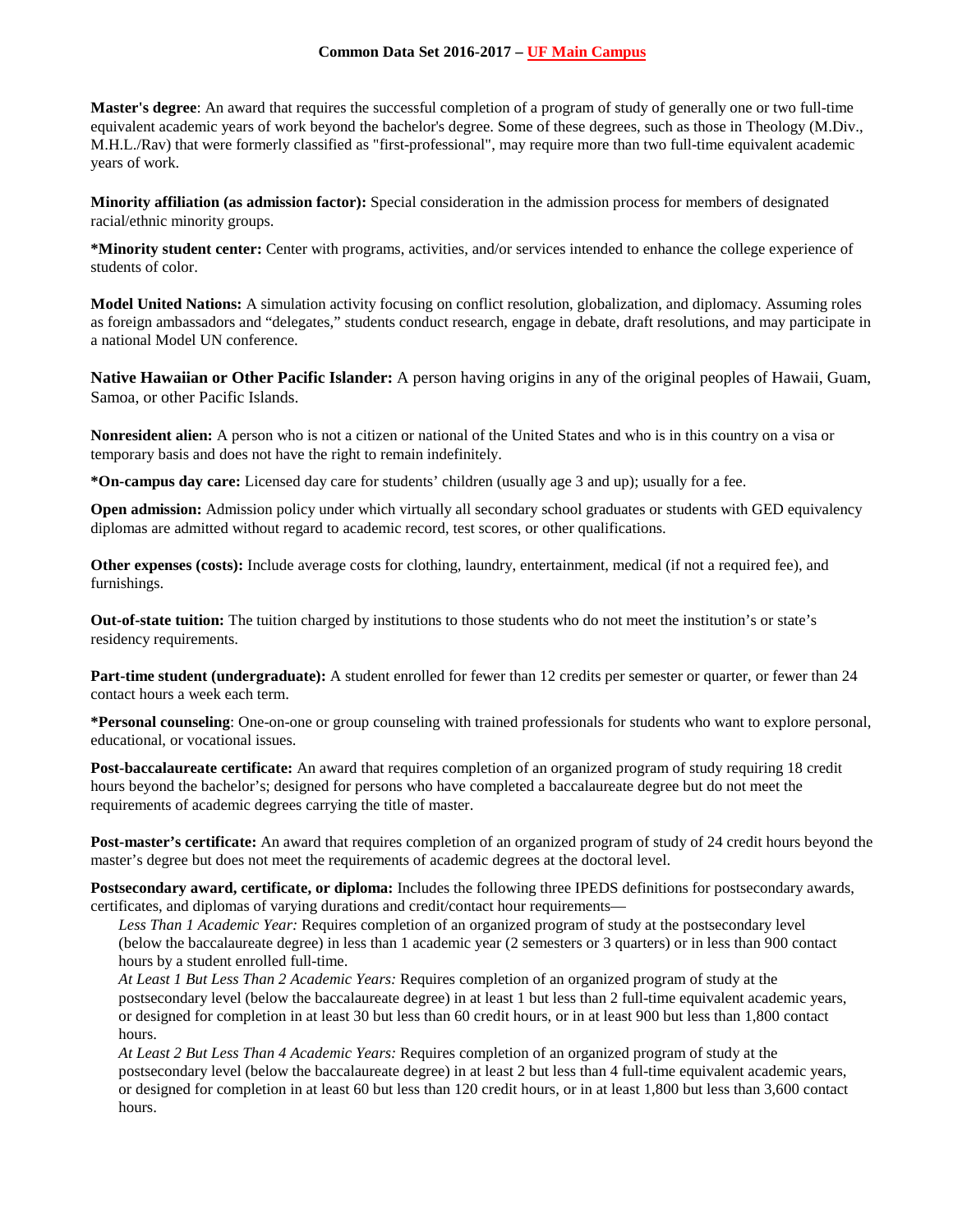**Private institution:** An educational institution controlled by a private individual(s) or by a nongovernmental agency, usually supported primarily by other than public funds, and operated by other than publicly elected or appointed officials.

**Private for-profit institution:** A private institution in which the individual(s) or agency in control receives compensation, other than wages, rent, or other expenses for the assumption of risk.

**Private nonprofit institution:** A private institution in which the individual(s) or agency in control receives no compensation, other than wages, rent, or other expenses for the assumption of risk. These include both independent nonprofit schools and those affiliated with a religious organization.

#### **Proprietary institution:** See **Private for-profit institution.**

**Public institution:** An educational institution whose programs and activities are operated by publicly elected or appointed school officials, and which is supported primarily by public funds.

**Quarter calendar system:** A calendar system in which the academic year consists of three sessions called quarters of about 12 weeks each. The range may be from 10 to 15 weeks. There may be an additional quarter in the summer.

**Race/ethnicity:** Category used to describe groups to which individuals belong, identify with, or belong in the eyes of the community. The categories do not denote scientific definitions of anthropological origins. A person may be counted in only one group.

**Race/ethnicity unknown:** Category used to classify students or employees whose race/ethnicity is not known and whom institutions are unable to place in one of the specified racial/ethnic categories.

**Religious affiliation/commitment (as admission factor):** Special consideration given in the admission process for affiliation with a certain church or faith/religion, commitment to a religious vocation, or observance of certain religious tenets/lifestyle.

**\*Religious counseling:** One-on-one or group counseling with trained professionals for students who want to explore religious problems or issues.

**\*Remedial services:** Instructional courses designed for students deficient in the general competencies necessary for a regular postsecondary curriculum and educational setting.

**Required fees:** Fixed sum charged to students for items not covered by tuition and required of such a large proportion of all students that the student who does NOT pay is the exception. Do not include application fees or optional fees such as lab fees or parking fees.

**Resident alien or other eligible non-citizen:** A person who is not a citizen or national of the United States and who has been admitted as a legal immigrant for the purpose of obtaining permanent resident alien status (and who holds either an alien registration card [Form I-551 or I-151], a Temporary Resident Card [Form I-688], or an Arrival-Departure Record [Form I-94] with a notation that conveys legal immigrant status, such as Section 207 Refugee, Section 208 Asylee, Conditional Entrant Parolee or Cuban-Haitian).

**Room and board (charges)—on campus:** Assume double occupancy in institutional housing and 19 meals per week (or maximum meal plan).

**Secondary school record (as admission factor):** Information maintained by the secondary school that may include such things as the student's high school transcript, class rank, GPA, and teacher and counselor recommendations.

**Semester calendar system:** A calendar system that consists of two semesters during the academic year with about 16 weeks for each semester of instruction. There may be an additional summer session.

**Student-designed major:** A program of study based on individual interests, designed with the assistance of an adviser.

**Study abroad:** Any arrangement by which a student completes part of the college program studying in another country. Can be at a campus abroad or through a cooperative agreement with some other U.S. college or an institution of another country.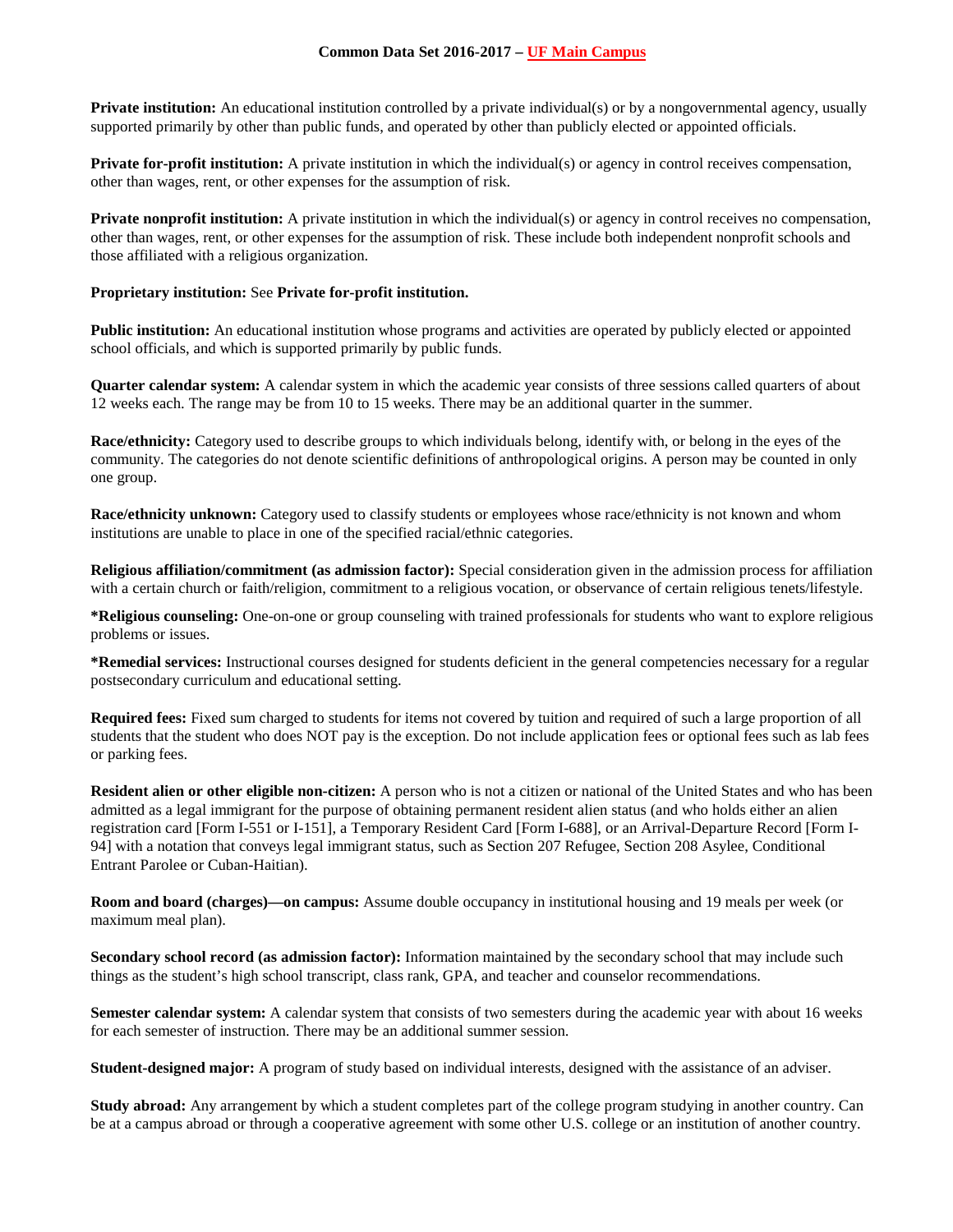**\*Summer session:** A summer session is shorter than a regular semester and not considered part of the academic year. It is not the third term of an institution operating on a trimester system or the fourth term of an institution operating on a quarter calendar system. The institution may have 2 or more sessions occurring in the summer months. Some schools, such as vocational and beauty schools, have year-round classes with no separate summer session.

**Talent/ability (as admission factor):** Special consideration given to students with demonstrated talent/abilities in areas of interest to the institution (e.g., sports, the arts, languages, etc.).

**Teacher certification program:** Program designed to prepare students to meet the requirements for certification as teachers in elementary, middle/junior high, and secondary schools.

**Transfer applicant:** An individual who has fulfilled the institution's requirements to be considered for admission (including payment or waiving of the application fee, if any) and who has previously attended another college or university and earned college-level credit.

**Transfer student:** A student entering the institution for the first time but known to have previously attended a postsecondary institution at the same level (e.g., undergraduate). The student may transfer with or without credit.

**Transportation (costs):** Assume two round trips to student's hometown per year for students in institutional housing or daily travel to and from your institution for commuter students.

**Trimester calendar system:** An academic year consisting of 3 terms of about 15 weeks each.

**Tuition:** Amount of money charged to students for instructional services. Tuition may be charged per term, per course, or per credit.

**\*Tutoring:** May range from one-on-one tutoring in specific subjects to tutoring in an area such as math, reading, or writing. Most tutors are college students; at some colleges, they are specially trained and certified.

Unit: a standard of measurement representing hours of academic instruction (e.g., semester credit, quarter credit, contact hour).

**Undergraduate:** A student enrolled in a four- or five-year bachelor's degree program, an associate degree program, or a vocational or technical program below the baccalaureate.

**\*Veteran's counseling:** Helps veterans and their dependents obtain benefits for their selected program and provides certifications to the Veteran's Administration. May also provide personal counseling on the transition from the military to a civilian life.

**\*Visually impaired:** Any person whose sight loss is not correctable and is sufficiently severe as to adversely affect educational performance.

**Volunteer work (as admission factor):** Special consideration given to students for activity done on a volunteer basis (e.g., tutoring, hospital care, working with the elderly or disabled) as a service to the community or the public in general.

Wait list: List of students who meet the admission requirements but will only be offered a place in the class if space becomes available.

**Weekend college:** A program that allows students to take a complete course of study and attend classes only on weekends.

**White:** A person having origins in any of the original peoples of Europe, the Middle East, or North Africa.

**\*Women's center:** Center with programs, academic activities, and/or services intended to promote an understanding of the evolving roles of women.

**Work experience (as admission factor):** Special consideration given to students who have been employed prior to application, whether for relevance to major, demonstration of employment-related skills, or as explanation of student's academic and extracurricular record.